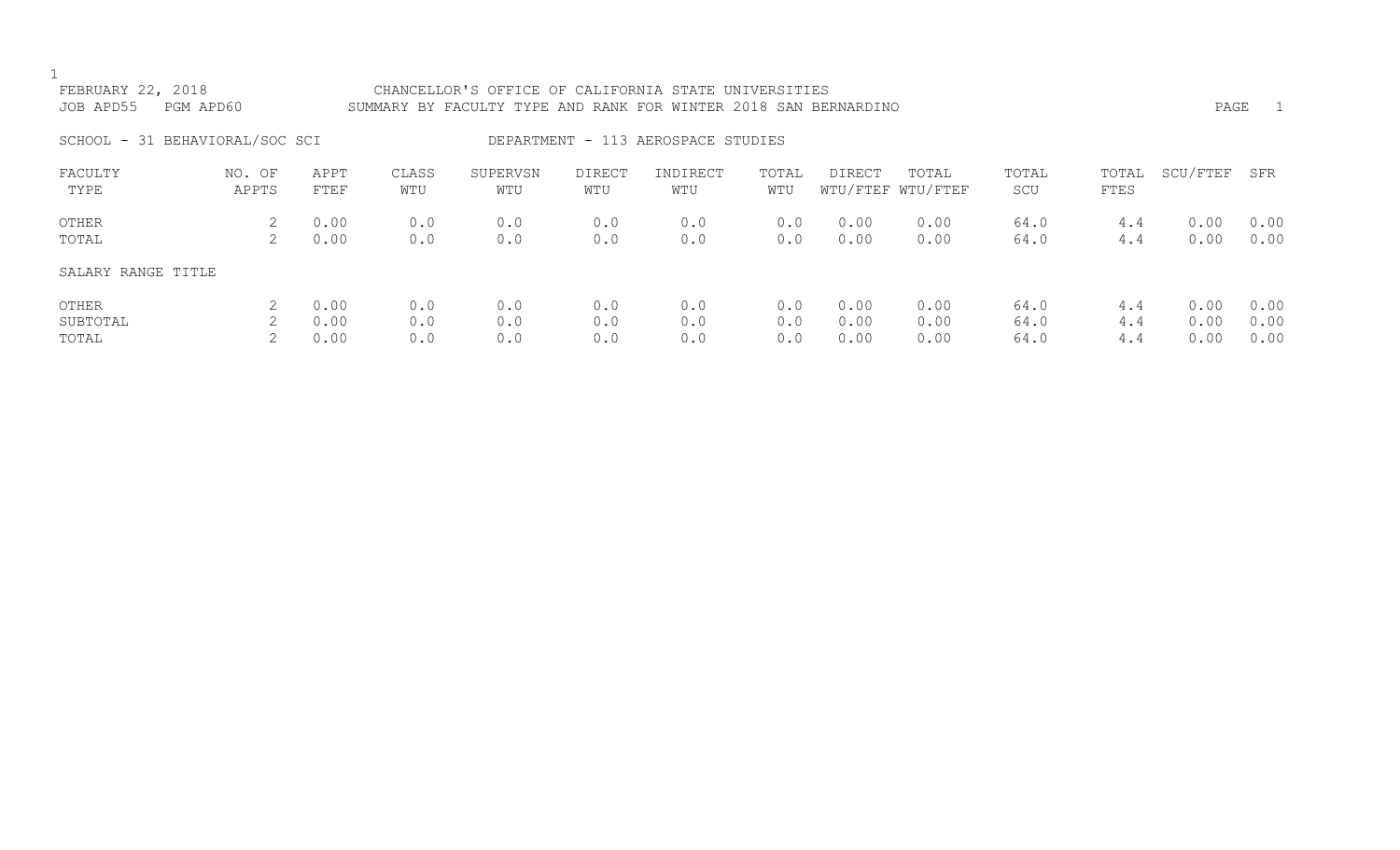### FEBRUARY 22, 2018 CHANCELLOR'S OFFICE OF CALIFORNIA STATE UNIVERSITIES JOB APD55 PGM APD60 SUMMARY BY FACULTY TYPE AND RANK FOR WINTER 2018 SAN BERNARDINO PAGE 2

SCHOOL - 31 BEHAVIORAL/SOC SCI DEPARTMENT - 134 ANTHROPOLOGY

| FACULTY            | NO. OF | APPT | CLASS | SUPERVSN | <b>DIRECT</b> | INDIRECT | TOTAL | DIRECT | TOTAL             | TOTAL  | TOTAL | SCU/FTEF | SFR   |
|--------------------|--------|------|-------|----------|---------------|----------|-------|--------|-------------------|--------|-------|----------|-------|
| TYPE               | APPTS  | FTEF | WTU   | WTU      | WTU           | WTU      | WTU   |        | WTU/FTEF WTU/FTEF | SCU    | FTES  |          |       |
| FULL TIME          | 6      | 5.33 | 51.5  | 8.0      | 59.5          | 14.0     | 73.5  | 11.16  | 13.79             | 1011.0 | 69.1  | 189.65   | 12.95 |
| PART TIME          |        | 2.27 | 34.0  | 0.0      | 34.0          | 0.0      | 34.0  | 14.99  | 14.99             | 3286.0 | 219.5 | 448.85   | 96.78 |
| SUBTOTAL           | 13     | 7.60 | 85.5  | 8.0      | 93.5          | 14.0     | 107.5 | 12.30  | 14.15             | 4297.0 | 288.6 | 565.47   | 37.97 |
| TOTAL              | 13     | 7.60 | 85.5  | 8.0      | 93.5          | 14.0     | 107.5 | 12.30  | 14.15             | 4297.0 | 288.6 | 565.47   | 37.97 |
| SALARY RANGE TITLE |        |      |       |          |               |          |       |        |                   |        |       |          |       |
| PROFESSOR/LECT D   | 3      | 2.33 | 24.0  | 0.0      | 24.0          | 4.0      | 28.0  | 10.29  | 12.01             | 520.0  | 34.7  | 222.98   | 14.87 |
| ASST PROF/LECT B   |        | 3.00 | 27.5  | 8.0      | 35.5          | 10.0     | 45.5  | 11.84  | 15.17             | 491.0  | 34.4  | 163.72   | 11.47 |
| INSTRUCTOR/LECT A  |        | 1.87 | 28.0  | 0.0      | 28.0          | 0.0      | 28.0  | 14.99  | 14.99             | 2668.0 | 178.1 | 428.27   | 95.36 |
| SUBTOTAL           | 11     | 7.20 | 79.5  | 8.0      | 87.5          | 14.0     | 101.5 | 12.15  | 14.10             | 3679.0 | 247.2 | 511.04   | 34.34 |
| OTHER              |        | 0.40 | 6.0   | 0.0      | 6.0           | 0.0      | 6.0   | 15.00  | 15.00             | 618.0  | 41.4  | 545.00   | 3.40  |
| SUBTOTAL           | 2      | 0.40 | 6.0   | 0.0      | 6.0           | 0.0      | 6.0   | 15.00  | 15.00             | 618.0  | 41.4  | 545.00   | 3.40  |
| TOTAL              | 13     | 7.60 | 85.5  | 8.0      | 93.5          | 14.0     | 107.5 | 12.30  | 14.15             | 4297.0 | 288.6 | 565.47   | 37.97 |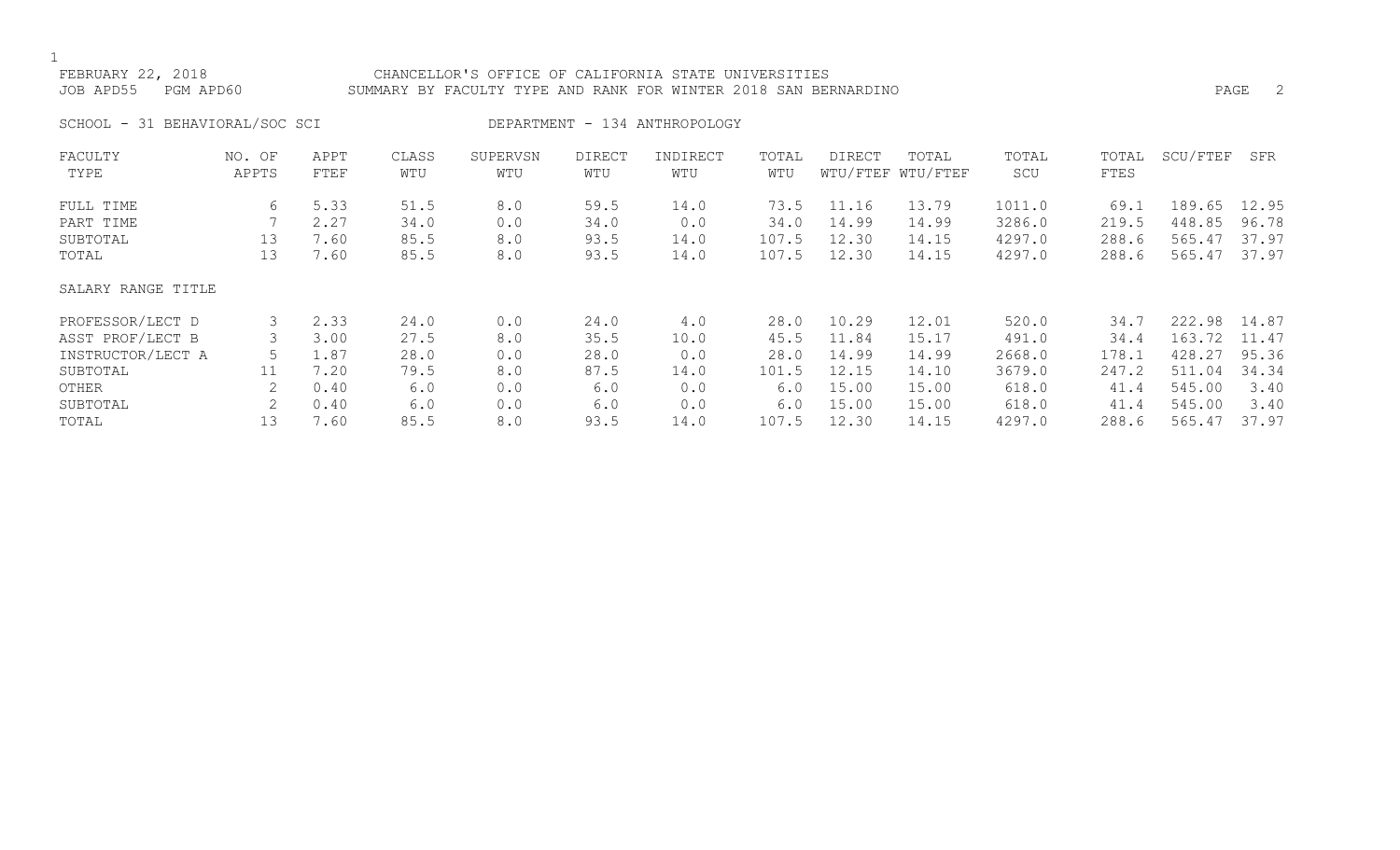### FEBRUARY 22, 2018 CHANCELLOR'S OFFICE OF CALIFORNIA STATE UNIVERSITIES JOB APD55 PGM APD60 SUMMARY BY FACULTY TYPE AND RANK FOR WINTER 2018 SAN BERNARDINO PAGE 3

SCHOOL - 31 BEHAVIORAL/SOC SCI DEPARTMENT - 197 CRIMINOLOGY

| FACULTY            | NO. OF | APPT  | CLASS | SUPERVSN | <b>DIRECT</b> | INDIRECT | TOTAL | DIRECT | TOTAL             | TOTAL  | TOTAL | SCU/FTEF | SFR   |
|--------------------|--------|-------|-------|----------|---------------|----------|-------|--------|-------------------|--------|-------|----------|-------|
| TYPE               | APPTS  | FTEF  | WTU   | WTU      | WTU           | WTU      | WTU   |        | WTU/FTEF WTU/FTEF | SCU    | FTES  |          |       |
| FULL TIME          | 14     | 13.33 | 121.0 | 6.9      | 135.9         | 31.0     | 166.9 | 10.19  | 12.52             | 4431.0 | 297.1 | 332.36   | 22.29 |
| PART TIME          |        | 2.14  | 32.0  | 0.0      | 32.0          | 0.0      | 32.0  | 14.98  | 14.98             | 976.0  | 65.1  | 456.93   | 30.46 |
| SUBTOTAL           | 21     | 15.47 | 153.0 | 6.9      | 167.9         | 31.0     | 198.9 | 10.85  | 12.86             | 5407.0 | 362.2 | 349.56   | 23.42 |
| OTHER              | 2      | 0.00  | 0.0   | 0.3      | 0.3           | 0.0      | 0.3   | 0.00   | 0.00              | 2.0    | 0.1   | 0.00     | 0.00  |
| TOTAL              | 23     | 15.47 | 153.0 | 7.2      | 168.2         | 31.0     | 199.2 | 10.87  | 12.88             | 5409.0 | 362.3 | 349.69   | 23.43 |
| SALARY RANGE TITLE |        |       |       |          |               |          |       |        |                   |        |       |          |       |
| PROFESSOR/LECT D   | 5      | 4.33  | 37.0  | 1.7      | 38.7          | 11.0     | 49.7  | 8.93   | 11.47             | 1259.0 | 85.3  | 290.56   | 19.69 |
| ASSOC PROF/LECT C  | 2      | 2.00  | 16.0  | 3.7      | 23.7          | 4.0      | 27.7  | 11.85  | 13.85             | 640.0  | 42.7  | 320.00   | 21.34 |
| ASST PROF/LECT B   | 4      | 4.00  | 36.0  | 1.5      | 37.5          | 12.0     | 49.5  | 9.38   | 12.38             | 1528.0 | 102.2 | 382.10   | 25.56 |
| INSTRUCTOR/LECT A  | 8      | 3.14  | 48.0  | 0.0      | 48.0          | 0.0      | 48.0  | 15.31  | 15.31             | 1456.0 | 97.1  | 464.29   | 30.95 |
| TCHNG ASSOCIATE    |        | 1.00  | 8.0   | 0.0      | 8.0           | 4.0      | 12.0  | 8.00   | 12.00             | 224.0  | 14.9  | 224.00   | 14.93 |
| SUBTOTAL           | 20     | 14.47 | 145.0 | 6.9      | 155.9         | 31.0     | 186.9 | 10.78  | 12.92             | 5107.0 | 342.2 | 352.99   | 23.65 |
| ADMINISTRATOR      |        | 0.00  | 0.0   | 0.0      | 0.0           | 0.0      | 0.0   | 0.00   | 0.00              | 0.0    | 0.0   | 0.00     | 0.00  |
| OTHER              |        | 1.00  | 8.0   | 0.3      | 12.3          | 0.0      | 12.3  | 12.30  | 12.30             | 302.0  | 20.1  | 302.00   | 20.13 |
| SUBTOTAL           | 3      | 1.00  | 8.0   | 0.3      | 12.3          | 0.0      | 12.3  | 12.30  | 12.30             | 302.0  | 20.1  | 302.00   | 20.13 |
| TOTAL              | 23     | 15.47 | 153.0 | 7.2      | 168.2         | 31.0     | 199.2 | 10.87  | 12.88             | 5409.0 | 362.3 | 349.69   | 23.43 |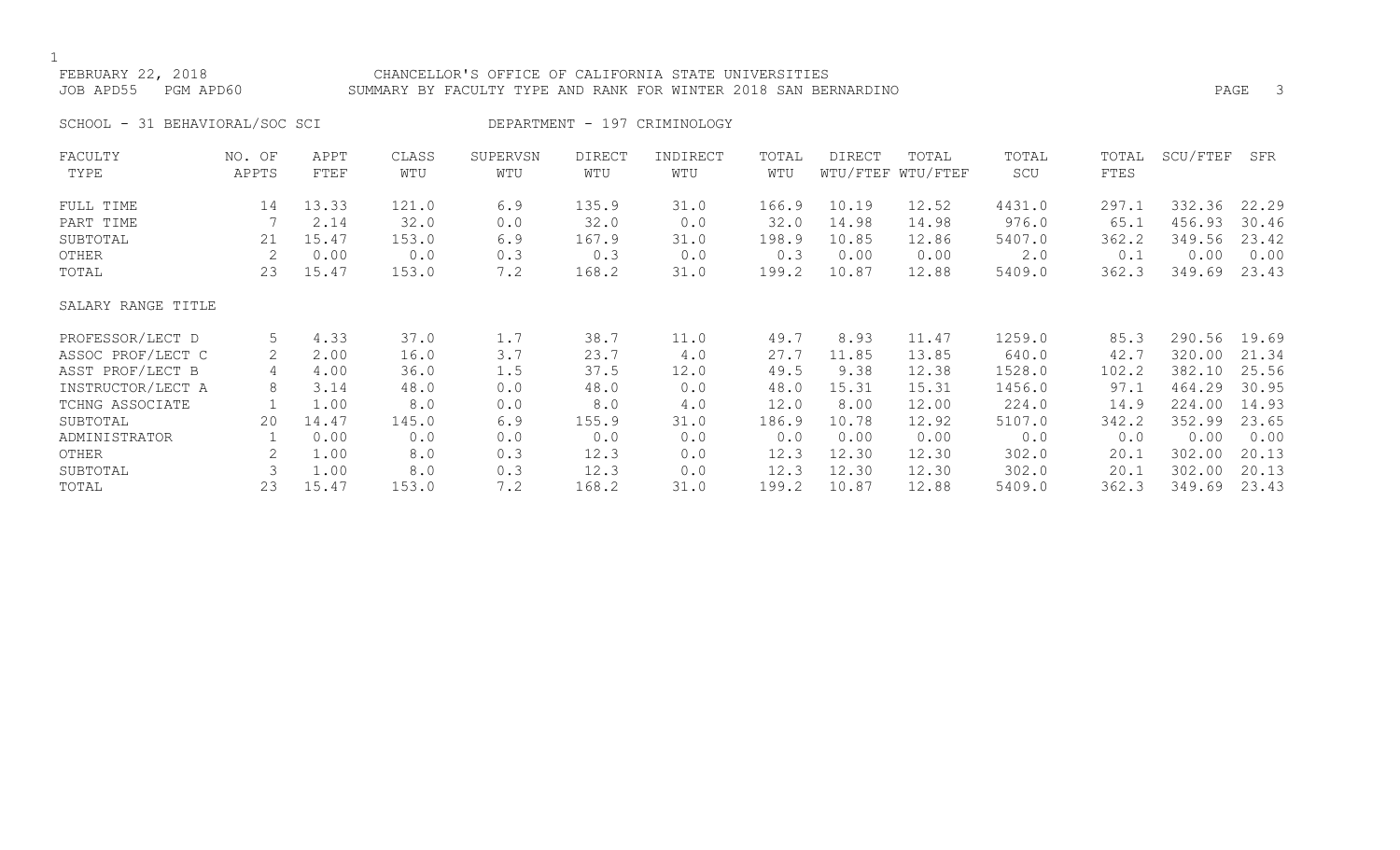### FEBRUARY 22, 2018 CHANCELLOR'S OFFICE OF CALIFORNIA STATE UNIVERSITIES JOB APD55 PGM APD60 SUMMARY BY FACULTY TYPE AND RANK FOR WINTER 2018 SAN BERNARDINO PAGE 4

SCHOOL - 31 BEHAVIORAL/SOC SCI DEPARTMENT - 235 ECONOMICS

| FACULTY            | NO. OF | APPT | CLASS | SUPERVSN | <b>DIRECT</b> | INDIRECT | TOTAL | <b>DIRECT</b> | TOTAL             | TOTAL  | TOTAL | SCU/FTEF | SFR   |
|--------------------|--------|------|-------|----------|---------------|----------|-------|---------------|-------------------|--------|-------|----------|-------|
| TYPE               | APPTS  | FTEF | WTU   | WTU      | WTU           | WTU      | WTU   |               | WTU/FTEF WTU/FTEF | SCU    | FTES  |          |       |
| FULL TIME          | 6      | 5.00 | 36.0  | 0.0      | 36.0          | 28.0     | 64.0  | 7.20          | 12.80             | 844.0  | 56.3  | 168.80   | 11.27 |
| PART TIME          | 8      | 3.84 | 52.0  | 0.0      | 52.0          | 2.0      | 54.0  | 13.55         | 14.07             | 3220.0 | 215.9 | 838.98   | 56.26 |
| SUBTOTAL           | 14     | 8.84 | 88.0  | 0.0      | 88.0          | 30.0     | 118.0 | 9.96          | 13.35             | 4064.0 | 272.3 | 459.83   | 30.81 |
| TOTAL              | 14     | 8.84 | 88.0  | 0.0      | 88.0          | 30.0     | 118.0 | 9.96          | 13.35             | 4064.0 | 272.3 | 459.83   | 30.81 |
| SALARY RANGE TITLE |        |      |       |          |               |          |       |               |                   |        |       |          |       |
| PROFESSOR/LECT D   | 6      | 3.44 | 32.0  | 0.0      | 32.0          | 14.0     | 46.0  | 9.32          | 13.39             | 1108.0 | 75.1  | 322.56   | 21.87 |
| ASST PROF/LECT B   |        | 2.00 | 12.0  | 0.0      | 12.0          | 12.0     | 24.0  | 6.00          | 12.00             | 240.0  | 16.0  | 120.00   | 8.00  |
| INSTRUCTOR/LECT A  | 6      | 3.40 | 44.0  | 0.0      | 44.0          | 4.0      | 48.0  | 12.93         | 14.11             | 2716.0 | 181.1 | 798.12   | 53.23 |
| SUBTOTAL           | 14     | 8.84 | 88.0  | 0.0      | 88.0          | 30.0     | 118.0 | 9.96          | 13.35             | 4064.0 | 272.3 | 459.83   | 30.81 |
| TOTAL              | 14     | 8.84 | 88.0  | 0.0      | 88.0          | 30.0     | 118.0 | 9.96          | 13.35             | 4064.0 | 272.3 | 459.83   | 30.81 |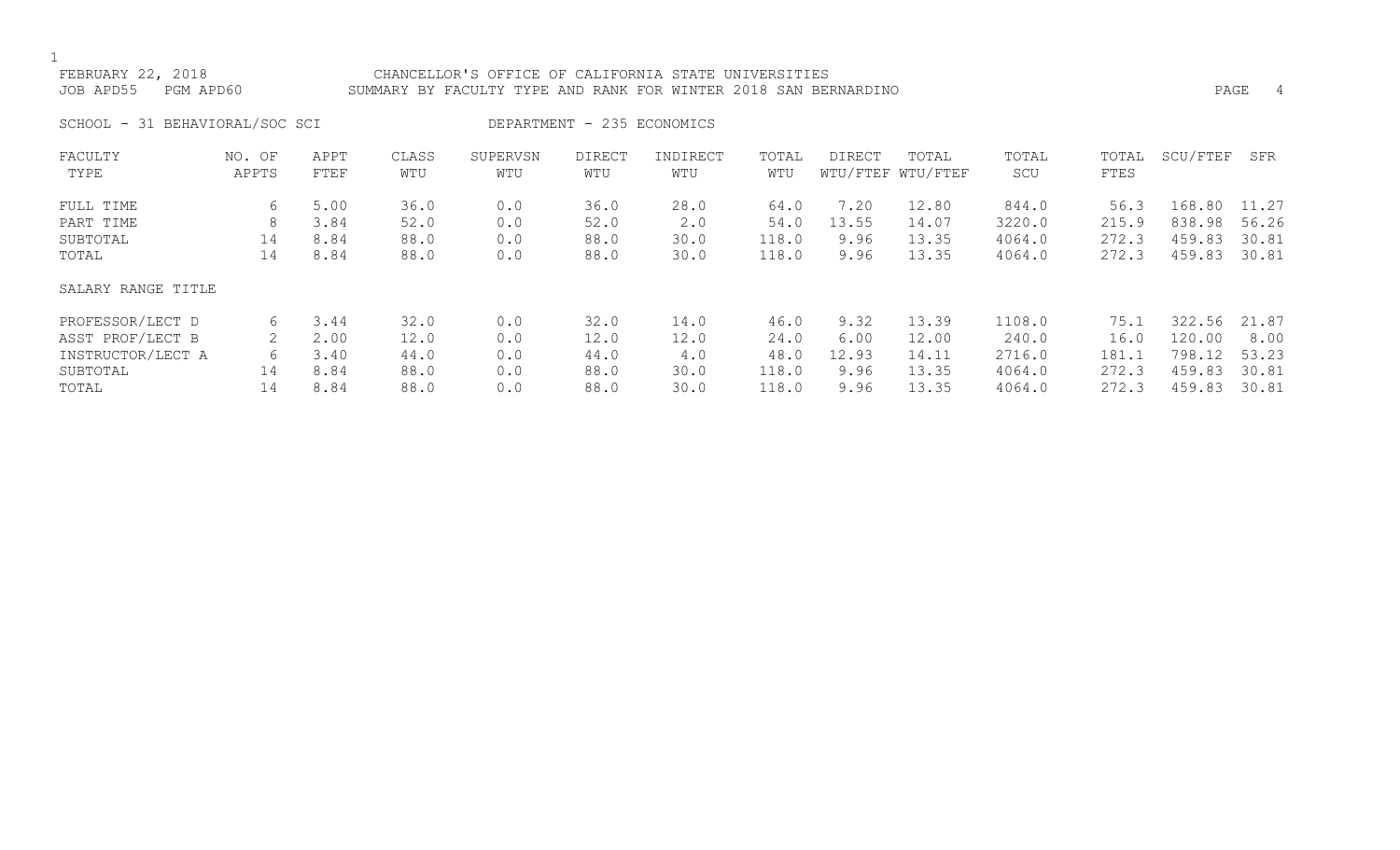# FEBRUARY 22, 2018 CHANCELLOR'S OFFICE OF CALIFORNIA STATE UNIVERSITIES JOB APD55 PGM APD60 SUMMARY BY FACULTY TYPE AND RANK FOR WINTER 2018 SAN BERNARDINO PAGE 5

SCHOOL - 31 BEHAVIORAL/SOC SCI DEPARTMENT - 258 ETHNIC STUDIES

| FACULTY            | NO. OF | APPT | CLASS | SUPERVSN | DIRECT | INDIRECT | TOTAL | <b>DIRECT</b> | TOTAL             | TOTAL | TOTAL | SCU/FTEF | SFR   |
|--------------------|--------|------|-------|----------|--------|----------|-------|---------------|-------------------|-------|-------|----------|-------|
| TYPE               | APPTS  | FTEF | WTU   | WTU      | WTU    | WTU      | WTU   |               | WTU/FTEF WTU/FTEF | SCU   | FTES  |          |       |
| PART TIME          |        | 0.53 | 12.0  | 0.0      | 12.0   | 0.0      | 12.0  | 22.47         | 22.47             | 476.0 | 31.7  | 891.39   | 59.42 |
| SUBTOTAL           |        | 0.53 | 12.0  | 0.0      | 12.0   | 0.0      | 12.0  | 22.47         | 22.47             | 476.0 | 31.7  | 891.39   | 59.42 |
| TOTAL              |        | 0.53 | 12.0  | 0.0      | 12.0   | 0.0      | 12.0  | 22.47         | 22.47             | 476.0 | 31.7  | 891.39   | 59.42 |
| SALARY RANGE TITLE |        |      |       |          |        |          |       |               |                   |       |       |          |       |
| INSTRUCTOR/LECT A  |        | 0.53 | 12.0  | 0.0      | 12.0   | 0.0      | 12.0  | 22.47         | 22.47             | 476.0 | 31.7  | 891.39   | 59.42 |
| SUBTOTAL           |        | 0.53 | 12.0  | 0.0      | 12.0   | 0.0      | 12.0  | 22.47         | 22.47             | 476.0 | 31.7  | 891.39   | 59.42 |
| TOTAL              |        | 0.53 | 12.0  | 0.0      | 12.0   | 0.0      | 12.0  | 22.47         | 22.47             | 476.0 | 31.7  | 891.39   | 59.42 |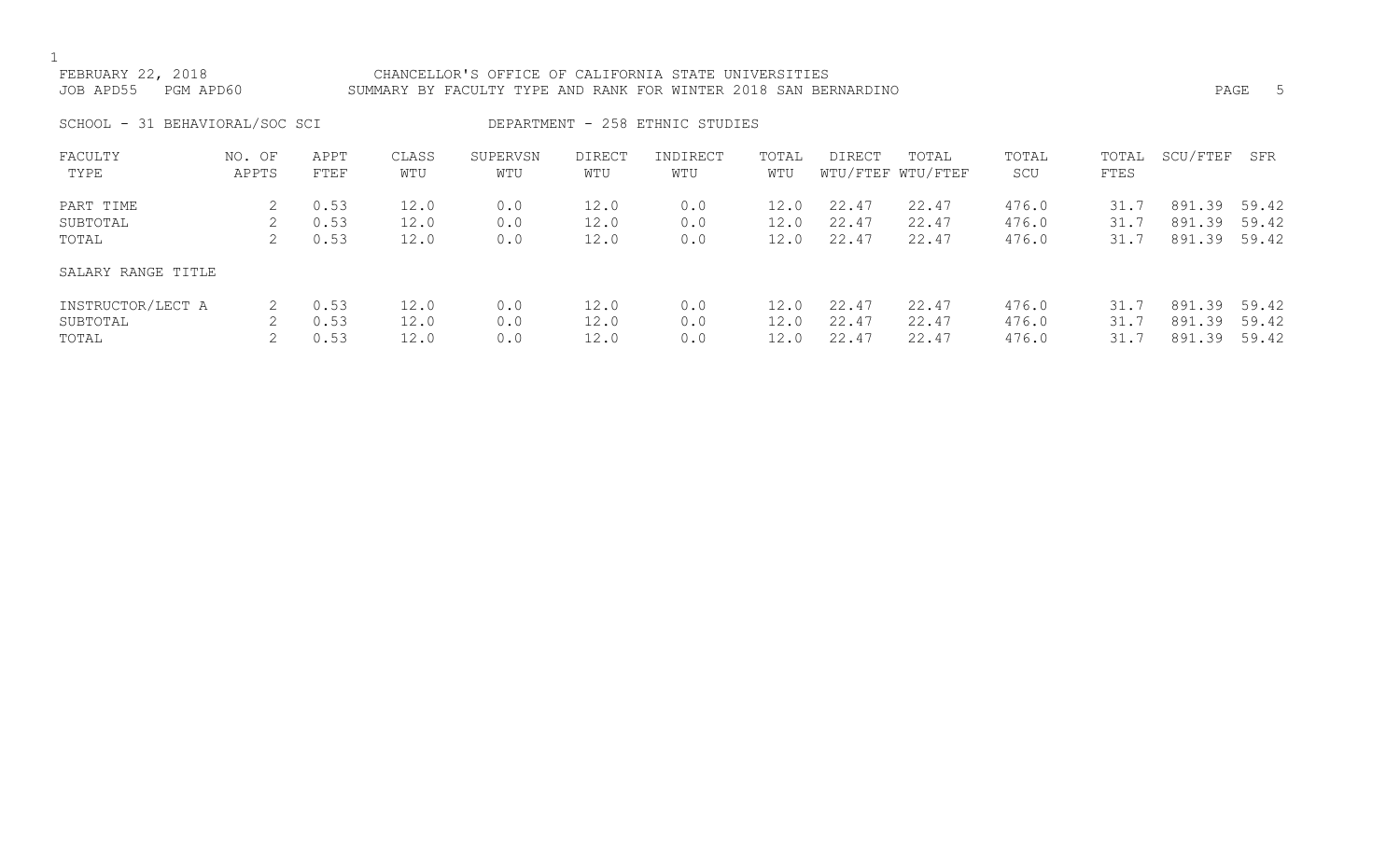### FEBRUARY 22, 2018 CHANCELLOR'S OFFICE OF CALIFORNIA STATE UNIVERSITIES JOB APD55 PGM APD60 SUMMARY BY FACULTY TYPE AND RANK FOR WINTER 2018 SAN BERNARDINO PAGE 6

SCHOOL - 31 BEHAVIORAL/SOC SCI DEPARTMENT - 305 GEOGRAPHY

| FACULTY            | NO. OF | APPT | CLASS | SUPERVSN | <b>DIRECT</b> | INDIRECT | TOTAL | DIRECT | TOTAL             | TOTAL  | TOTAL | SCU/FTEF | SFR   |
|--------------------|--------|------|-------|----------|---------------|----------|-------|--------|-------------------|--------|-------|----------|-------|
| TYPE               | APPTS  | FTEF | WTU   | WTU      | WTU           | WTU      | WTU   |        | WTU/FTEF WTU/FTEF | SCU    | FTES  |          |       |
| FULL TIME          | 8      | 6.63 | 74.0  | 3.9      | 77.9          | 22.0     | 99.9  | 11.75  | 15.06             | 3689.0 | 246.6 | 556.24   | 37.19 |
| SUBTOTAL           | 8      | 6.63 | 74.0  | 3.9      | 77.9          | 22.0     | 99.9  | 11.75  | 15.06             | 3689.0 | 246.6 | 556.24   | 37.19 |
| TOTAL              | 8      | 6.63 | 74.0  | 3.9      | 77.9          | 22.0     | 99.9  | 11.75  | 15.06             | 3689.0 | 246.6 | 556.24   | 37.19 |
| SALARY RANGE TITLE |        |      |       |          |               |          |       |        |                   |        |       |          |       |
| PROFESSOR/LECT D   | 2      | 2.00 | 16.0  | 0.3      | 16.3          | 8.0      | 24.3  | 8.15   | 12.15             | 336.0  | 22.5  | 168.00   | 11.23 |
| ASSOC PROF/LECT C  | 2      | 1.50 | 18.0  | 0.9      | 18.9          | 6.0      | 24.9  | 12.59  | 16.59             | 1189.0 | 79.4  | 792.14   | 52.91 |
| ASST PROF/LECT B   |        | 1.00 | 8.0   | 0.6      | 8.6           | 4.0      | 12.6  | 8.60   | 12.60             | 333.0  | 22.4  | 333.00   | 22.40 |
| INSTRUCTOR/LECT A  |        | 1.50 | 24.0  | 0.7      | 24.7          | 4.0      | 28.7  | 16.47  | 19.13             | 1536.0 | 102.4 | 24.00    | 68.27 |
| TCHNG ASSOCIATE    |        | 0.63 | 8.0   | 1.4      | 9.4           | 0.0      | 9.4   | 14.90  | 14.90             | 295.0  | 19.9  | 467.51   | 31.58 |
| SUBTOTAL           | 8      | 6.63 | 74.0  | 3.9      | 77.9          | 22.0     | 99.9  | 11.75  | 15.06             | 3689.0 | 246.6 | 556.24   | 37.19 |
| TOTAL              | 8      | 6.63 | 74.0  | 3.9      | 77.9          | 22.0     | 99.9  | 11.75  | 15.06             | 3689.0 | 246.6 | 556.24   | 37.19 |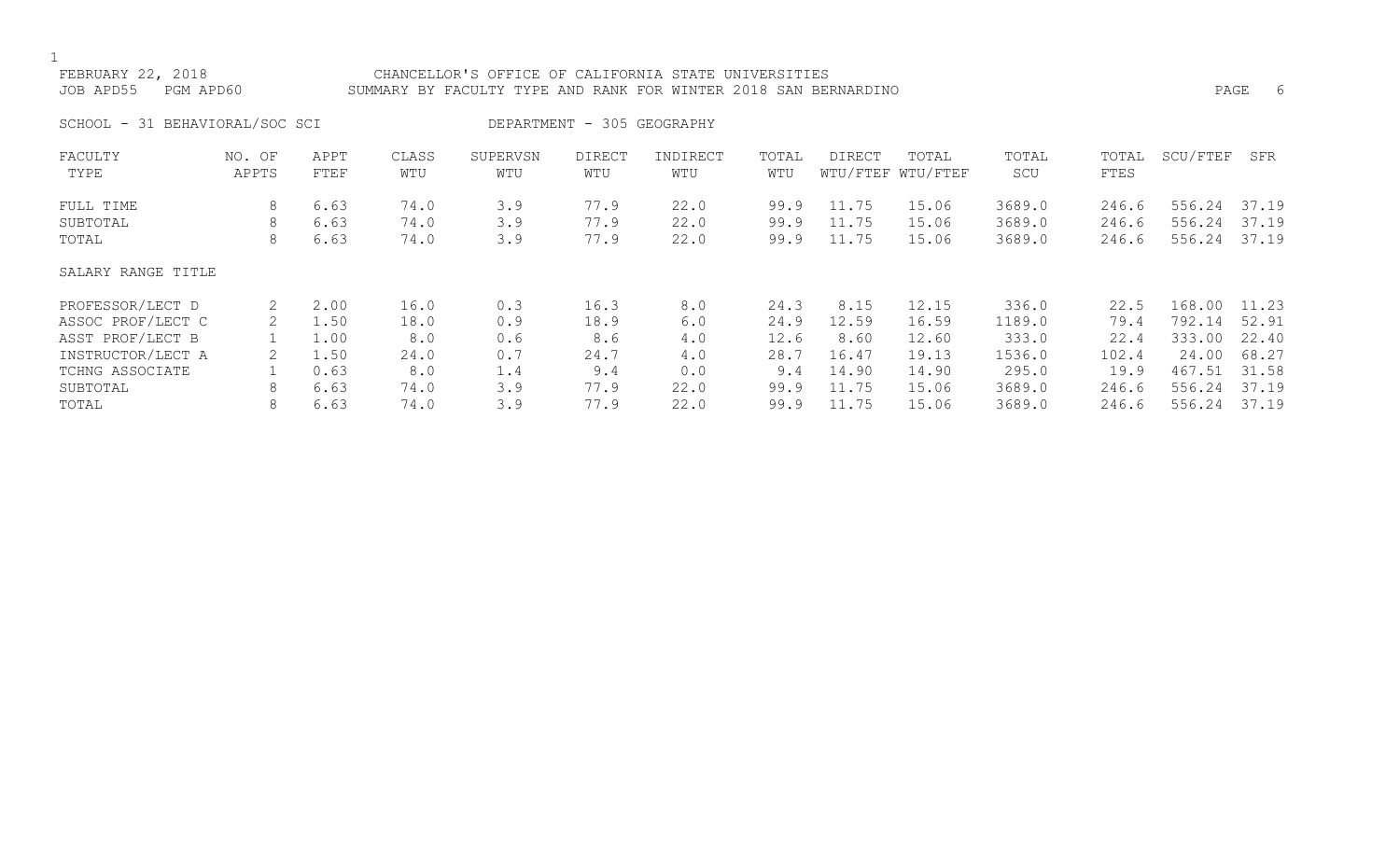### FEBRUARY 22, 2018 CHANCELLOR'S OFFICE OF CALIFORNIA STATE UNIVERSITIES JOB APD55 PGM APD60 SUMMARY BY FACULTY TYPE AND RANK FOR WINTER 2018 SAN BERNARDINO

SCHOOL - 31 BEHAVIORAL/SOC SCI DEPARTMENT - 348 HISTORY

| FACULTY            | NO. OF | APPT  | CLASS | SUPERVSN | <b>DIRECT</b> | INDIRECT | TOTAL | <b>DIRECT</b> | TOTAL             | TOTAL  | TOTAL | SCU/FTEF | SFR   |
|--------------------|--------|-------|-------|----------|---------------|----------|-------|---------------|-------------------|--------|-------|----------|-------|
| TYPE               | APPTS  | FTEF  | WTU   | WTU      | WTU           | WTU      | WTU   |               | WTU/FTEF WTU/FTEF | SCU    | FTES  |          |       |
| FULL TIME          | 12     | 10.87 | 83.0  | 4.5      | 99.5          | 52.0     | 151.5 | 9.16          | 13.94             | 2563.0 | 171.5 | 235.83   | 15.78 |
| PART TIME          | 10     | 4.27  | 72.0  | 0.0      | 72.0          | 0.0      | 72.0  | 16.85         | 16.85             | 6252.0 | 416.8 | 463.48   | 97.57 |
| SUBTOTAL           | 22     | 15.14 | 155.0 | 4.5      | 171.5         | 52.0     | 223.5 | 11.33         | 14.76             | 8815.0 | 588.3 | 582.23   | 38.86 |
| OTHER              |        | 0.00  | 4.0   | 0.3      | 4.3           | 0.0      | 4.3   | 0.00          | 0.00              | 84.0   | 5.6   | 0.00     | 0.00  |
| TOTAL              | 24     | 15.14 | 159.0 | 4.8      | 175.8         | 52.0     | 227.8 | 11.61         | 15.05             | 8899.0 | 593.9 | 587.78   | 39.23 |
| SALARY RANGE TITLE |        |       |       |          |               |          |       |               |                   |        |       |          |       |
| PROFESSOR/LECT D   |        | 6.61  | 48.0  | 3.8      | 55.8          | 32.0     | 87.8  | 8.44          | 13.28             | 1012.0 | 67.9  | 153.10   | 10.27 |
| ASSOC PROF/LECT C  | 4      | 2.26  | 22.0  | 1.0      | 27.0          | 12.0     | 39.0  | 11.96         | 17.27             | 868.0  | 58.1  | 384.41   | 25.72 |
| ASST PROF/LECT B   |        | 2.00  | 13.0  | 0.0      | 17.0          | 8.0      | 25.0  | 8.50          | 12.50             | 687.0  | 45.8  | 343.50   | 22.90 |
| INSTRUCTOR/LECT A  | 9      | 3.74  | 64.0  | 0.0      | 64.0          | 0.0      | 64.0  | 17.12         | 17.12             | 5232.0 | 348.8 | 399.68   | 93.31 |
| TCHNG ASSOCIATE    |        | 0.53  | 8.0   | 0.0      | 8.0           | 0.0      | 8.0   | 14.98         | 14.98             | 1020.0 | 68.0  | 910.11   | 27.34 |
| SUBTOTAL           | 23     | 15.14 | 155.0 | 4.8      | 171.8         | 52.0     | 223.8 | 11.35         | 14.78             | 8819.0 | 588.5 | 582.50   | 38.87 |
| OTHER              |        | 0.00  | 4.0   | 0.0      | 4.0           | 0.0      | 4.0   | 0.00          | 0.00              | 80.0   | 5.3   | 0.00     | 0.00  |
| SUBTOTAL           |        | 0.00  | 4.0   | 0.0      | 4.0           | 0.0      | 4.0   | 0.00          | 0.00              | 80.0   | 5.3   | 0.00     | 0.00  |
| TOTAL              | 24     | 15.14 | 159.0 | 4.8      | 175.8         | 52.0     | 227.8 | 11.61         | 15.05             | 8899.0 | 593.9 | 587.78   | 39.23 |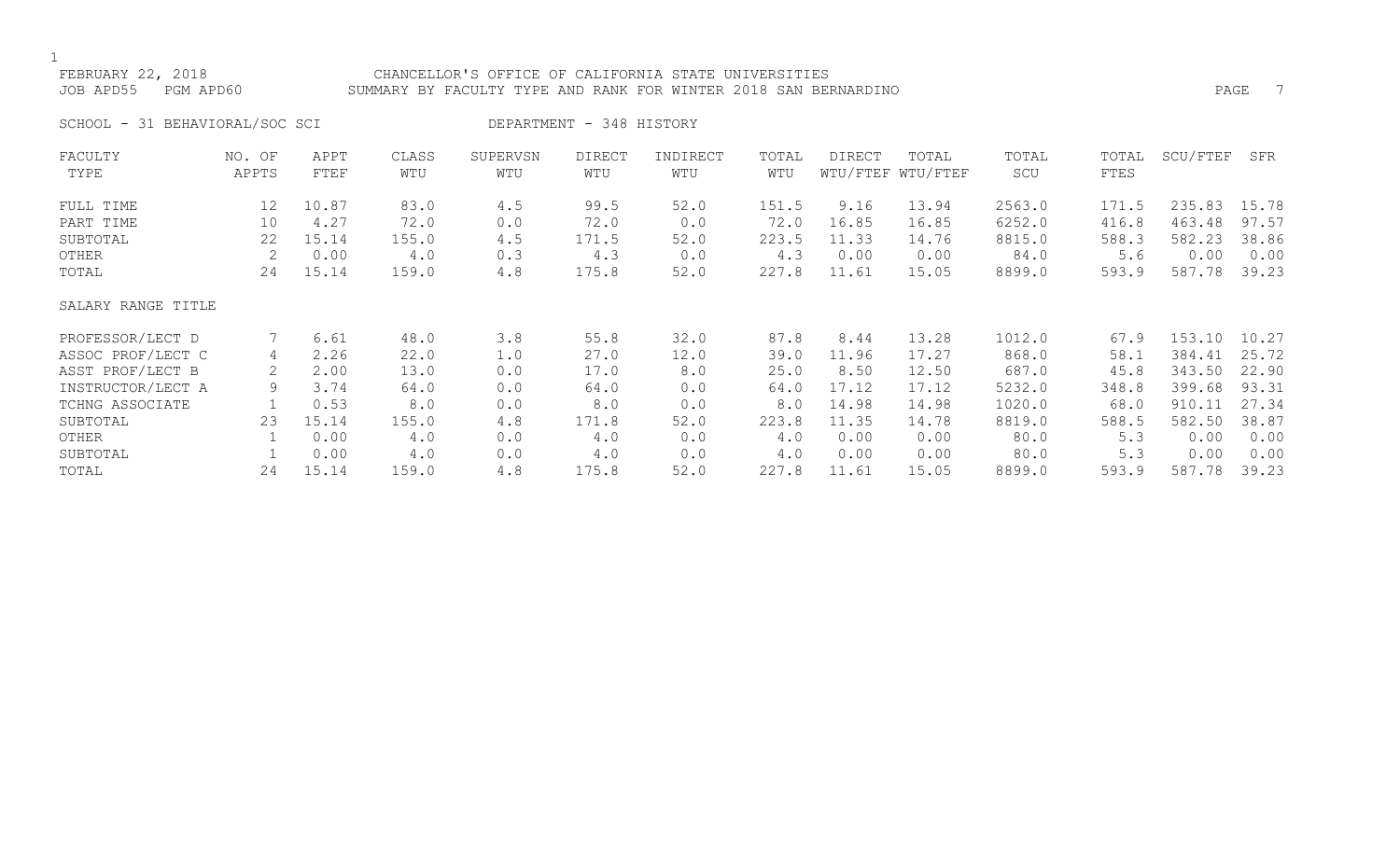| FEBRUARY 22, 2018<br>JOB APD55 | PGM APD60       |              |              | CHANCELLOR'S OFFICE OF CALIFORNIA STATE UNIVERSITIES<br>SUMMARY BY FACULTY TYPE AND RANK FOR WINTER 2018 SAN BERNARDINO |               |                                          |              |              |                            |                |                      | PAGE         | - 8          |
|--------------------------------|-----------------|--------------|--------------|-------------------------------------------------------------------------------------------------------------------------|---------------|------------------------------------------|--------------|--------------|----------------------------|----------------|----------------------|--------------|--------------|
| SCHOOL - 31 BEHAVIORAL/SOC SCI |                 |              |              |                                                                                                                         |               | DEPARTMENT - 497 MILITARY SCIENCE (ROTC) |              |              |                            |                |                      |              |              |
| FACULTY<br>TYPE                | NO. OF<br>APPTS | APPT<br>FTEF | CLASS<br>WTU | SUPERVSN<br>WTU                                                                                                         | DIRECT<br>WTU | INDIRECT<br>WTU                          | TOTAL<br>WTU | DIRECT       | TOTAL<br>WTU/FTEF WTU/FTEF | TOTAL<br>SCU   | TOTAL<br><b>FTES</b> | SCU/FTEF     | SFR          |
| OTHER<br>TOTAL                 | 6<br>6          | 0.00<br>0.00 | 0.0<br>0.0   | 0.0<br>0.0                                                                                                              | 0.0<br>0.0    | 0.0<br>0.0                               | 0.0<br>0.0   | 0.00<br>0.00 | 0.00<br>0.00               | 111.0<br>111.0 | 7.4<br>7.4           | 0.00<br>0.00 | 0.00<br>0.00 |
| SALARY RANGE TITLE             |                 |              |              |                                                                                                                         |               |                                          |              |              |                            |                |                      |              |              |
| OTHER                          | 6               | 0.00         | 0.0          | 0.0                                                                                                                     | 0.0           | 0.0                                      | 0.0          | 0.00         | 0.00                       | 111.0          | 7.4                  | 0.00         | 0.00         |

SUBTOTAL 6 0.00 0.0 0.0 0.0 0.0 0.0 0.00 0.00 111.0 7.4 0.00 0.00 TOTAL 6 0.00 0.0 0.0 0.0 0.0 0.0 0.00 0.00 111.0 7.4 0.00 0.00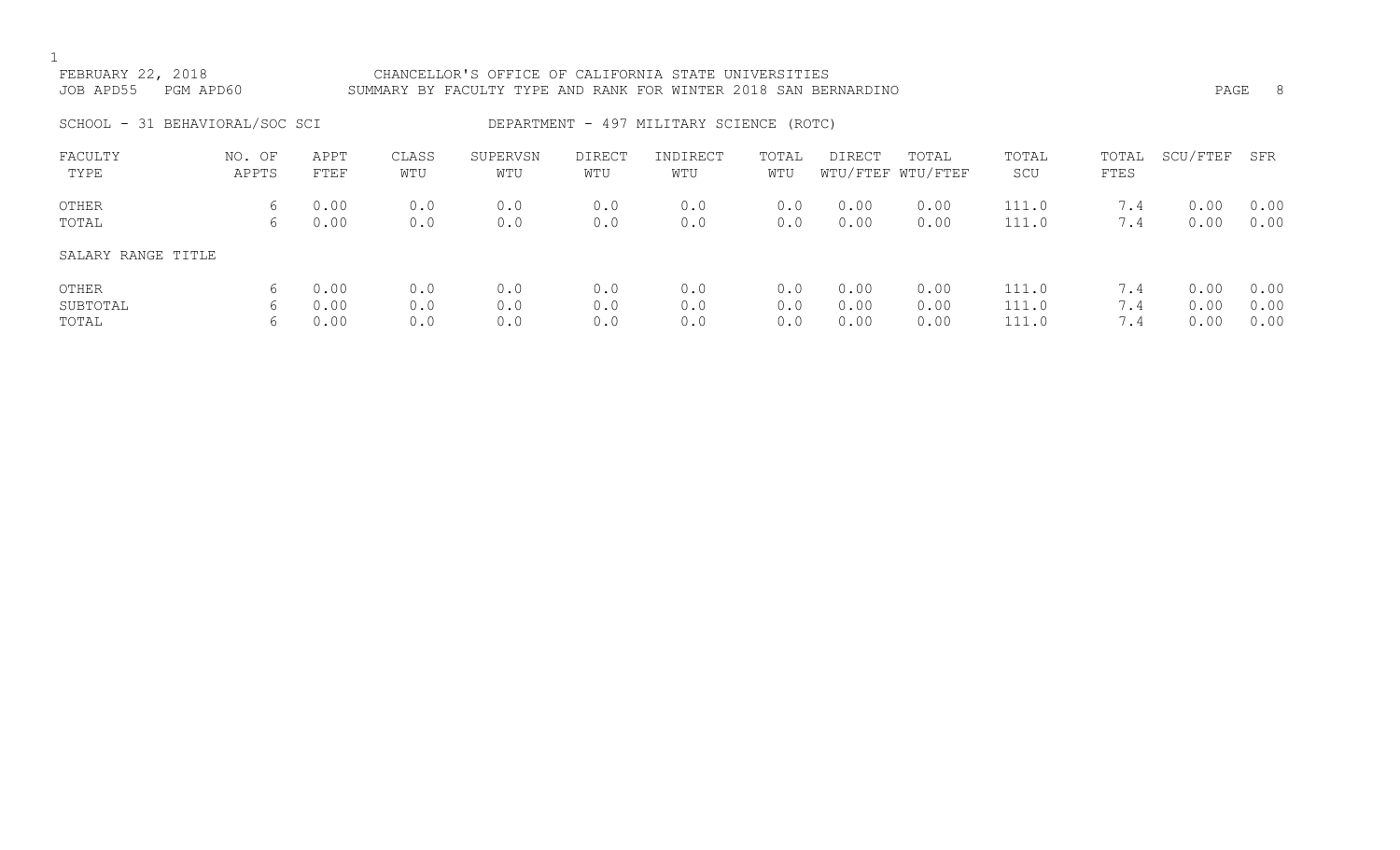## FEBRUARY 22, 2018 CHANCELLOR'S OFFICE OF CALIFORNIA STATE UNIVERSITIES JOB APD55 PGM APD60 SUMMARY BY FACULTY TYPE AND RANK FOR WINTER 2018 SAN BERNARDINO PAGE 9

SCHOOL - 31 BEHAVIORAL/SOC SCI DEPARTMENT - 580 POLITICAL SCIENCE

| FACULTY            | NO. OF | APPT  | CLASS | SUPERVSN | <b>DIRECT</b> | INDIRECT | TOTAL | DIRECT | TOTAL             | TOTAL  | TOTAL | SCU/FTEF | SFR   |
|--------------------|--------|-------|-------|----------|---------------|----------|-------|--------|-------------------|--------|-------|----------|-------|
| TYPE               | APPTS  | FTEF  | WTU   | WTU      | WTU           | WTU      | WTU   |        | WTU/FTEF WTU/FTEF | SCU    | FTES  |          |       |
| FULL TIME          | 8      | 7.85  | 56.0  | 2.3      | 74.3          | 16.0     | 90.3  | 9.46   | 11.50             | 4102.0 | 277.5 | 522.48   | 35.34 |
| PART TIME          | 8      | 2.40  | 36.0  | 0.0      | 40.0          | 0.0      | 40.0  | 16.65  | 16.65             | 2228.0 | 150.5 | 927.17   | 62.64 |
| SUBTOTAL           | 16     | 10.25 | 92.0  | 2.3      | 114.3         | 16.0     | 130.3 | 11.15  | 12.71             | 6330.0 | 428.0 | 617.32   | 41.74 |
| OTHER              |        | 0.00  | 0.0   | 0.8      | 0.8           | 0.0      | 0.8   | 0.00   | 0.00              | 8.0    | 0.6   | 0.00     | 0.00  |
| TOTAL              | 17     | 10.25 | 92.0  | 3.1      | 115.1         | 16.0     | 131.1 | 11.22  | 12.79             | 6338.0 | 428.6 | 618.10   | 41.80 |
| SALARY RANGE TITLE |        |       |       |          |               |          |       |        |                   |        |       |          |       |
| PROFESSOR/LECT D   | 5      | 3.00  | 20.0  | 1.1      | 37.1          | 4.0      | 41.1  | 12.37  | 13.70             | 1290.0 | 87.0  | 430.00   | 28.99 |
| ASSOC PROF/LECT C  |        | 1.00  | 8.0   | 0.0      | 8.0           | 4.0      | 12.0  | 8.00   | 12.00             | 212.0  | 16.3  | 212.00   | 16.27 |
| ASST PROF/LECT B   | 2      | 1.96  | 16.0  | 1.5      | 17.5          | 0.0      | 17.5  | 8.92   | 8.92              | 1306.0 | 87.1  | 665.65   | 44.41 |
| INSTRUCTOR/LECT A  |        | 3.03  | 36.0  | 0.5      | 36.5          | 8.0      | 44.5  | 12.07  | 14.71             | 2158.0 | 146.7 | 713.39   | 48.50 |
| TCHNG ASSOCIATE    |        | 1.00  | 8.0   | 0.0      | 12.0          | 0.0      | 12.0  | 12.00  | 12.00             | 1252.0 | 83.5  | 252.00   | 83.53 |
| SUBTOTAL           | 16     | 9.99  | 88.0  | 3.1      | 111.1         | 16.0     | 127.1 | 11.12  | 12.73             | 6218.0 | 420.6 | 622.61   | 42.11 |
| OTHER              |        | 0.27  | 4.0   | 0.0      | 4.0           | 0.0      | 4.0   | 14.98  | 14.98             | 120.0  | 8.0   | 449.44   | 29.96 |
| SUBTOTAL           |        | 0.27  | 4.0   | 0.0      | 4.0           | 0.0      | 4.0   | 14.98  | 14.98             | 120.0  | 8.0   | 449.44   | 29.96 |
| TOTAL              | 17     | 10.25 | 92.0  | 3.1      | 115.1         | 16.0     | 131.1 | 11.22  | 12.79             | 6338.0 | 428.6 | 618.10   | 41.80 |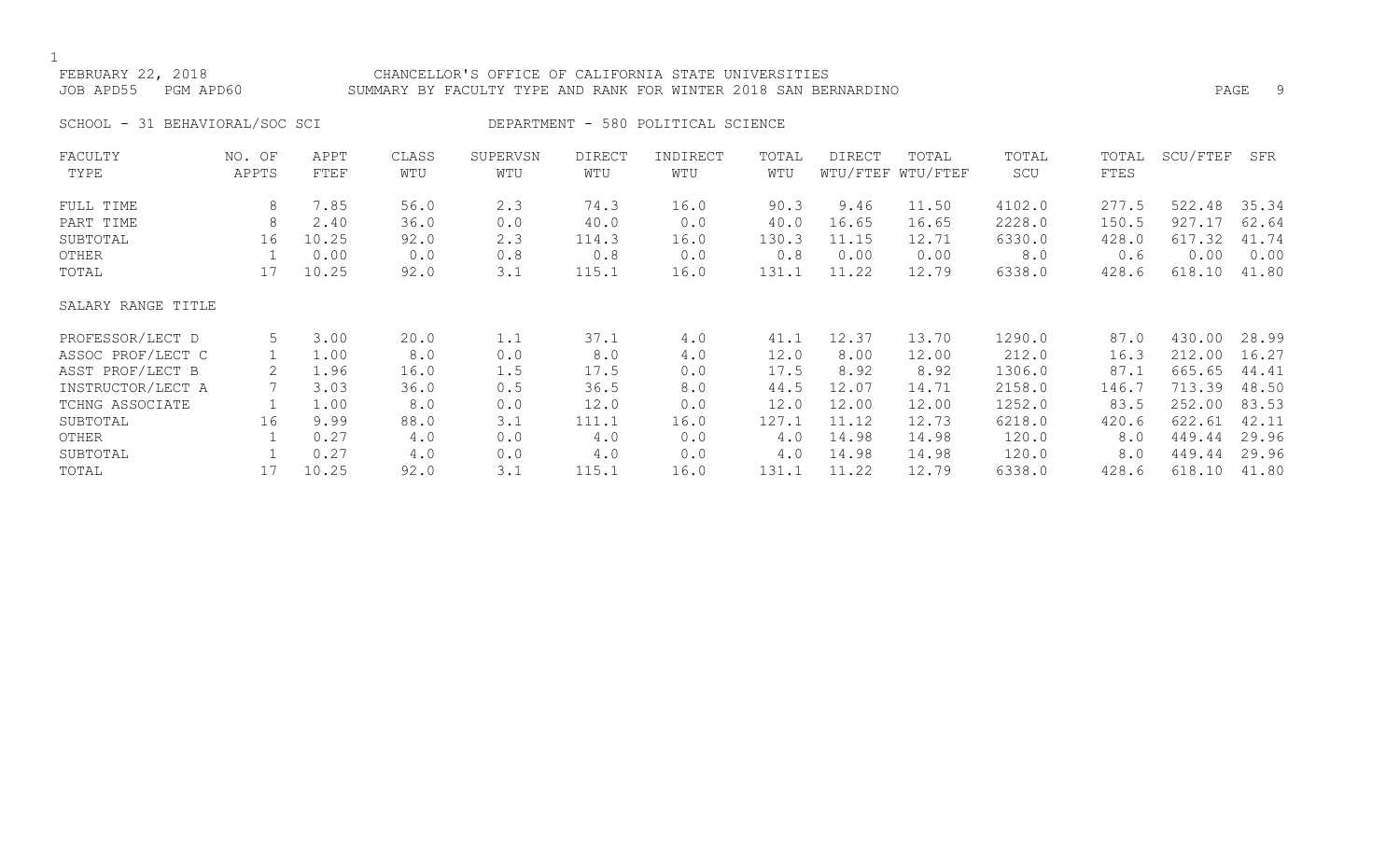### FEBRUARY 22, 2018 CHANCELLOR'S OFFICE OF CALIFORNIA STATE UNIVERSITIES JOB APD55 PGM APD60 SUMMARY BY FACULTY TYPE AND RANK FOR WINTER 2018 SAN BERNARDINO PAGE 10

SCHOOL - 31 BEHAVIORAL/SOC SCI DEPARTMENT - 590 PSYCHOLOGY

| FACULTY            | NO. OF | APPT  | CLASS | SUPERVSN | <b>DIRECT</b> | INDIRECT | TOTAL | DIRECT | TOTAL             | TOTAL   | TOTAL  | SCU/FTEF | SFR   |
|--------------------|--------|-------|-------|----------|---------------|----------|-------|--------|-------------------|---------|--------|----------|-------|
| TYPE               | APPTS  | FTEF  | WTU   | WTU      | WTU           | WTU      | WTU   |        | WTU/FTEF WTU/FTEF | SCU     | FTES   |          |       |
| FULL TIME          | 28     | 20.33 | 169.6 | 50.4     | 246.0         | 96.0     | 342.0 | 12.10  | 16.82             | 8647.0  | 591.8  | 425.27   | 29.11 |
| PART TIME          | 41     | 16.59 | 248.0 | 31.9     | 279.9         | 11.0     | 290.9 | 16.87  | 17.54             | 15563.0 | 1037.9 | 938.15   | 62.56 |
| SUBTOTAL           | 69     | 36.92 | 417.6 | 82.3     | 525.9         | 107.0    | 632.9 | 14.24  | 17.14             | 24210.0 | 1629.7 | 655.71   | 44.14 |
| OTHER              |        | 0.00  | 0.0   | 6.0      | 6.0           | 0.0      | 6.0   | 0.00   | 0.00              | 72.0    | 4.8    | 0.00     | 0.00  |
| TOTAL              | 70     | 36.92 | 417.6 | 88.3     | 531.9         | 107.0    | 638.9 | 14.41  | 17.30             | 24282.0 | 1634.5 | 657.66   | 44.27 |
| SALARY RANGE TITLE |        |       |       |          |               |          |       |        |                   |         |        |          |       |
| PROFESSOR/LECT D   | 20     | 11.91 | 112.6 | 35.8     | 156.4         | 61.0     | 217.4 | 13.13  | 18.25             | 5525.0  | 378.5  | 463.90   | 31.78 |
| ASSOC PROF/LECT C  | 4      | 4.00  | 17.0  | 13.0     | 36.0          | 18.0     | 54.0  | 9.00   | 13.50             | 1054.0  | 72.3   | 263.57   | 18.07 |
| ASST PROF/LECT B   | 5      | 3.18  | 32.0  | 7.3      | 47.3          | 16.0     | 63.3  | 14.86  | 19.89             | 1673.0  | 113.9  | 525.60   | 35.79 |
| INSTRUCTOR/LECT A  | 20     | 11.76 | 170.0 | 0.3      | 174.3         | 4.0      | 178.3 | 14.82  | 15.16             | 12316.0 | 821.9  | 47.28    | 69.89 |
| TCHNG ASSOCIATE    | 16     | 5.00  | 67.0  | 0.0      | 67.0          | 8.0      | 75.0  | 13.39  | 14.99             | 2784.0  | 185.9  | 556.58   | 37.16 |
| SUBTOTAL           | 65     | 35.85 | 398.6 | 56.4     | 481.0         | 107.0    | 588.0 | 13.42  | 16.40             | 23352.0 | 1572.5 | 651.31   | 43.86 |
| OTHER              | 5      | 1.07  | 19.0  | 31.9     | 50.9          | 0.0      | 50.9  | 47.66  | 47.66             | 930.0   | 62.0   | 870.79   | 58.05 |
| SUBTOTAL           |        | 1.07  | 19.0  | 31.9     | 50.9          | 0.0      | 50.9  | 47.66  | 47.66             | 930.0   | 62.0   | 870.79   | 58.05 |
| TOTAL              | 70     | 36.92 | 417.6 | 88.3     | 531.9         | 107.0    | 638.9 | 14.41  | 17.30             | 24282.0 | 1634.5 | 657.66   | 44.27 |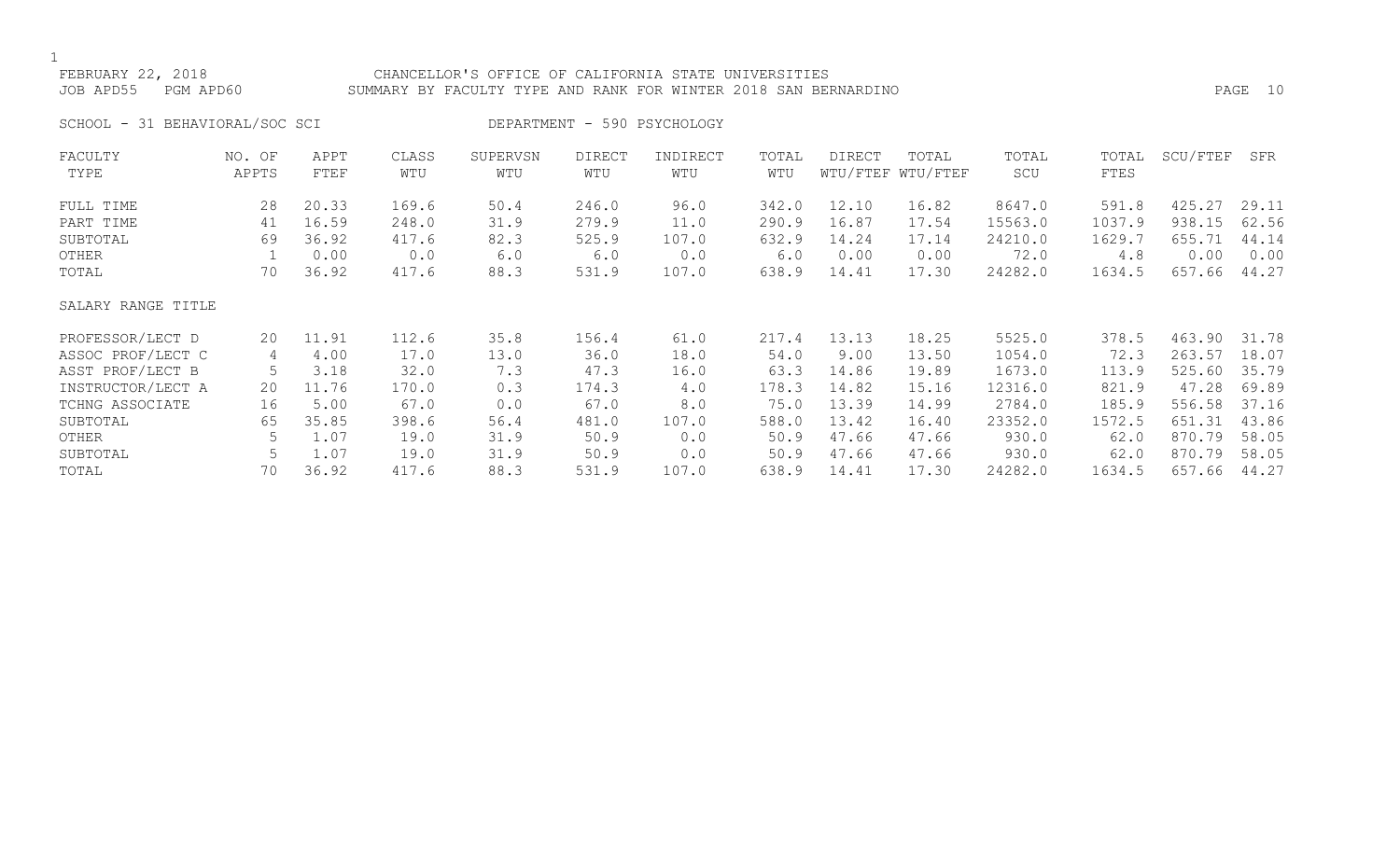# FEBRUARY 22, 2018 CHANCELLOR'S OFFICE OF CALIFORNIA STATE UNIVERSITIES JOB APD55 PGM APD60 SUMMARY BY FACULTY TYPE AND RANK FOR WINTER 2018 SAN BERNARDINO PAGE 11

SCHOOL - 31 BEHAVIORAL/SOC SCI DEPARTMENT - 665 SOCIAL SCIENCE

| FACULTY            | NO. OF | APPT | CLASS | SUPERVSN | <b>DIRECT</b> | INDIRECT | TOTAL | DIRECT | TOTAL             | TOTAL  | TOTAL | SCU/FTEF | SFR   |
|--------------------|--------|------|-------|----------|---------------|----------|-------|--------|-------------------|--------|-------|----------|-------|
| TYPE               | APPTS  | FTEF | WTU   | WTU      | WTU           | WTU      | WTU   |        | WTU/FTEF WTU/FTEF | SCU    | FTES  |          |       |
| FULL TIME          |        | 0.50 | 0.0   | 0.0      | 0.0           | 0.0      | 0.0   | 0.00   | 0.00              | 0.0    | 0.0   | 0.00     | 0.00  |
| PART TIME          | 13     | 6.41 | 80.0  | 0.0      | 80.0          | 0.0      | 80.0  | 12.48  | 12.48             | 2400.0 | 160.1 | 374.53   | 24.99 |
| SUBTOTAL           | 14     | 6.91 | 80.0  | 0.0      | 80.0          | 0.0      | 80.0  | 11.58  | 11.58             | 2400.0 | 160.1 | 347.42   | 23.18 |
| TOTAL              | 14     | 6.91 | 80.0  | 0.0      | 80.0          | 0.0      | 80.0  | 11.58  | 11.58             | 2400.0 | 160.1 | 347.42   | 23.18 |
| SALARY RANGE TITLE |        |      |       |          |               |          |       |        |                   |        |       |          |       |
| INSTRUCTOR/LECT A  | 12     | 6.37 | 72.0  | 0.0      | 72.0          | 0.0      | 72.0  | 11.30  | 11.30             | 1824.0 | 121.7 | 286.16   | 19.10 |
| SUBTOTAL           | 12     | 6.37 | 72.0  | 0.0      | 72.0          | 0.0      | 72.0  | 11.30  | 11.30             | 1824.0 | 121.7 | 286.16   | 19.10 |
| OTHER              |        | 0.53 | 8.0   | 0.0      | 8.0           | 0.0      | 8.0   | 14.98  | 14.98             | 576.0  | 38.4  | 78.65    | 71.91 |
| SUBTOTAL           |        | 0.53 | 8.0   | 0.0      | 8.0           | 0.0      | 8.0   | 14.98  | 14.98             | 576.0  | 38.4  | 78.65    | 71.91 |
| TOTAL              | 14     | 6.91 | 80.0  | 0.0      | 80.0          | 0.0      | 80.0  | 11.58  | 11.58             | 2400.0 | 160.1 | 347.42   | 23.18 |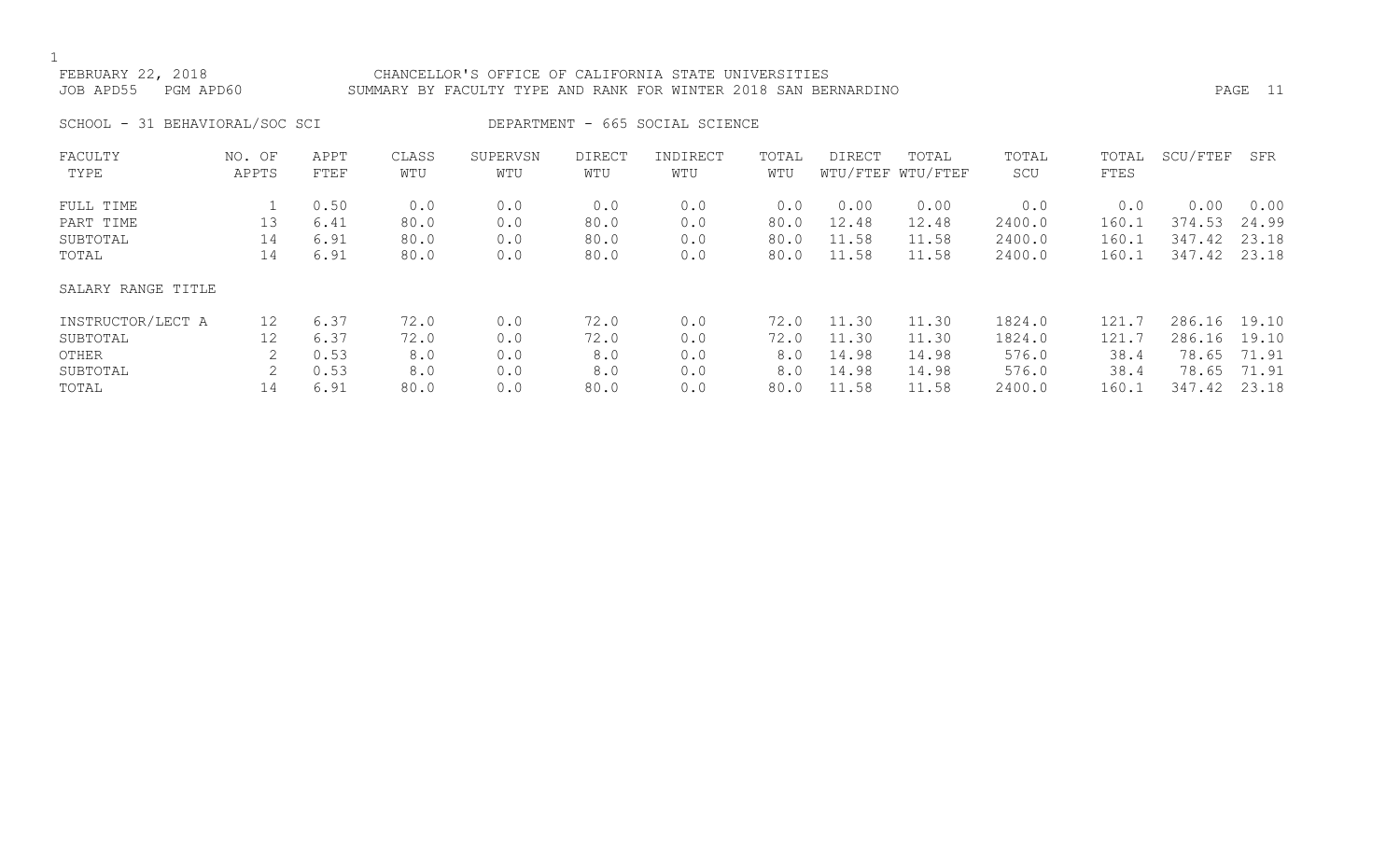# FEBRUARY 22, 2018 CHANCELLOR'S OFFICE OF CALIFORNIA STATE UNIVERSITIES JOB APD55 PGM APD60 SUMMARY BY FACULTY TYPE AND RANK FOR WINTER 2018 SAN BERNARDINO PAGE 12

SCHOOL - 31 BEHAVIORAL/SOC SCI DEPARTMENT - 670 SOCIAL WORK

| FACULTY            | NO. OF | APPT  | CLASS | SUPERVSN | <b>DIRECT</b> | INDIRECT | TOTAL | DIRECT | TOTAL             | TOTAL  | TOTAL | SCU/FTEF | SFR   |
|--------------------|--------|-------|-------|----------|---------------|----------|-------|--------|-------------------|--------|-------|----------|-------|
| TYPE               | APPTS  | FTEF  | WTU   | WTU      | WTU           | WTU      | WTU   |        | WTU/FTEF WTU/FTEF | SCU    | FTES  |          |       |
| FULL TIME          | 11     | 8.73  | 52.0  | 32.1     | 100.1         | 43.0     | 143.1 | 11.46  | 16.39             | 1586.0 | 127.1 | 181.61   | 14.55 |
| PART TIME          | 19     | 6.07  | 40.0  | 45.5     | 85.5          | 0.0      | 85.5  | 14.08  | 14.08             | 2380.0 | 178.3 | 391.90   | 29.36 |
| SUBTOTAL           | 30     | 14.81 | 92.0  | 77.6     | 185.6         | 43.0     | 228.6 | 12.54  | 15.44             | 3966.0 | 305.4 | 267.86   | 20.63 |
| OTHER              |        | 0.00  | 0.0   | 2.5      | 2.5           | 0.0      | 2.5   | 0.00   | 0.00              | 10.0   | 0.8   | 0.00     | 0.00  |
| TOTAL              | 32     | 14.81 | 92.0  | 80.1     | 188.1         | 43.0     | 231.1 | 12.70  | 15.61             | 3976.0 | 306.3 | 268.54   | 20.69 |
| SALARY RANGE TITLE |        |       |       |          |               |          |       |        |                   |        |       |          |       |
| PROFESSOR/LECT D   | 4      | 2.00  | 8.0   | 10.5     | 26.5          | 4.0      | 30.5  | 13.25  | 15.25             | 266.0  | 22.2  | 133.00   | 11.09 |
| ASSOC PROF/LECT C  |        | 1.00  | 4.0   | 3.5      | 7.5           | 8.0      | 15.5  | 7.50   | 15.50             | 126.0  | 10.5  | 126.00   | 10.50 |
| ASST PROF/LECT B   |        | 5.00  | 32.0  | 14.0     | 54.0          | 16.0     | 70.0  | 10.80  | 14.00             | 900.0  | 75.0  | 180.04   | 15.00 |
| INSTRUCTOR/LECT A  | 22     | 6.81  | 48.0  | 52.1     | 100.1         | 15.0     | 115.1 | 14.71  | 16.91             | 2684.0 | 198.6 | 394.30   | 29.18 |
| SUBTOTAL           | 32     | 14.81 | 92.0  | 80.1     | 188.1         | 43.0     | 231.1 | 12.70  | 15.61             | 3976.0 | 306.3 | 268.54   | 20.69 |
| TOTAL              | 32     | 14.81 | 92.0  | 80.1     | 188.1         | 43.0     | 231.1 | 12.70  | 15.61             | 3976.0 | 306.3 | 268.54   | 20.69 |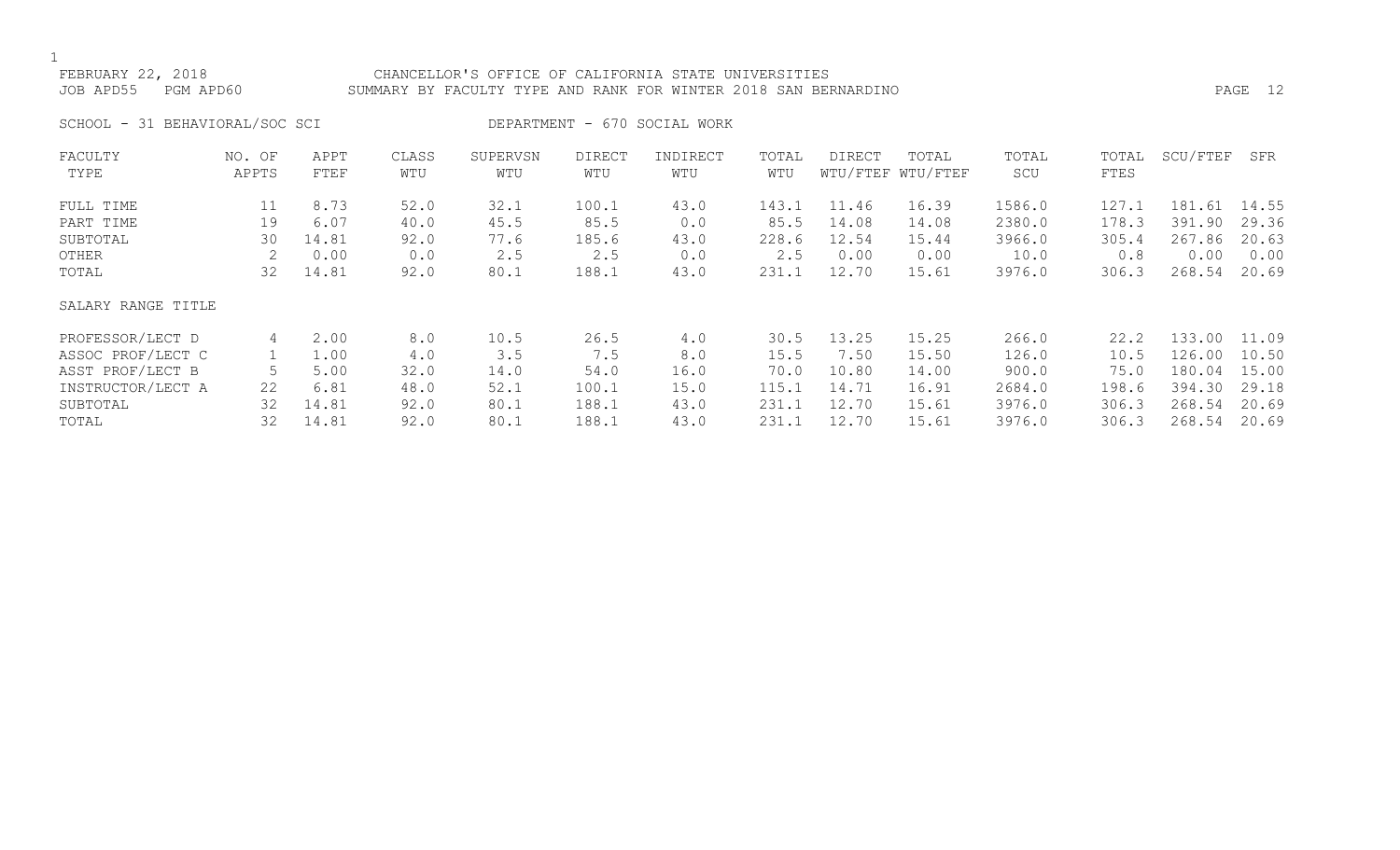### FEBRUARY 22, 2018 CHANCELLOR'S OFFICE OF CALIFORNIA STATE UNIVERSITIES JOB APD55 PGM APD60 SUMMARY BY FACULTY TYPE AND RANK FOR WINTER 2018 SAN BERNARDINO PAGE 13

SCHOOL - 31 BEHAVIORAL/SOC SCI DEPARTMENT - 675 SOCIOLOGY

| FACULTY            | NO. OF | APPT  | CLASS | SUPERVSN | <b>DIRECT</b> | INDIRECT | TOTAL | DIRECT | TOTAL             | TOTAL  | TOTAL | SCU/FTEF | SFR   |
|--------------------|--------|-------|-------|----------|---------------|----------|-------|--------|-------------------|--------|-------|----------|-------|
| TYPE               | APPTS  | FTEF  | WTU   | WTU      | WTU           | WTU      | WTU   |        | WTU/FTEF WTU/FTEF | SCU    | FTES  |          |       |
| FULL TIME          | 10     | 7.83  | 87.8  | 16.9     | 108.7         | 32.0     | 140.7 | 13.89  | 17.98             | 7117.0 | 474.8 | 909.40   | 60.67 |
| PART TIME          | 10     | 4.75  | 47.9  | 7.6      | 55.5          | 6.0      | 61.5  | 11.69  | 12.96             | 2714.0 | 181.1 | 571.85   | 38.16 |
| SUBTOTAL           | 20     | 12.57 | 135.7 | 24.5     | 164.2         | 38.0     | 202.2 | 13.06  | 16.08             | 9831.0 | 655.9 | 781.98   | 52.17 |
| TOTAL              | 20     | 12.57 | 135.7 | 24.5     | 164.2         | 38.0     | 202.2 | 13.06  | 16.08             | 9831.0 | 655.9 | 781.98   | 52.17 |
| SALARY RANGE TITLE |        |       |       |          |               |          |       |        |                   |        |       |          |       |
| PROFESSOR/LECT D   | 6      | 2.33  | 28.0  | 7.9      | 35.9          | 14.0     | 49.9  | 15.43  | 21.44             | 2297.0 | 153.3 | 987.11   | 65.89 |
| ASSOC PROF/LECT C  |        | 0.81  | 4.0   | 3.8      | 11.8          | 4.0      | 15.8  | 14.62  | 19.58             | 206.0  | 14.0  | 255.27   | 17.35 |
| ASST PROF/LECT B   |        | 5.00  | 35.8  | 12.8     | 48.6          | 20.0     | 68.6  | 9.72   | 13.72             | 1954.0 | 130.3 | 390.72   | 26.05 |
| INSTRUCTOR/LECT A  | 8      | 4.44  | 67.9  | 0.0      | 67.9          | 0.0      | 67.9  | 15.30  | 15.30             | 5374.0 | 358.3 | 211.18   | 80.76 |
| SUBTOTAL           | 20     | 12.57 | 135.7 | 24.5     | 164.2         | 38.0     | 202.2 | 13.06  | 16.08             | 9831.0 | 655.9 | 781.98   | 52.17 |
| TOTAL              | 20     | 12.57 | 135.7 | 24.5     | 164.2         | 38.0     | 202.2 | 13.06  | 16.08             | 9831.0 | 655.9 | 781.98   | 52.17 |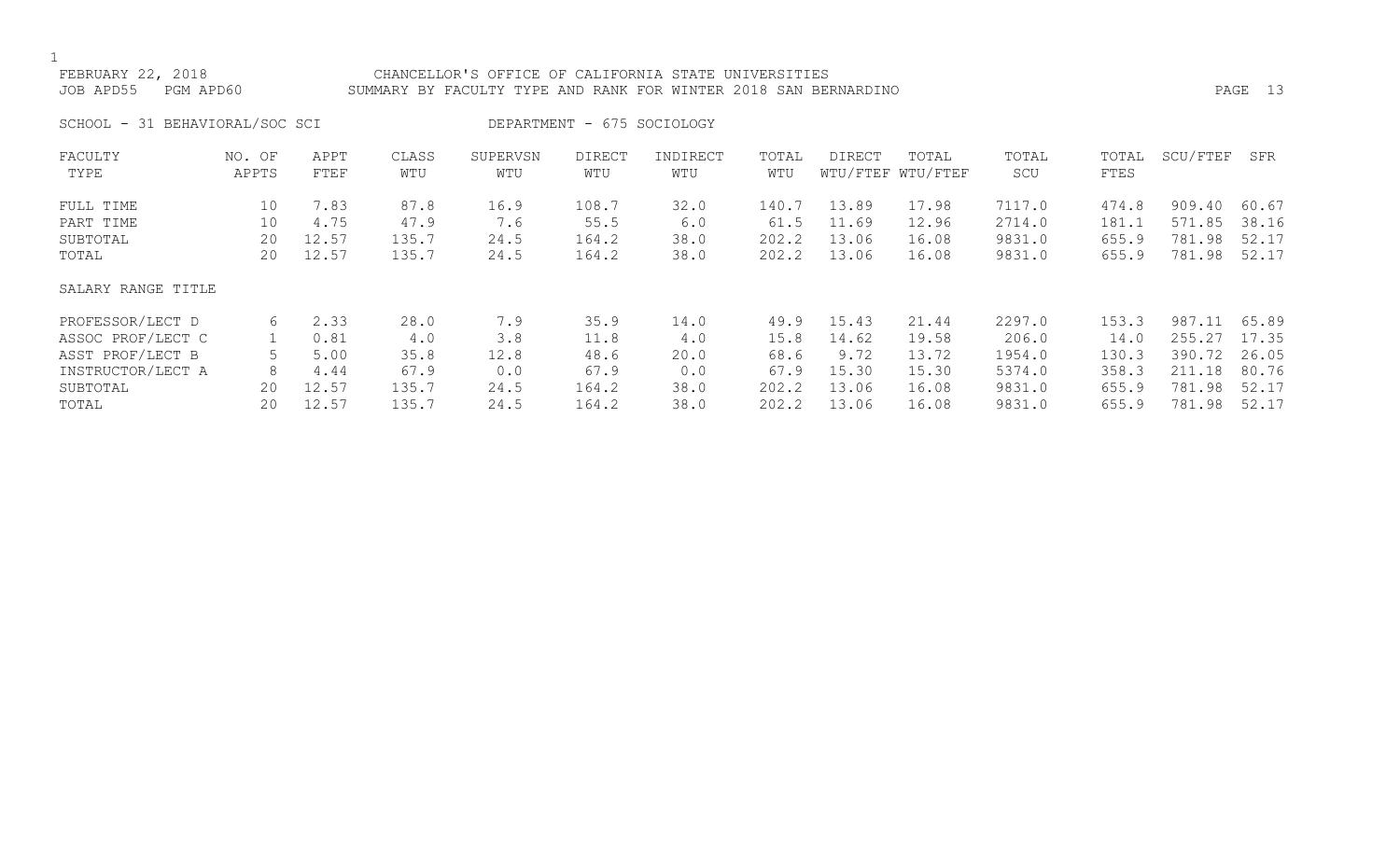### FEBRUARY 22, 2018 CHANCELLOR'S OFFICE OF CALIFORNIA STATE UNIVERSITIES JOB APD55 PGM APD60 SUMMARY BY FACULTY TYPE AND RANK FOR WINTER 2018 SAN BERNARDINO PAGE 14

SCHOOL - 31 BEHAVIORAL/SOC SCI

| FACULTY            | NO. OF | APPT   | CLASS  | SUPERVSN | DIRECT | INDIRECT | TOTAL  | DIRECT | TOTAL             | TOTAL   | TOTAL  | SCU/FTEF | SFR   |
|--------------------|--------|--------|--------|----------|--------|----------|--------|--------|-------------------|---------|--------|----------|-------|
| TYPE               | APPTS  | FTEF   | WTU    | WTU      | WTU    | WTU      | WTU    |        | WTU/FTEF WTU/FTEF | SCU     | FTES   |          |       |
| FULL TIME          | 104    | 86.41  | 730.9  | 125.0    | 937.9  | 334.0    | 1271.9 | 10.85  | 14.72             | 33990.0 | 2311.8 | 393.38   | 26.75 |
| PART TIME          | 125    | 49.27  | 653.9  | 85.0     | 742.9  | 19.0     | 761.9  | 15.08  | 15.46             | 39495.0 | 2657.0 | 801.65   | 53.93 |
| SUBTOTAL           | 229    | 135.67 | 1384.8 | 210.0    | 1680.8 | 353.0    | 2033.8 | 12.39  | 14.99             | 73485.0 | 4968.8 | 541.63   | 36.62 |
| OTHER              | 16     | 0.00   | 4.0    | 9.9      | 13.9   | 0.0      | 13.9   | 0.00   | 0.00              | 351.0   | 23.7   | 0.00     | 0.00  |
| TOTAL              | 245    | 135.67 | 1388.8 | 219.9    | 1694.7 | 353.0    | 2047.7 | 12.49  | 15.09             | 73836.0 | 4992.6 | 544.22   | 36.80 |
| SALARY RANGE TITLE |        |        |        |          |        |          |        |        |                   |         |        |          |       |
| PROFESSOR/LECT D   | 58     | 37.95  | 325.6  | 61.1     | 422.7  | 152.0    | 574.7  | 11.14  | 15.14             | 13613.0 | 926.4  | 358.74   | 24.41 |
| ASSOC PROF/LECT C  | 15     | 12.57  | 89.0   | 25.9     | 132.9  | 56.0     | 188.9  | 10.58  | 15.03             | 4295.0  | 293.2  | 341.82   | 23.33 |
| ASST PROF/LECT B   | 29     | 27.14  | 212.3  | 45.7     | 278.0  | 98.0     | 376.0  | 10.24  | 13.85             | 9112.0  | 627.1  | 335.70   | 23.10 |
| INSTRUCTOR/LECT A  | 101    | 46.58  | 613.9  | 53.6     | 671.5  | 35.0     | 706.5  | 14.42  | 15.17             | 38440.0 | 2586.6 | 825.21   | 55.53 |
| TCHNG ASSOCIATE    | 20     | 8.17   | 99.0   | 1.4      | 104.4  | 12.0     | 116.4  | 12.78  | 14.25             | 5575.0  | 372.3  | 682.63   | 45.58 |
| SUBTOTAL           | 223    | 132.40 | 1339.8 | 187.7    | 1609.5 | 353.0    | 1962.5 | 12.16  | 14.82             | 71035.0 | 4805.6 | 536.50   | 36.29 |
| ADMINISTRATOR      |        | 0.00   | 0.0    | 0.0      | 0.0    | 0.0      | 0.0    | 0.00   | 0.00              | 0.0     | 0.0    | 0.00     | 0.00  |
| OTHER              | 21     | 3.27   | 49.0   | 32.2     | 85.2   | 0.0      | 85.2   | 26.06  | 26.06             | 2801.0  | 187.0  | 856.84   | 57.20 |
| SUBTOTAL           | 22     | 3.27   | 49.0   | 32.2     | 85.2   | 0.0      | 85.2   | 26.06  | 26.06             | 2801.0  | 187.0  | 856.84   | 57.20 |
| TOTAL              | 245    | 135.67 | 1388.8 | 219.9    | 1694.7 | 353.0    | 2047.7 | 12.49  | 15.09             | 73836.0 | 4992.6 | 544.22   | 36.80 |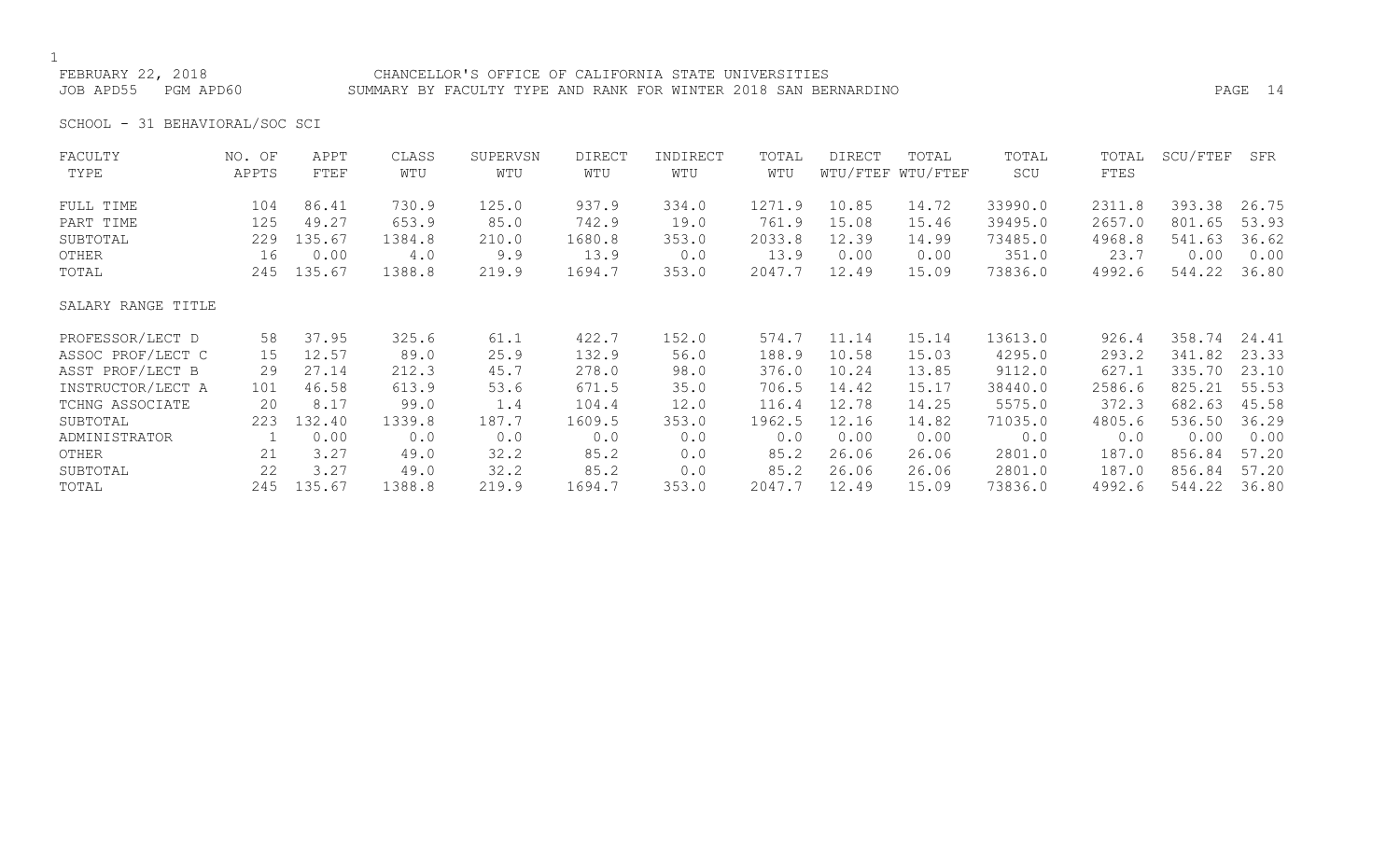# FEBRUARY 22, 2018 CHANCELLOR'S OFFICE OF CALIFORNIA STATE UNIVERSITIES JOB APD55 PGM APD60 SUMMARY BY FACULTY TYPE AND RANK FOR WINTER 2018 SAN BERNARDINO PAGE 15

SCHOOL - 44 BUSINESS/PUBLIC ADMIN DEPARTMENT - 102 ACCOUNTING AND FINANCE

| FACULTY            | NO. OF | APPT  | CLASS | SUPERVSN | <b>DIRECT</b> | INDIRECT | TOTAL | DIRECT | TOTAL             | TOTAL   | TOTAL | SCU/FTEF | SFR   |
|--------------------|--------|-------|-------|----------|---------------|----------|-------|--------|-------------------|---------|-------|----------|-------|
| TYPE               | APPTS  | FTEF  | WTU   | WTU      | WTU           | WTU      | WTU   |        | WTU/FTEF WTU/FTEF | SCU     | FTES  |          |       |
| FULL TIME          | 19     | 17.32 | 193.5 | 13.4     | 206.9         | 16.0     | 222.9 | 11.94  | 12.87             | 6936.0  | 469.4 | 400.37   | 27.10 |
| PART TIME          | 14     | 6.67  | 97.2  | 2.3      | 99.5          | 0.0      | 99.5  | 14.92  | 14.92             | 3900.0  | 262.3 | 584.71   | 39.33 |
| SUBTOTAL           | 33     | 23.99 | 290.7 | 15.7     | 306.4         | 16.0     | 322.4 | 12.77  | 13.44             | 10836.0 | 731.7 | 451.61   | 30.50 |
| OTHER              |        | 0.00  | 4.3   | 0.0      | 4.3           | 0.0      | 4.3   | 0.00   | 0.00              | 140.0   | 9.3   | 0.00     | 0.00  |
| TOTAL              | 34     | 23.99 | 295.0 | 15.7     | 310.7         | 16.0     | 326.7 | 12.95  | 13.62             | 10976.0 | 741.1 | 457.45   | 30.89 |
| SALARY RANGE TITLE |        |       |       |          |               |          |       |        |                   |         |       |          |       |
| PROFESSOR/LECT D   | 11     | 9.33  | 104.6 | 1.7      | 106.3         | 8.0      | 114.3 | 11.40  | 12.25             | 3104.0  | 213.7 | 332.76   | 22.91 |
| ASSOC PROF/LECT C  | 2      | 2.00  | 24.9  | 0.0      | 24.9          | 0.0      | 24.9  | 12.46  | 12.46             | 852.0   | 56.9  | 426.21   | 28.44 |
| ASST PROF/LECT B   |        | 3.00  | 24.0  | 11.7     | 35.7          | 8.0      | 43.7  | 11.90  | 14.57             | 1148.0  | 76.5  | 382.79   | 25.52 |
| INSTRUCTOR/LECT A  | 17     | 9.67  | 137.2 | 2.3      | 139.5         | 0.0      | 139.5 | 14.43  | 14.43             | 5732.0  | 384.6 | 592.88   | 39.78 |
| SUBTOTAL           | 33     | 23.99 | 290.7 | 15.7     | 306.4         | 16.0     | 322.4 | 12.77  | 13.44             | 10836.0 | 731.7 | 451.61   | 30.50 |
| OTHER              |        | 0.00  | 4.3   | 0.0      | 4.3           | 0.0      | 4.3   | 0.00   | 0.00              | 140.0   | 9.3   | 0.00     | 0.00  |
| SUBTOTAL           |        | 0.00  | 4.3   | 0.0      | 4.3           | 0.0      | 4.3   | 0.00   | 0.00              | 140.0   | 9.3   | 0.00     | 0.00  |
| TOTAL              | 34     | 23.99 | 295.0 | 15.7     | 310.7         | 16.0     | 326.7 | 12.95  | 13.62             | 10976.0 | 741.1 | 457.45   | 30.89 |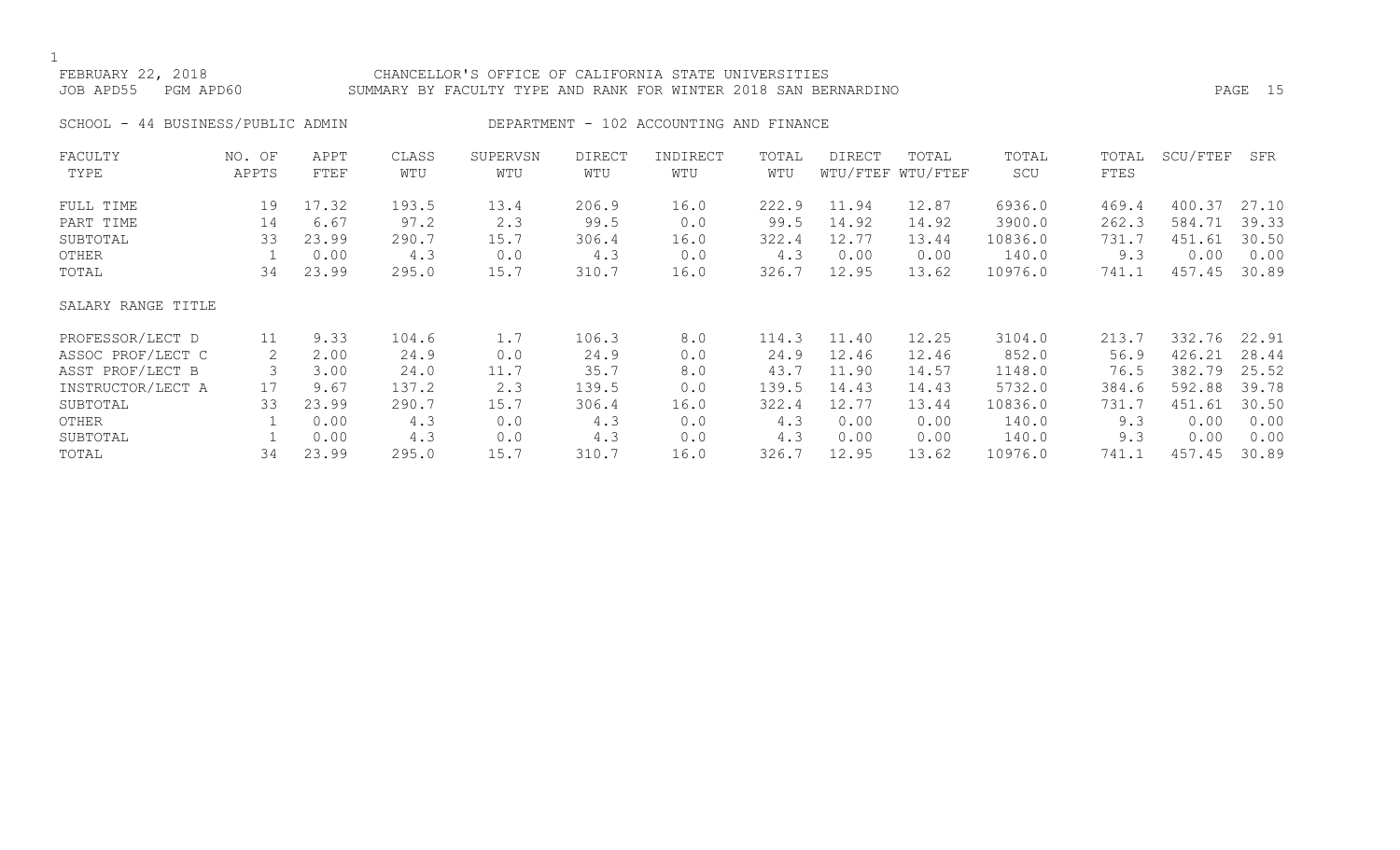## FEBRUARY 22, 2018 CHANCELLOR'S OFFICE OF CALIFORNIA STATE UNIVERSITIES JOB APD55 PGM APD60 SUMMARY BY FACULTY TYPE AND RANK FOR WINTER 2018 SAN BERNARDINO PAGE 16

# SCHOOL - 44 BUSINESS/PUBLIC ADMIN DEPARTMENT - 369 INFORMATION AND DECISION SCIENCES

| FACULTY            | NO. OF | APPT  | CLASS | SUPERVSN | <b>DIRECT</b> | INDIRECT | TOTAL | DIRECT | TOTAL             | TOTAL  | TOTAL | SCU/FTEF | SFR   |
|--------------------|--------|-------|-------|----------|---------------|----------|-------|--------|-------------------|--------|-------|----------|-------|
| TYPE               | APPTS  | FTEF  | WTU   | WTU      | WTU           | WTU      | WTU   |        | WTU/FTEF WTU/FTEF | SCU    | FTES  |          |       |
| FULL TIME          | 10     | 9.33  | 80.0  | 2.7      | 82.7          | 28.0     | 110.7 | 8.86   | 11.86             | 3212.0 | 215.7 | 344.16   | 23.11 |
| PART TIME          | 24     | 7.15  | 108.1 | 0.0      | 108.1         | 0.0      | 108.1 | 15.11  | 15.11             | 4620.0 | 316.1 | 645.88   | 44.20 |
| SUBTOTAL           | 34     | 16.49 | 188.1 | 2.7      | 190.8         | 28.0     | 218.8 | 11.57  | 13.27             | 7832.0 | 531.9 | 475.07   | 32.26 |
| OTHER              |        | 0.00  | 0.0   | 0.0      | 0.0           | 0.0      | 0.0   | 0.00   | 0.00              | 0.0    | 0.0   | 0.00     | 0.00  |
| TOTAL              | 35     | 16.49 | 188.1 | 2.7      | 190.8         | 28.0     | 218.8 | 11.57  | 13.27             | 7832.0 | 531.9 | 475.07   | 32.26 |
| SALARY RANGE TITLE |        |       |       |          |               |          |       |        |                   |        |       |          |       |
| PROFESSOR/LECT D   | 8      | 5.67  | 52.0  | 2.7      | 54.7          | 20.0     | 74.7  | 9.65   | 13.18             | 2224.0 | 151.4 | 392.38   | 26.71 |
| ASST PROF/LECT B   | 4      | 4.00  | 36.0  | 0.0      | 36.0          | 8.0      | 44.0  | 9.00   | 11.00             | 1248.0 | 83.7  | 312.08   | 20.92 |
| INSTRUCTOR/LECT A  | 20     | 6.02  | 91.0  | 0.0      | 91.0          | 0.0      | 91.0  | 15.13  | 15.13             | 4154.0 | 283.1 | 690.49   | 47.05 |
| TCHNG ASSOCIATE    |        | 0.80  | 9.1   | 0.0      | 9.1           | 0.0      | 9.1   | 11.33  | 11.33             | 206.0  | 13.7  | 256.54   | 17.10 |
| SUBTOTAL           | 35     | 16.49 | 188.1 | 2.7      | 190.8         | 28.0     | 218.8 | 11.57  | 13.27             | 7832.0 | 531.9 | 475.07   | 32.26 |
| TOTAL              | 35     | 16.49 | 188.1 | 2.7      | 190.8         | 28.0     | 218.8 | 11.57  | 13.27             | 7832.0 | 531.9 | 475.07   | 32.26 |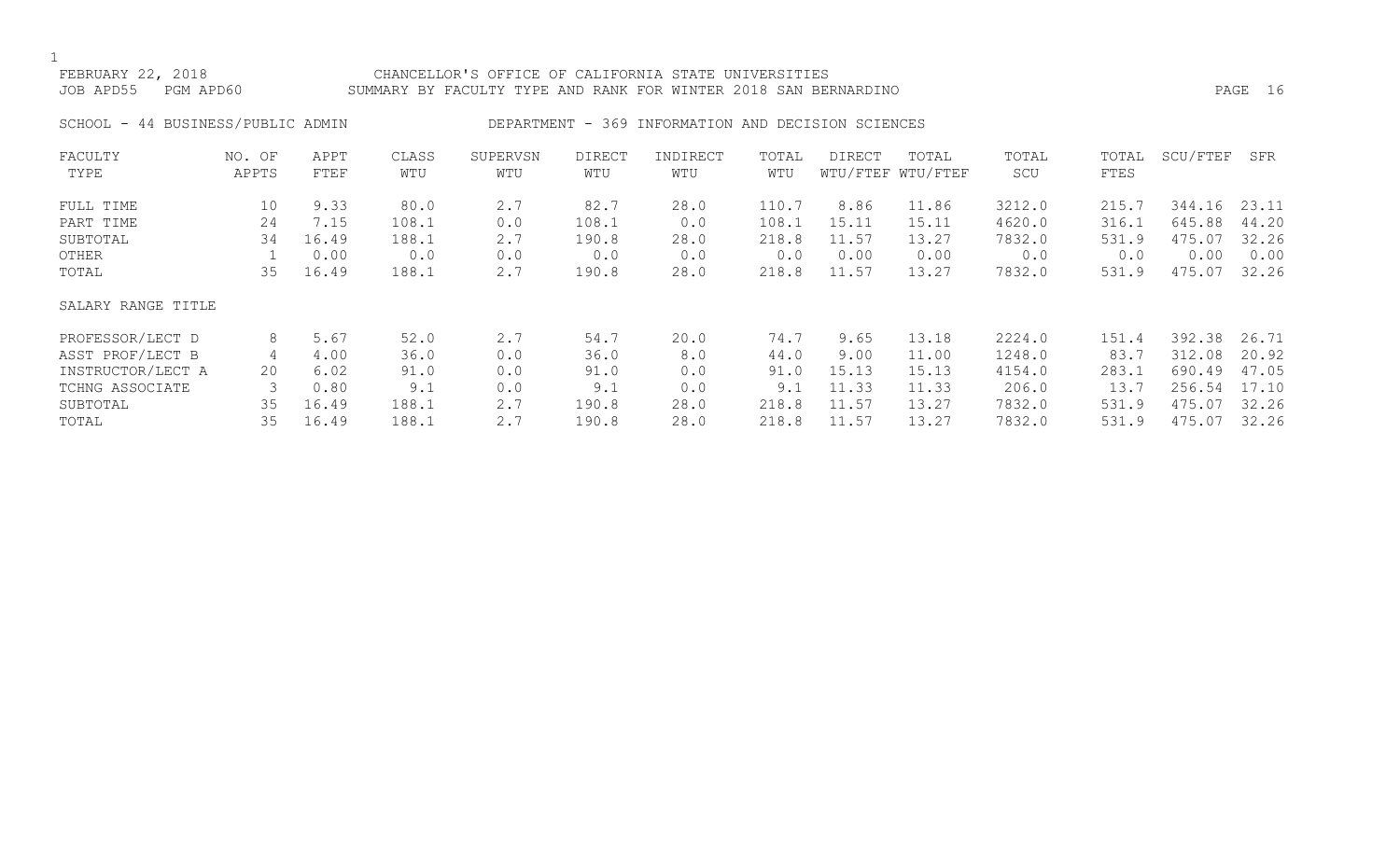### FEBRUARY 22, 2018 CHANCELLOR'S OFFICE OF CALIFORNIA STATE UNIVERSITIES JOB APD55 PGM APD60 SUMMARY BY FACULTY TYPE AND RANK FOR WINTER 2018 SAN BERNARDINO PAGE 17

SCHOOL - 44 BUSINESS/PUBLIC ADMIN DEPARTMENT - 461 MANAGEMENT

| FACULTY            | NO. OF | APPT  | CLASS | SUPERVSN | <b>DIRECT</b> | INDIRECT | TOTAL | DIRECT | TOTAL             | TOTAL  | TOTAL | SCU/FTEF | SFR   |
|--------------------|--------|-------|-------|----------|---------------|----------|-------|--------|-------------------|--------|-------|----------|-------|
| TYPE               | APPTS  | FTEF  | WTU   | WTU      | WTU           | WTU      | WTU   |        | WTU/FTEF WTU/FTEF | SCU    | FTES  |          |       |
| FULL TIME          | 20     | 16.75 | 176.0 | 2.7      | 178.7         | 52.0     | 230.7 | 10.67  | 14.02             | 6372.0 | 425.7 | 380.51   | 25.42 |
| PART TIME          | 17     | 7.88  | 104.0 | 7.4      | 111.4         | 0.0      | 111.4 | 14.14  | 14.14             | 3008.0 | 205.9 | 381.87   | 26.14 |
| SUBTOTAL           | 37     | 24.62 | 280.0 | 10.1     | 290.1         | 52.0     | 342.1 | 11.78  | 14.06             | 9380.0 | 631.6 | 380.94   | 25.65 |
| OTHER              |        | 0.00  | 12.0  | 0.0      | 12.0          | 4.0      | 16.0  | 0.00   | 0.00              | 292.0  | 21.1  | 0.00     | 0.00  |
| TOTAL              | 39     | 24.62 | 292.0 | 10.1     | 302.1         | 56.0     | 358.1 | 12.27  | 14.71             | 9672.0 | 652.7 | 392.80   | 26.51 |
| SALARY RANGE TITLE |        |       |       |          |               |          |       |        |                   |        |       |          |       |
| PROFESSOR/LECT D   |        | 3.34  | 36.0  | 2.0      | 38.0          | 20.0     | 58.0  | 11.39  | 18.58             | 1216.0 | 82.5  | 364.40   | 24.71 |
| ASSOC PROF/LECT C  | 3      | 3.00  | 24.0  | 0.0      | 24.0          | 12.0     | 36.0  | 8.00   | 12.00             | 828.0  | 55.2  | 276.00   | 18.40 |
| ASST PROF/LECT B   | 6      | 5.67  | 56.0  | 0.0      | 56.0          | 16.0     | 72.0  | 9.88   | 12.71             | 2032.0 | 136.1 | 358.63   | 24.03 |
| INSTRUCTOR/LECT A  | 20     | 12.09 | 168.0 | 4.4      | 172.4         | 8.0      | 180.4 | 14.26  | 14.93             | 5356.0 | 362.9 | 443.16   | 30.03 |
| SUBTOTAL           | 36     | 24.09 | 284.0 | 6.4      | 290.4         | 56.0     | 346.4 | 12.06  | 14.55             | 9432.0 | 636.7 | 391.55   | 26.43 |
| OTHER              |        | 0.53  | 8.0   | 3.7      | 11.7          | 0.0      | 11.7  | 21.91  | 21.91             | 240.0  | 16.0  | 449.44   | 29.96 |
| SUBTOTAL           |        | 0.53  | 8.0   | 3.7      | 11.7          | 0.0      | 11.7  | 21.91  | 21.91             | 240.0  | 16.0  | 449.44   | 29.96 |
| TOTAL              | 39     | 24.62 | 292.0 | 10.1     | 302.1         | 56.0     | 358.1 | 12.27  | 14.71             | 9672.0 | 652.7 | 392.80   | 26.51 |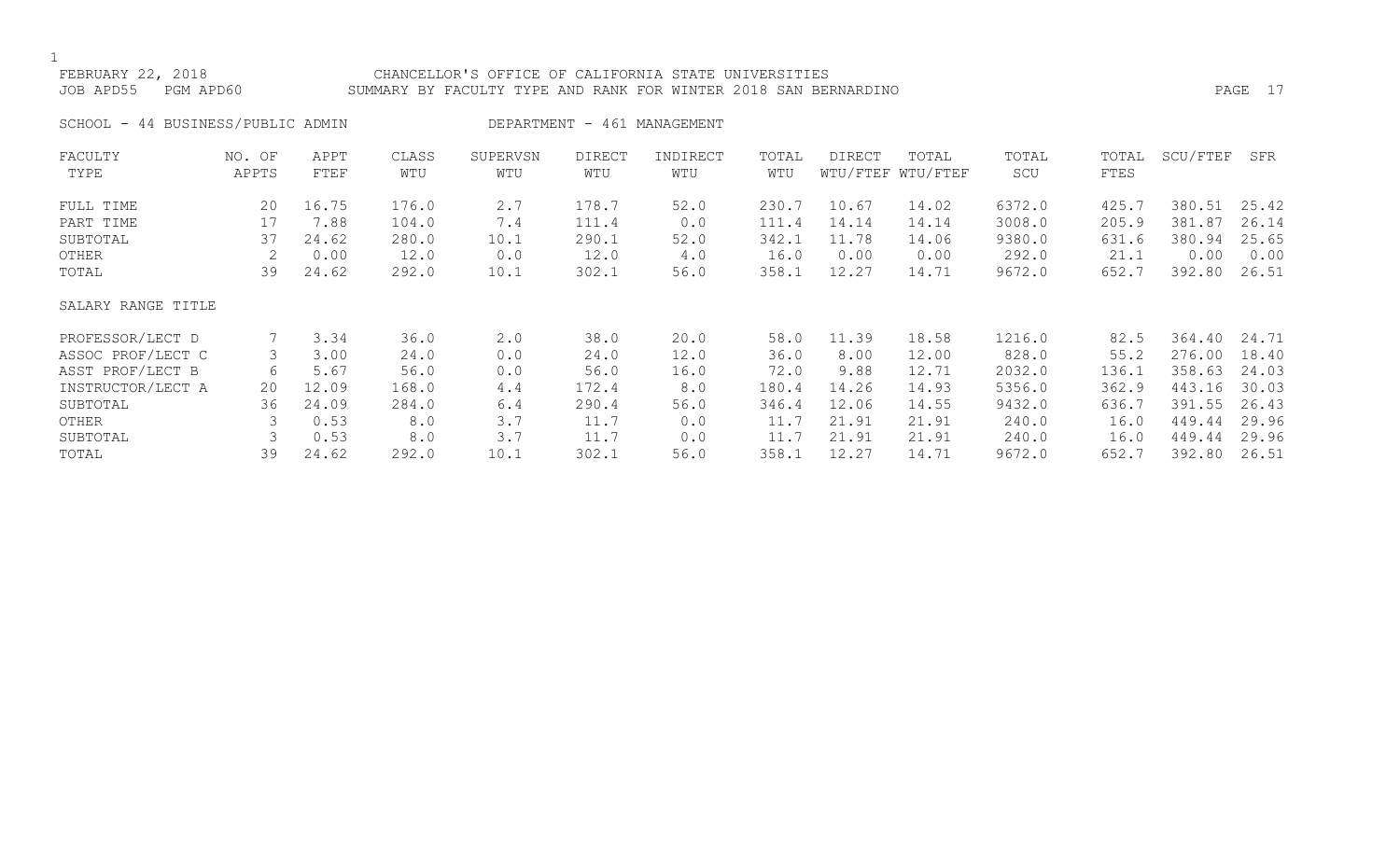### FEBRUARY 22, 2018 CHANCELLOR'S OFFICE OF CALIFORNIA STATE UNIVERSITIES JOB APD55 PGM APD60 SUMMARY BY FACULTY TYPE AND RANK FOR WINTER 2018 SAN BERNARDINO PAGE 18

# SCHOOL - 44 BUSINESS/PUBLIC ADMIN DEPARTMENT - 476 MARKETING

| FACULTY<br>TYPE    | NO. OF<br>APPTS | APPT<br>FTEF | CLASS<br>WTU | SUPERVSN<br>WTU | <b>DIRECT</b><br>WTU | INDIRECT<br>WTU | TOTAL<br>WTU | DIRECT | TOTAL<br>WTU/FTEF WTU/FTEF | TOTAL<br>SCU | TOTAL<br>FTES | SCU/FTEF | SFR   |
|--------------------|-----------------|--------------|--------------|-----------------|----------------------|-----------------|--------------|--------|----------------------------|--------------|---------------|----------|-------|
| FULL TIME          | 6               | 5.33         | 48.0         | 2.7             | 50.7                 | 16.0            | 66.7         | 9.51   | 12.51                      | 1888.0       | 127.7         | 354.22   | 23.95 |
| PART TIME          | 4               | 1.87         | 28.0         | 0.0             | 28.0                 | 0.0             | 28.0         | 14.98  | 14.98                      | 996.0        | 66.5          | 532.91   | 35.60 |
| SUBTOTAL           | 10              | 7.20         | 76.0         | 2.7             | 78.7                 | 16.0            | 94.7         | 10.93  | 13.15                      | 2884.0       | 194.2         | 400.61   | 26.98 |
| TOTAL              | 10              | 7.20         | 76.0         | 2.7             | 78.7                 | 16.0            | 94.7         | 10.93  | 13.15                      | 2884.0       | 194.2         | 400.61   | 26.98 |
| SALARY RANGE TITLE |                 |              |              |                 |                      |                 |              |        |                            |              |               |          |       |
| PROFESSOR/LECT D   |                 | 2.33         | 24.0         | 2.7             | 26.7                 | 4.0             | 30.7         | 11.45  | 13.17                      | 952.0        | 65.0          | 408.41   | 27.89 |
| ASSOC PROF/LECT C  |                 | 1.00         | 4.0          | 0.0             | 4.0                  | 8.0             | 12.0         | 4.00   | 12.00                      | 104.0        | 7.2           | 104.00   | 7.20  |
| ASST PROF/LECT B   | 2               | 2.00         | 20.0         | 0.0             | 20.0                 | 4.0             | 24.0         | 10.01  | 12.01                      | 832.0        | 55.5          | 416.21   | 27.75 |
| INSTRUCTOR/LECT A  | 4               | 1.87         | 28.0         | 0.0             | 28.0                 | 0.0             | 28.0         | 14.98  | 14.98                      | 996.0        | 66.5          | 532.91   | 35.60 |
| SUBTOTAL           | 10              | 7.20         | 76.0         | 2.7             | 78.7                 | 16.0            | 94.7         | 10.93  | 13.15                      | 2884.0       | 194.2         | 400.61   | 26.98 |
| TOTAL              | 10              | 7.20         | 76.0         | 2.7             | 78.7                 | 16.0            | 94.7         | 10.93  | 13.15                      | 2884.0       | 194.2         | 400.61   | 26.98 |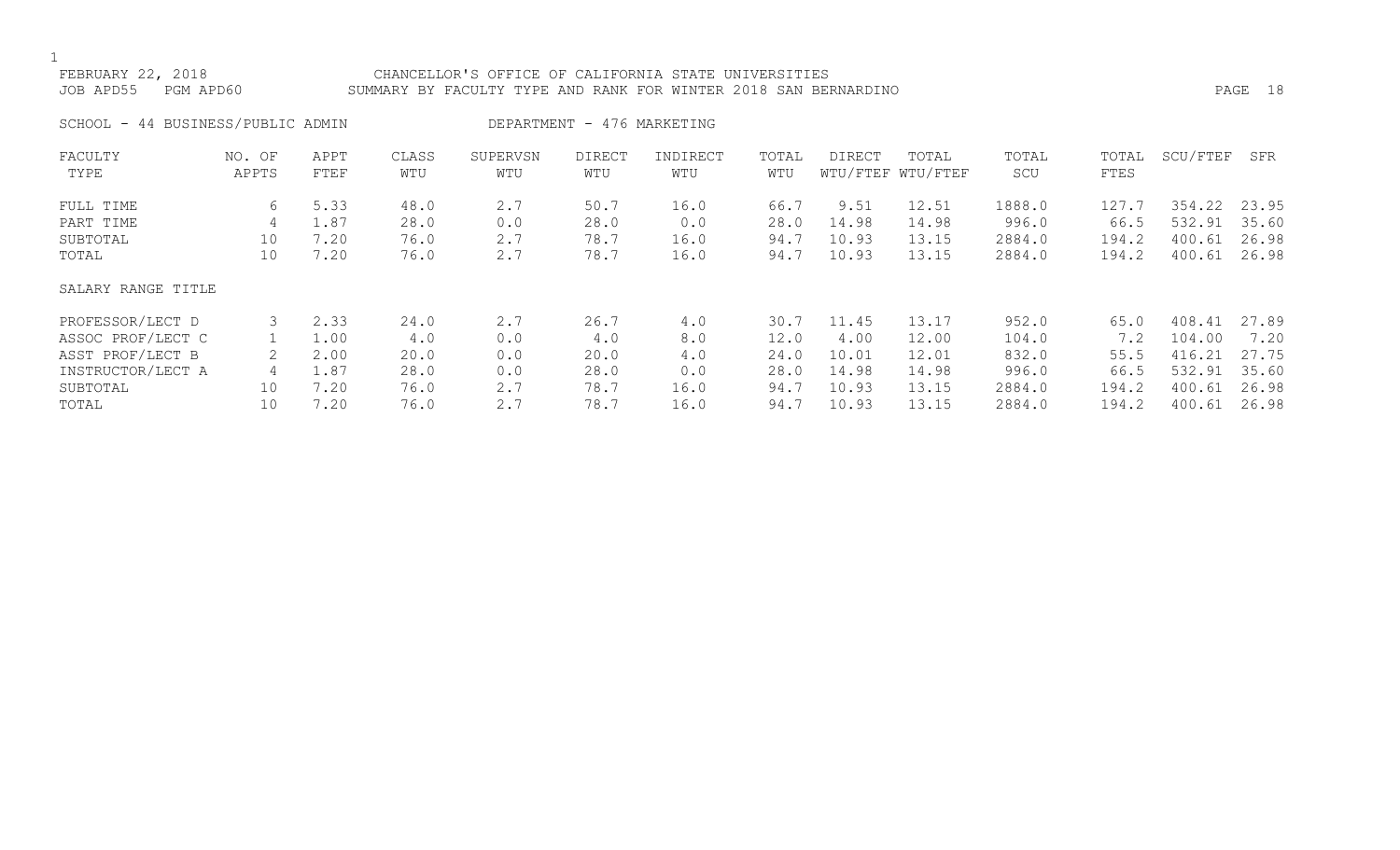# FEBRUARY 22, 2018 CHANCELLOR'S OFFICE OF CALIFORNIA STATE UNIVERSITIES JOB APD55 PGM APD60 SUMMARY BY FACULTY TYPE AND RANK FOR WINTER 2018 SAN BERNARDINO PAGE 19

SCHOOL - 44 BUSINESS/PUBLIC ADMIN DEPARTMENT - 598 PUBLIC ADMINISTRATION

| FACULTY            | NO. OF | APPT | CLASS | SUPERVSN | <b>DIRECT</b> | INDIRECT | TOTAL | <b>DIRECT</b> | TOTAL             | TOTAL  | TOTAL | SCU/FTEF | SFR   |
|--------------------|--------|------|-------|----------|---------------|----------|-------|---------------|-------------------|--------|-------|----------|-------|
| TYPE               | APPTS  | FTEF | WTU   | WTU      | WTU           | WTU      | WTU   |               | WTU/FTEF WTU/FTEF | SCU    | FTES  |          |       |
| FULL TIME          |        | 6.33 | 44.0  | 1.5      | 49.5          | 28.0     | 77.5  | 7.82          | 12.24             | 1964.0 | 142.5 | 310.17   | 22.50 |
| PART TIME          | 8      | 2.68 | 36.0  | 3.6      | 39.6          | 4.0      | 43.6  | 14.79         | 16.29             | 1328.0 | 93.3  | 496.08   | 34.84 |
| SUBTOTAL           | 15     | 9.01 | 80.0  | 5.1      | 89.1          | 32.0     | 121.1 | 9.89          | 13.44             | 3292.0 | 235.7 | 365.41   | 26.17 |
| OTHER              |        | 0.00 | 4.0   | 0.0      | 4.0           | 4.0      | 8.0   | 0.00          | 0.00              | 92.0   | 7.7   | 0.00     | 0.00  |
| TOTAL              | 16     | 9.01 | 84.0  | 5.1      | 93.1          | 36.0     | 129.1 | 10.33         | 14.33             | 3384.0 | 243.4 | 375.62   | 27.02 |
| SALARY RANGE TITLE |        |      |       |          |               |          |       |               |                   |        |       |          |       |
| PROFESSOR/LECT D   | 3      | 2.00 | 12.0  | 1.5      | 17.5          | 4.0      | 21.5  | 8.75          | 10.75             | 1024.0 | 71.0  | 512.00   | 35.50 |
| ASSOC PROF/LECT C  | 4      | 3.00 | 20.0  | 0.0      | 20.0          | 24.0     | 44.0  | 6.67          | 14.67             | 452.0  | 37.7  | 150.67   | 12.56 |
| ASST PROF/LECT B   |        | 1.00 | 8.0   | 0.0      | 8.0           | 4.0      | 12.0  | 8.00          | 12.00             | 188.0  | 14.8  | 188.00   | 14.80 |
| INSTRUCTOR/LECT A  | 6      | 2.60 | 36.0  | 0.0      | 36.0          | 4.0      | 40.0  | 13.84         | 15.38             | 1376.0 | 96.9  | 529.03   | 37.24 |
| TCHNG ASSOCIATE    |        | 0.27 | 4.0   | 0.0      | 4.0           | 0.0      | 4.0   | 14.98         | 14.98             | 232.0  | 15.5  | 868.91   | 57.94 |
| SUBTOTAL           | 15     | 8.87 | 80.0  | 1.5      | 85.5          | 36.0     | 121.5 | 9.64          | 13.70             | 3272.0 | 235.8 | 368.97   | 26.59 |
| OTHER              |        | 0.14 | 4.0   | 3.6      | 7.6           | 0.0      | 7.6   | 53.90         | 53.90             | 112.0  | 7.6   | 794.33   | 53.90 |
| SUBTOTAL           |        | 0.14 | 4.0   | 3.6      | 7.6           | 0.0      | 7.6   | 53.90         | 53.90             | 112.0  | 7.6   | 794.33   | 53.90 |
| TOTAL              | 16     | 9.01 | 84.0  | 5.1      | 93.1          | 36.0     | 129.1 | 10.33         | 14.33             | 3384.0 | 243.4 | 375.62   | 27.02 |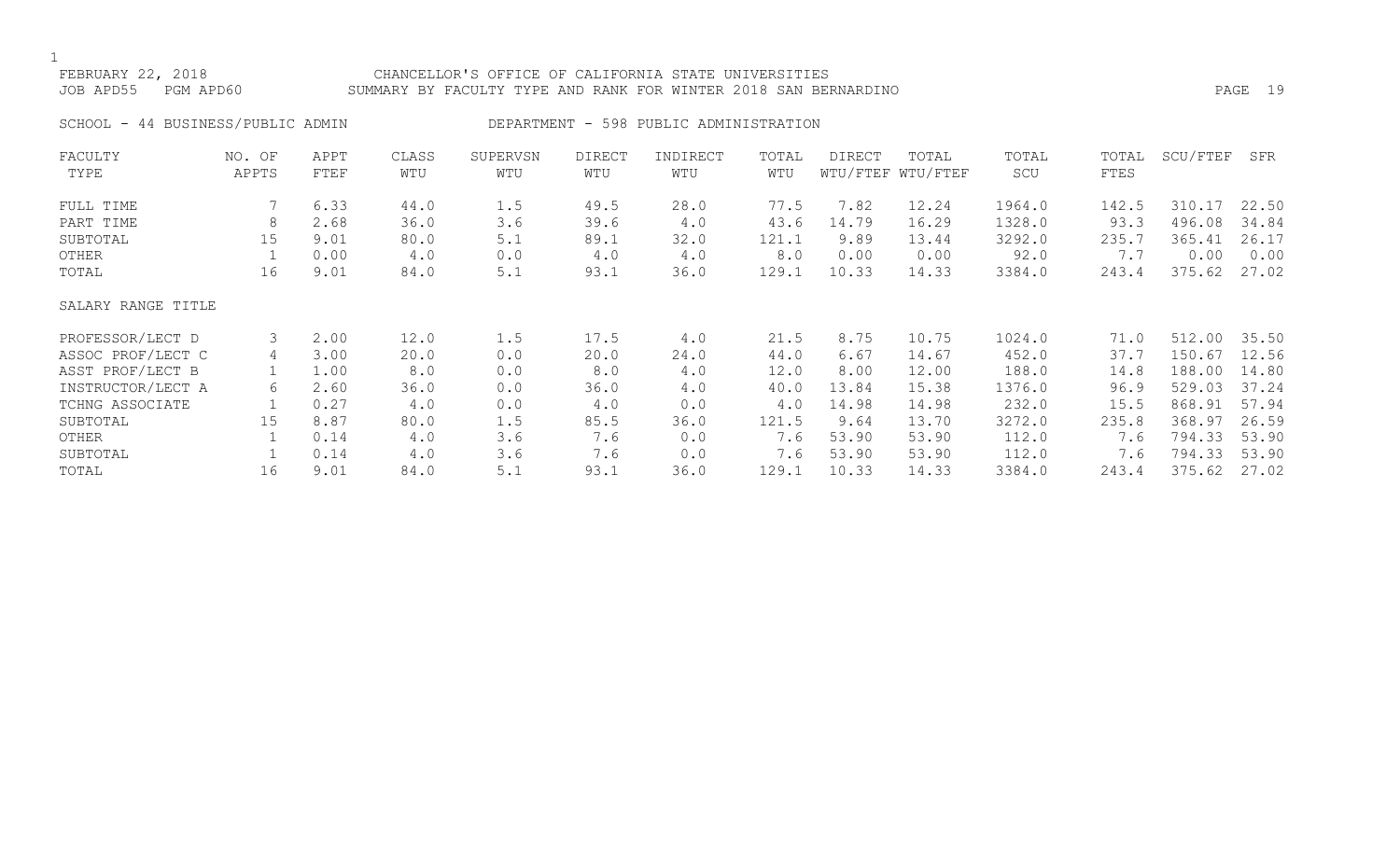FEBRUARY 22, 2018 CHANCELLOR'S OFFICE OF CALIFORNIA STATE UNIVERSITIES JOB APD55 PGM APD60 SUMMARY BY FACULTY TYPE AND RANK FOR WINTER 2018 SAN BERNARDINO PAGE 20

SCHOOL - 44 BUSINESS/PUBLIC ADMIN

| FACULTY            | NO. OF | APPT  | CLASS | SUPERVSN | <b>DIRECT</b> | INDIRECT | TOTAL  | DIRECT | TOTAL             | TOTAL   | TOTAL  | SCU/FTEF | SFR   |
|--------------------|--------|-------|-------|----------|---------------|----------|--------|--------|-------------------|---------|--------|----------|-------|
| TYPE               | APPTS  | FTEF  | WTU   | WTU      | WTU           | WTU      | WTU    |        | WTU/FTEF WTU/FTEF | SCU     | FTES   |          |       |
| FULL TIME          | 62     | 55.07 | 541.5 | 23.0     | 568.5         | 140.0    | 708.5  | 10.32  | 12.94             | 20372.0 | 1381.0 | 369.96   | 25.08 |
| PART TIME          | 67     | 26.25 | 373.3 | 13.3     | 386.6         | 4.0      | 390.6  | 14.73  | 14.88             | 13852.0 | 944.1  | 527.78   | 35.97 |
| SUBTOTAL           | 129    | 81.31 | 914.8 | 36.3     | 955.1         | 144.0    | 1099.1 | 11.75  | 13.57             | 34224.0 | 2325.1 | 420.90   | 28.60 |
| OTHER              | 5      | 0.00  | 20.3  | 0.0      | 20.3          | 8.0      | 28.3   | 0.00   | 0.00              | 524.0   | 38.1   | 0.00     | 0.00  |
| TOTAL              | 134    | 81.31 | 935.1 | 36.3     | 975.4         | 152.0    | 1127.4 | 12.00  | 13.91             | 34748.0 | 2363.3 | 427.35   | 29.06 |
| SALARY RANGE TITLE |        |       |       |          |               |          |        |        |                   |         |        |          |       |
| PROFESSOR/LECT D   | 32     | 22.66 | 228.6 | 10.6     | 243.2         | 56.0     | 299.2  | 10.73  | 13.38             | 8520.0  | 583.6  | 375.93   | 25.75 |
| ASSOC PROF/LECT C  | 10     | 9.00  | 72.9  | 0.0      | 72.9          | 44.0     | 116.9  | 8.10   | 12.99             | 2236.0  | 156.9  | 248.47   | 17.44 |
| ASST PROF/LECT B   | 16     | 15.66 | 144.0 | 11.7     | 155.7         | 40.0     | 195.7  | 9.94   | 12.49             | 5448.0  | 366.6  | 347.83   | 23.41 |
| INSTRUCTOR/LECT A  | 67     | 32.24 | 460.2 | 6.7      | 466.9         | 12.0     | 478.9  | 14.48  | 14.85             | 17614.0 | 1194.0 | 546.34   | 37.03 |
| TCHNG ASSOCIATE    | 4      | 1.07  | 13.1  | 0.0      | 13.1          | 0.0      | 13.1   | 12.24  | 12.24             | 438.0   | 29.2   | 409.35   | 27.29 |
| SUBTOTAL           | 129    | 80.64 | 918.8 | 29.0     | 951.8         | 152.0    | 1103.8 | 11.80  | 13.74             | 34256.0 | 2330.3 | 424.82   | 28.90 |
| OTHER              | 5      | 0.68  | 16.3  | 7.3      | 23.6          | 0.0      | 23.6   | 34.96  | 34.96             | 492.0   | 32.9   | 728.89   | 48.80 |
| SUBTOTAL           |        | 0.68  | 16.3  | 7.3      | 23.6          | 0.0      | 23.6   | 34.96  | 34.96             | 492.0   | 32.9   | 728.89   | 48.80 |
| TOTAL              | 134    | 81.31 | 935.1 | 36.3     | 975.4         | 152.0    | 1127.4 | 12.00  | 13.91             | 34748.0 | 2363.3 | 427.35   | 29.06 |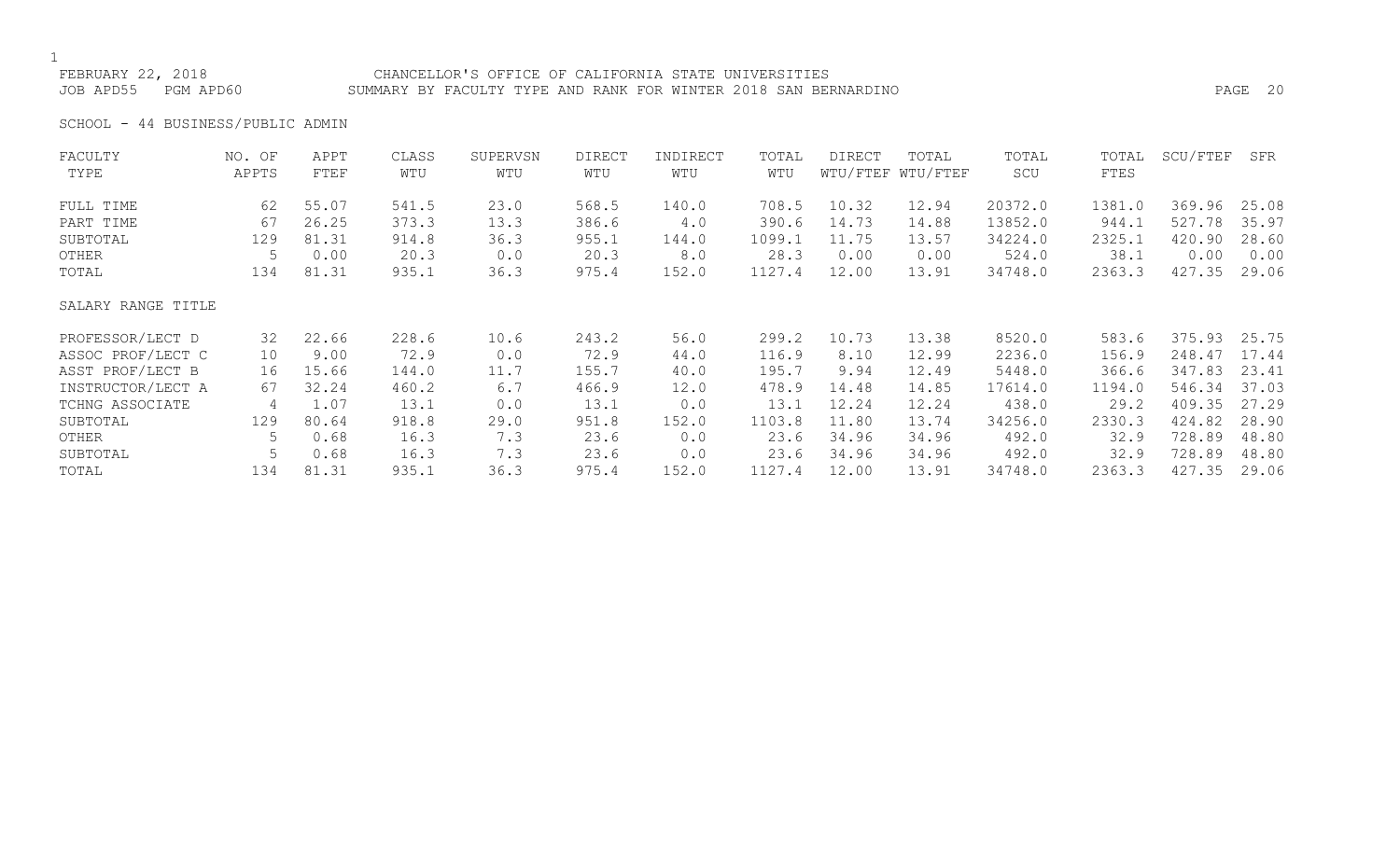### FEBRUARY 22, 2018 CHANCELLOR'S OFFICE OF CALIFORNIA STATE UNIVERSITIES JOB APD55 PGM APD60 SUMMARY BY FACULTY TYPE AND RANK FOR WINTER 2018 SAN BERNARDINO PAGE 21

SCHOOL - 47 HUMANITIES DEPARTMENT - 136 ART

| FACULTY            | NO. OF | APPT | CLASS | SUPERVSN | <b>DIRECT</b> | INDIRECT | TOTAL | <b>DIRECT</b> | TOTAL             | TOTAL  | TOTAL | SCU/FTEF | SFR   |
|--------------------|--------|------|-------|----------|---------------|----------|-------|---------------|-------------------|--------|-------|----------|-------|
| TYPE               | APPTS  | FTEF | WTU   | WTU      | WTU           | WTU      | WTU   |               | WTU/FTEF WTU/FTEF | SCU    | FTES  |          |       |
| FULL TIME          | 9      | 8.33 | 78.3  | 4.8      | 83.1          | 22.0     | 105.1 | 9.97          | 12.61             | 1414.0 | 96.2  | 169.67   | 11.54 |
| PART TIME          |        | 0.81 | 20.3  | 0.0      | 20.3          | 2.0      | 22.3  | 25.09         | 27.56             | 299.0  | 19.9  | 369.59   | 24.64 |
| SUBTOTAL           | 11     | 9.14 | 98.6  | 4.8      | 103.4         | 24.0     | 127.4 | 11.31         | 13.93             | 1713.0 | 116.1 | 187.36   | 12.70 |
| OTHER              | 20     | 0.00 | 168.6 | 6.3      | 174.9         | 0.0      | 174.9 | 0.00          | 0.00              | 3341.0 | 223.2 | 0.00     | 0.00  |
| TOTAL              | 31     | 9.14 | 267.2 | 11.1     | 278.3         | 24.0     | 302.3 | 30.44         | 33.06             | 5054.0 | 339.3 | 552.77   | 37.11 |
| SALARY RANGE TITLE |        |      |       |          |               |          |       |               |                   |        |       |          |       |
| PROFESSOR/LECT D   | 6      | 4.67 | 35.5  | 10.1     | 45.6          | 20.0     | 65.6  | 9.77          | 14.06             | 759.0  | 50.9  | 162.63   | 10.91 |
| ASSOC PROF/LECT C  |        | 2.33 | 23.8  | 1.0      | 24.8          | 4.0      | 28.8  | 10.63         | 12.34             | 486.0  | 32.6  | 208.32   | 13.97 |
| ASST PROF/LECT B   |        | 2.00 | 24.9  | 0.0      | 24.9          | 0.0      | 24.9  | 12.44         | 12.44             | 317.0  | 22.6  | 158.42   | 11.28 |
| INSTRUCTOR/LECT A  | 18     | 0.14 | 171.2 | 0.0      | 171.2         | 0.0      | 171.2 | 5.63          | 5.63              | 3407.0 | 227.5 | 992.96   | 2.32  |
| SUBTOTAL           | 29     | 9.14 | 255.4 | 11.1     | 266.5         | 24.0     | 290.5 | 29.15         | 31.77             | 4969.0 | 333.7 | 543.48   | 36.49 |
| OTHER              | 2      | 0.00 | 11.8  | 0.0      | 11.8          | 0.0      | 11.8  | 0.00          | 0.00              | 85.0   | 5.7   | 0.00     | 0.00  |
| SUBTOTAL           | 2      | 0.00 | 11.8  | 0.0      | 11.8          | 0.0      | 11.8  | 0.00          | 0.00              | 85.0   | 5.7   | 0.00     | 0.00  |
| TOTAL              | 31     | 9.14 | 267.2 | 11.1     | 278.3         | 24.0     | 302.3 | 30.44         | 33.06             | 5054.0 | 339.3 | 552.77   | 37.11 |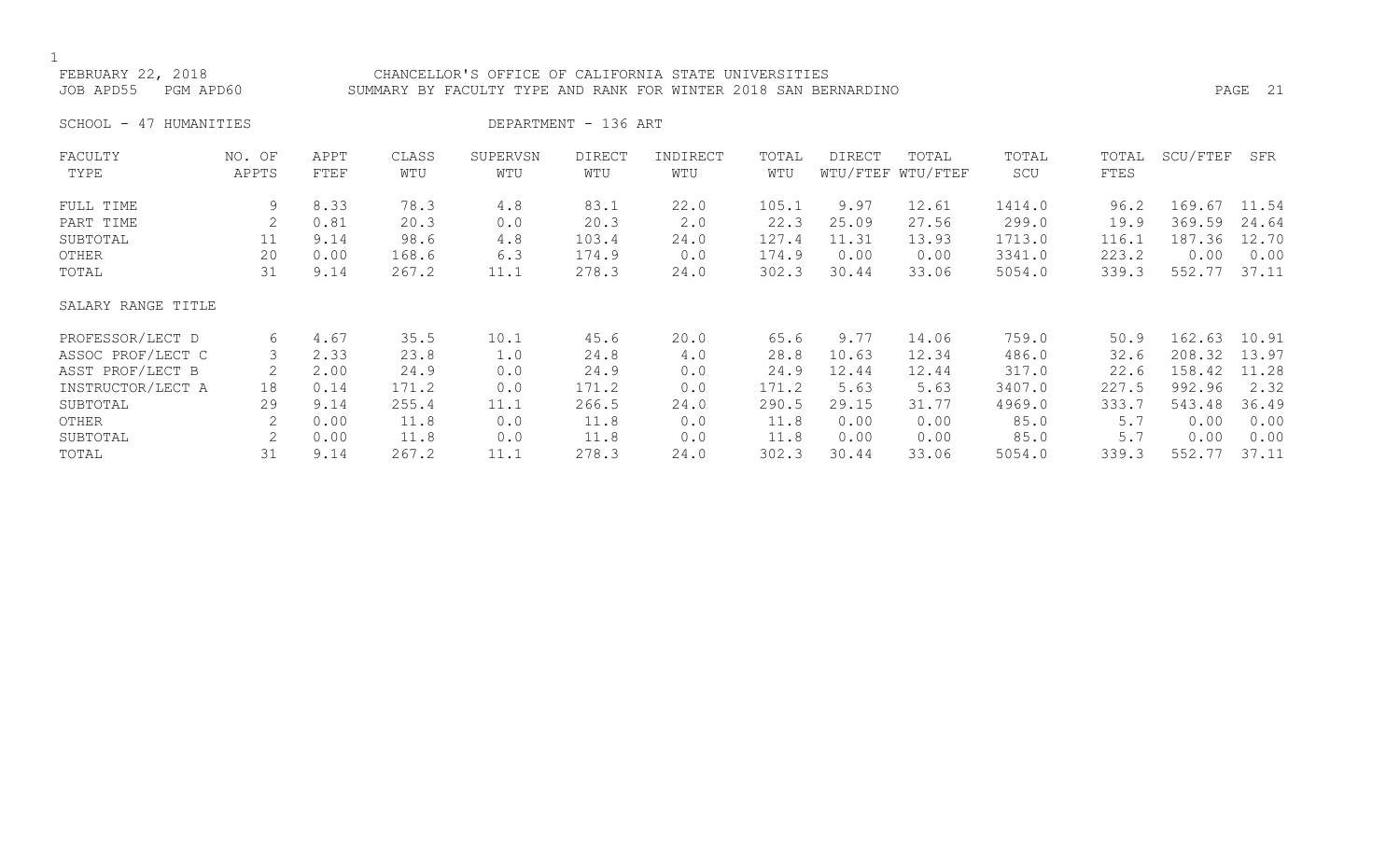### FEBRUARY 22, 2018 CHANCELLOR'S OFFICE OF CALIFORNIA STATE UNIVERSITIES JOB APD55 PGM APD60 SUMMARY BY FACULTY TYPE AND RANK FOR WINTER 2018 SAN BERNARDINO PAGE 22

SCHOOL - 47 HUMANITIES SERVICES DEPARTMENT - 186 COMMUNICATIONS

| FACULTY            | NO. OF | APPT  | CLASS | SUPERVSN | <b>DIRECT</b> | INDIRECT | TOTAL | <b>DIRECT</b> | TOTAL             | TOTAL   | TOTAL | SCU/FTEF | SFR   |
|--------------------|--------|-------|-------|----------|---------------|----------|-------|---------------|-------------------|---------|-------|----------|-------|
| TYPE               | APPTS  | FTEF  | WTU   | WTU      | WTU           | WTU      | WTU   |               | WTU/FTEF WTU/FTEF | SCU     | FTES  |          |       |
| FULL TIME          | 21     | 16.83 | 159.8 | 16.1     | 183.9         | 52.0     | 235.9 | 10.93         | 13.78             | 4550.0  | 305.6 | 270.37   | 18.16 |
| PART TIME          | 14     | 5.31  | 75.7  | 0.0      | 75.7          | 2.0      | 77.7  | 14.27         | 14.65             | 2509.0  | 168.0 | 472.95   | 31.67 |
| SUBTOTAL           | 35     | 22.13 | 235.5 | 16.1     | 259.6         | 54.0     | 313.6 | 11.73         | 13.99             | 7059.0  | 473.6 | 318.92   | 21.40 |
| OTHER              | 20     | 0.00  | 150.3 | 7.6      | 157.9         | 0.0      | 157.9 | 0.00          | 0.00              | 4180.0  | 279.5 | 0.00     | 0.00  |
| TOTAL              | 55     | 22.13 | 385.8 | 23.7     | 417.5         | 54.0     | 471.5 | 18.86         | 21.12             | 11239.0 | 753.2 | 507.77   | 34.03 |
| SALARY RANGE TITLE |        |       |       |          |               |          |       |               |                   |         |       |          |       |
| PROFESSOR/LECT D   | 8      | 4.83  | 36.0  | 9.5      | 49.5          | 14.0     | 63.5  | 10.24         | 12.31             | 1069.0  | 73.0  | 221.19   | 15.11 |
| ASSOC PROF/LECT C  | 5      | 3.00  | 38.5  | 9.2      | 47.7          | 20.0     | 67.7  | 15.89         | 22.56             | 954.0   | 64.9  | 317.89   | 21.64 |
| ASST PROF/LECT B   | 2      | 2.00  | 12.0  | 0.0      | 12.0          | 12.0     | 24.0  | 6.00          | 12.00             | 316.0   | 21.1  | 158.00   | 10.54 |
| INSTRUCTOR/LECT A  | 24     | 10.98 | 203.3 | $5.0$    | 212.3         | 8.0      | 220.3 | 19.33         | 20.06             | 5472.0  | 365.6 | 498.27   | 33.29 |
| TCHNG ASSOCIATE    | 11     | 1.07  | 76.0  | 0.0      | 76.0          | 0.0      | 76.0  | 71.16         | 71.16             | 2968.0  | 197.9 | 779.03   | 85.27 |
| SUBTOTAL           | 50     | 21.88 | 365.8 | 23.7     | 397.5         | 54.0     | 451.5 | 18.16         | 20.45             | 10779.0 | 722.5 | 492.55   | 33.01 |
| OTHER              | 5      | 0.25  | 20.0  | 0.0      | 20.0          | 0.0      | 20.0  | 80.00         | 80.00             | 460.0   | 30.7  | 840.00   | 22.68 |
| SUBTOTAL           | 5      | 0.25  | 20.0  | 0.0      | 20.0          | 0.0      | 20.0  | 80.00         | 80.00             | 460.0   | 30.7  | 840.00   | 22.68 |
| TOTAL              | 55     | 22.13 | 385.8 | 23.7     | 417.5         | 54.0     | 471.5 | 18.86         | 21.12             | 11239.0 | 753.2 | 507.77   | 34.03 |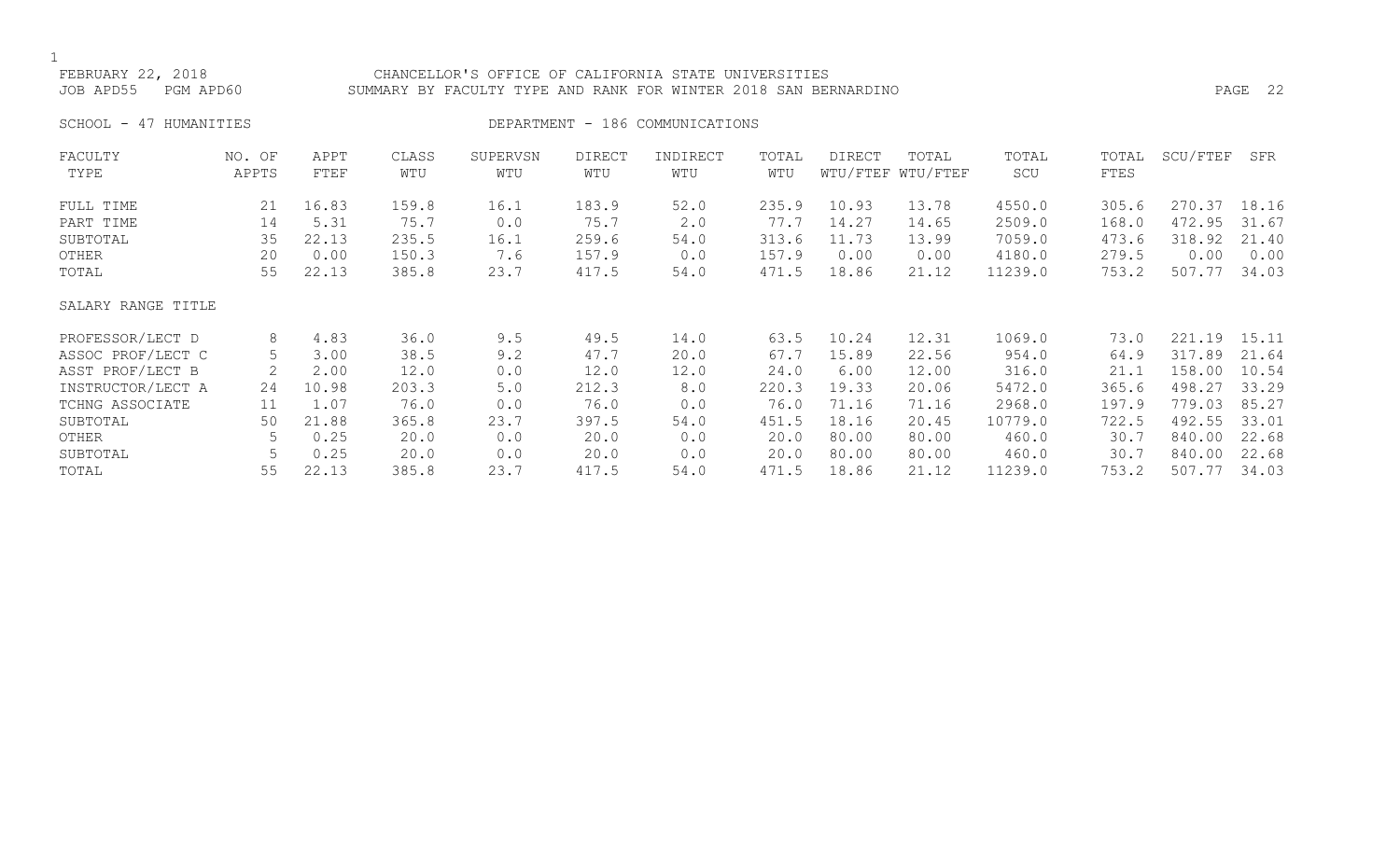### FEBRUARY 22, 2018 CHANCELLOR'S OFFICE OF CALIFORNIA STATE UNIVERSITIES JOB APD55 PGM APD60 SUMMARY BY FACULTY TYPE AND RANK FOR WINTER 2018 SAN BERNARDINO PAGE 23

SCHOOL - 47 HUMANITIES DEPARTMENT - 254 ENGLISH

| FACULTY            | NO. OF | APPT  | CLASS | SUPERVSN | DIRECT | INDIRECT | TOTAL | <b>DIRECT</b> | TOTAL             | TOTAL   | TOTAL  | SCU/FTEF | SFR   |
|--------------------|--------|-------|-------|----------|--------|----------|-------|---------------|-------------------|---------|--------|----------|-------|
| TYPE               | APPTS  | FTEF  | WTU   | WTU      | WTU    | WTU      | WTU   |               | WTU/FTEF WTU/FTEF | SCU     | FTES   |          |       |
| FULL TIME          | 41     | 36.07 | 469.7 | 21.2     | 500.9  | 64.0     | 564.9 | 13.89         | 15.66             | 12150.0 | 817.1  | 336.84   | 22.65 |
| PART TIME          | 29     | 14.05 | 204.0 | 0.0      | 204.0  | 10.0     | 214.0 | 14.52         | 15.23             | 5264.0  | 351.7  | 374.69   | 25.03 |
| SUBTOTAL           | 70     | 50.12 | 673.7 | 21.2     | 704.9  | 74.0     | 778.9 | 14.06         | 15.54             | 17414.0 | 1168.8 | 347.45   | 23.32 |
| OTHER              |        | 0.00  | 20.0  | 0.7      | 20.7   | 0.0      | 20.7  | 0.00          | 0.00              | 400.0   | 26.7   | 0.00     | 0.00  |
| TOTAL              | 73     | 50.12 | 693.7 | 21.9     | 725.6  | 74.0     | 799.6 | 14.48         | 15.95             | 17814.0 | 1195.4 | 355.43   | 23.85 |
| SALARY RANGE TITLE |        |       |       |          |        |          |       |               |                   |         |        |          |       |
| PROFESSOR/LECT D   | 17     | 11.05 | 90.6  | 7.7      | 98.3   | 58.0     | 156.3 | 8.90          | 14.14             | 2457.0  | 170.0  | 222.35   | 15.39 |
| ASSOC PROF/LECT C  | 5      | 5.00  | 40.0  | 14.2     | 62.2   | 12.0     | 74.2  | 12.45         | 14.85             | 1072.0  | 71.9   | 214.53   | 14.39 |
| ASST PROF/LECT B   |        | 3.00  | 30.0  | 0.0      | 32.0   | 4.0      | 36.0  | 10.67         | 12.00             | 638.0   | 43.6   | 212.74   | 14.53 |
| INSTRUCTOR/LECT A  | 43     | 29.74 | 513.1 | 0.0      | 513.1  | 0.0      | 513.1 | 17.25         | 17.25             | 13211.0 | 880.9  | 444.23   | 29.62 |
| TCHNG ASSOCIATE    |        | 1.34  | 20.0  | 0.0      | 20.0   | 0.0      | 20.0  | 14.98         | 14.98             | 436.0   | 29.1   | 326.59   | 21.78 |
| SUBTOTAL           | 73     | 50.12 | 693.7 | 21.9     | 725.6  | 74.0     | 799.6 | 14.48         | 15.95             | 17814.0 | 1195.4 | 355.43   | 23.85 |
| TOTAL              | 73     | 50.12 | 693.7 | 21.9     | 725.6  | 74.0     | 799.6 | 14.48         | 15.95             | 17814.0 | 1195.4 | 355.43   | 23.85 |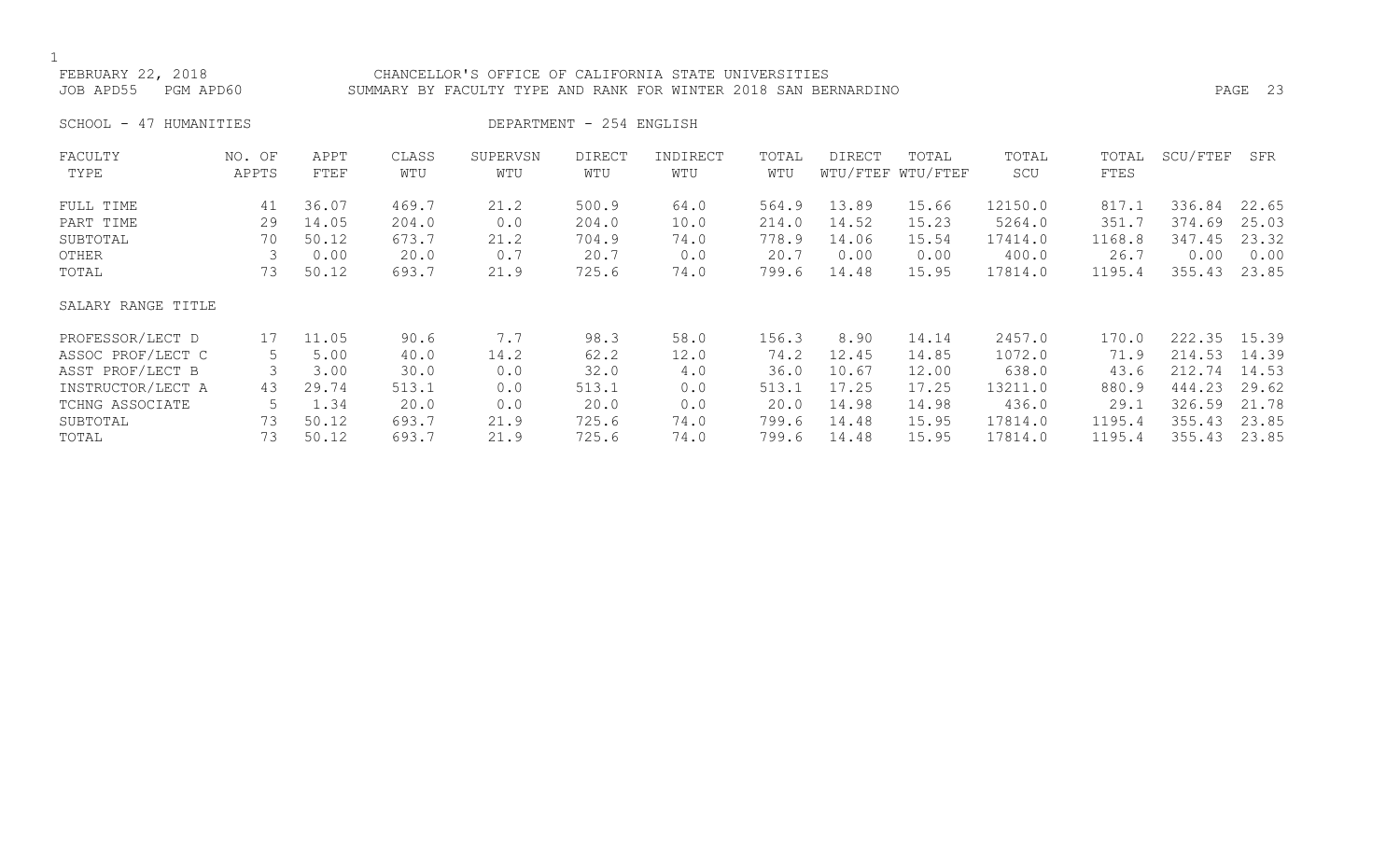## FEBRUARY 22, 2018 CHANCELLOR'S OFFICE OF CALIFORNIA STATE UNIVERSITIES JOB APD55 PGM APD60 SUMMARY BY FACULTY TYPE AND RANK FOR WINTER 2018 SAN BERNARDINO PAGE 24

# SCHOOL - 47 HUMANITIES SERIES DEPARTMENT - 281 FOREIGN LANGUAGE AND LITERATURE

| FACULTY            | NO. OF | APPT  | CLASS | SUPERVSN | <b>DIRECT</b> | INDIRECT | TOTAL | DIRECT | TOTAL             | TOTAL  | TOTAL | SCU/FTEF | SFR   |
|--------------------|--------|-------|-------|----------|---------------|----------|-------|--------|-------------------|--------|-------|----------|-------|
| TYPE               | APPTS  | FTEF  | WTU   | WTU      | WTU           | WTU      | WTU   |        | WTU/FTEF WTU/FTEF | SCU    | FTES  |          |       |
| FULL TIME          | 15     | 13.04 | 152.3 | 14.6     | 178.9         | 20.0     | 198.9 | 13.72  | 15.26             | 4327.0 | 290.3 | 331.90   | 22.27 |
| PART TIME          | 3      | 0.67  | 12.0  | 0.0      | 12.0          | 6.0      | 18.0  | 17.99  | 26.99             | 476.0  | 31.8  | 713.64   | 47.68 |
| SUBTOTAL           | 18     | 13.70 | 164.3 | 14.6     | 190.9         | 26.0     | 216.9 | 13.93  | 15.83             | 4803.0 | 322.1 | 350.48   | 23.50 |
| OTHER              | 20     | 0.00  | 146.0 | 0.3      | 146.3         | 0.0      | 146.3 | 0.00   | 0.00              | 3290.0 | 220.2 | 0.00     | 0.00  |
| TOTAL              | 38     | 13.70 | 310.3 | 14.9     | 337.2         | 26.0     | 363.2 | 24.61  | 26.50             | 8093.0 | 542.3 | 590.56   | 39.57 |
| SALARY RANGE TITLE |        |       |       |          |               |          |       |        |                   |        |       |          |       |
| PROFESSOR/LECT D   | 9      | 6.30  | 66.3  | 1.8      | 68.1          | 22.0     | 90.1  | 10.82  | 14.31             | 2123.0 | 142.5 | 337.25   | 22.63 |
| ASSOC PROF/LECT C  | 2      | 2.00  | 20.0  | 1.9      | 21.9          | 4.0      | 25.9  | 10.96  | 12.96             | 268.0  | 18.5  | 134.07   | 9.24  |
| ASST PROF/LECT B   |        | 2.00  | 20.0  | 9.7      | 29.7          | 0.0      | 29.7  | 14.84  | 14.84             | 432.0  | 28.9  | 215.89   | 14.42 |
| INSTRUCTOR/LECT A  | 17     | 2.14  | 160.0 | 1.5      | 161.5         | 0.0      | 161.5 | 75.40  | 75.40             | 4370.0 | 292.5 | 40.15    | 36.54 |
| TCHNG ASSOCIATE    | 3      | 1.27  | 24.0  | 0.0      | 24.0          | 0.0      | 24.0  | 18.94  | 18.94             | 372.0  | 24.8  | 293.61   | 19.57 |
| SUBTOTAL           | 33     | 13.70 | 290.3 | 14.9     | 305.2         | 26.0     | 331.2 | 22.27  | 24.17             | 7565.0 | 507.1 | 552.03   | 37.00 |
| OTHER              |        | 0.00  | 20.0  | 0.0      | 32.0          | 0.0      | 32.0  | 0.00   | 0.00              | 528.0  | 35.2  | 0.00     | 0.00  |
| SUBTOTAL           |        | 0.00  | 20.0  | 0.0      | 32.0          | 0.0      | 32.0  | 0.00   | 0.00              | 528.0  | 35.2  | 0.00     | 0.00  |
| TOTAL              | 38     | 13.70 | 310.3 | 14.9     | 337.2         | 26.0     | 363.2 | 24.61  | 26.50             | 8093.0 | 542.3 | 590.56   | 39.57 |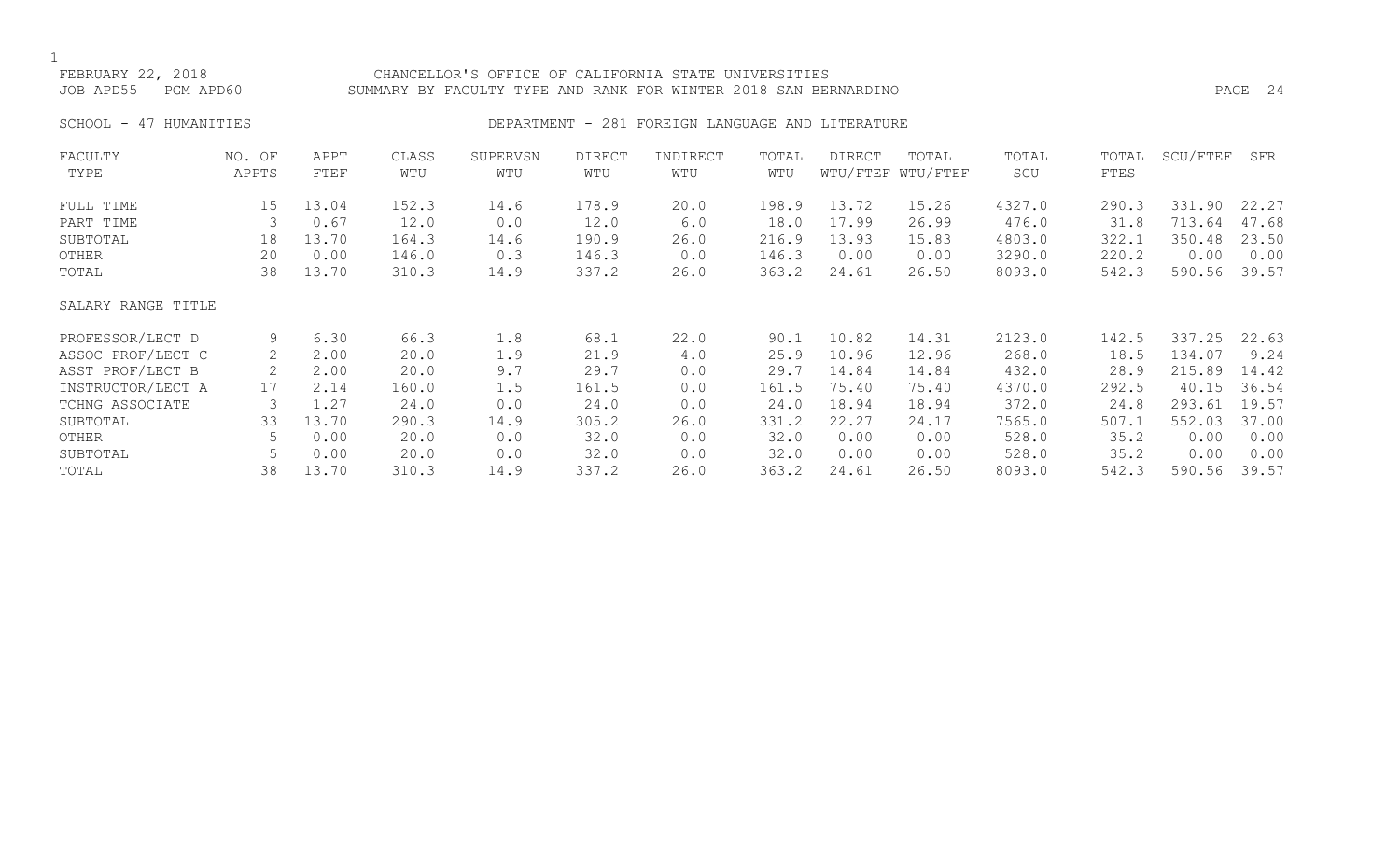### FEBRUARY 22, 2018 CHANCELLOR'S OFFICE OF CALIFORNIA STATE UNIVERSITIES JOB APD55 PGM APD60 SUMMARY BY FACULTY TYPE AND RANK FOR WINTER 2018 SAN BERNARDINO PAGE 25

SCHOOL - 47 HUMANITIES DEPARTMENT - 350 HUMANITIES

| FACULTY<br>TYPE                        | NO. OF<br>APPTS | APPT<br>FTEF         | CLASS<br>WTU         | SUPERVSN<br>WTU   | <b>DIRECT</b><br>WTU | INDIRECT<br>WTU   | TOTAL<br>WTU         | <b>DIRECT</b>           | TOTAL<br>WTU/FTEF WTU/FTEF | TOTAL<br>SCU               | TOTAL<br>FTES           | SCU/FTEF                         | SFR            |
|----------------------------------------|-----------------|----------------------|----------------------|-------------------|----------------------|-------------------|----------------------|-------------------------|----------------------------|----------------------------|-------------------------|----------------------------------|----------------|
| FULL TIME<br>PART TIME                 | 4               | 1.38<br>1.47         | 1.0<br>8.0           | 7.6<br>0.0        | 8.6<br>8.0           | 0.0<br>0.0        | 8.6<br>8.0           | 6.25<br>5.45            | 6.25<br>5.45               | 115.0<br>864.0             | 7.7<br>57.6             | 83.64<br>588.56                  | 5.58<br>39.24  |
| SUBTOTAL                               | 9               | 2.84                 | 9.0                  | 7.6               | 16.6                 | 0.0               | 16.6                 | 5.84                    | 5.84                       | 979.0                      | 65.3                    | 344.35                           | 22.96          |
| OTHER<br>TOTAL                         | 12              | 0.00<br>2.84         | 12.0<br>21.0         | 0.0<br>7.6        | 12.0<br>28.6         | 0.0<br>0.0        | 12.0<br>28.6         | 0.00<br>10.06           | 0.00<br>10.06              | 1036.0<br>2015.0           | 69.1<br>134.3           | 0.00<br>708.76                   | 0.00<br>47.25  |
|                                        |                 |                      |                      |                   |                      |                   |                      |                         |                            |                            |                         |                                  |                |
| SALARY RANGE TITLE                     |                 |                      |                      |                   |                      |                   |                      |                         |                            |                            |                         |                                  |                |
| INSTRUCTOR/LECT A<br>SUBTOTAL<br>TOTAL | 12<br>12        | 2.84<br>2.84<br>2.84 | 21.0<br>21.0<br>21.0 | 7.6<br>7.6<br>7.6 | 28.6<br>28.6<br>28.6 | 0.0<br>0.0<br>0.0 | 28.6<br>28.6<br>28.6 | 10.06<br>10.06<br>10.06 | 10.06<br>10.06<br>10.06    | 2015.0<br>2015.0<br>2015.0 | 134.3<br>134.3<br>134.3 | 708.76 47.25<br>708.76<br>708.76 | 47.25<br>47.25 |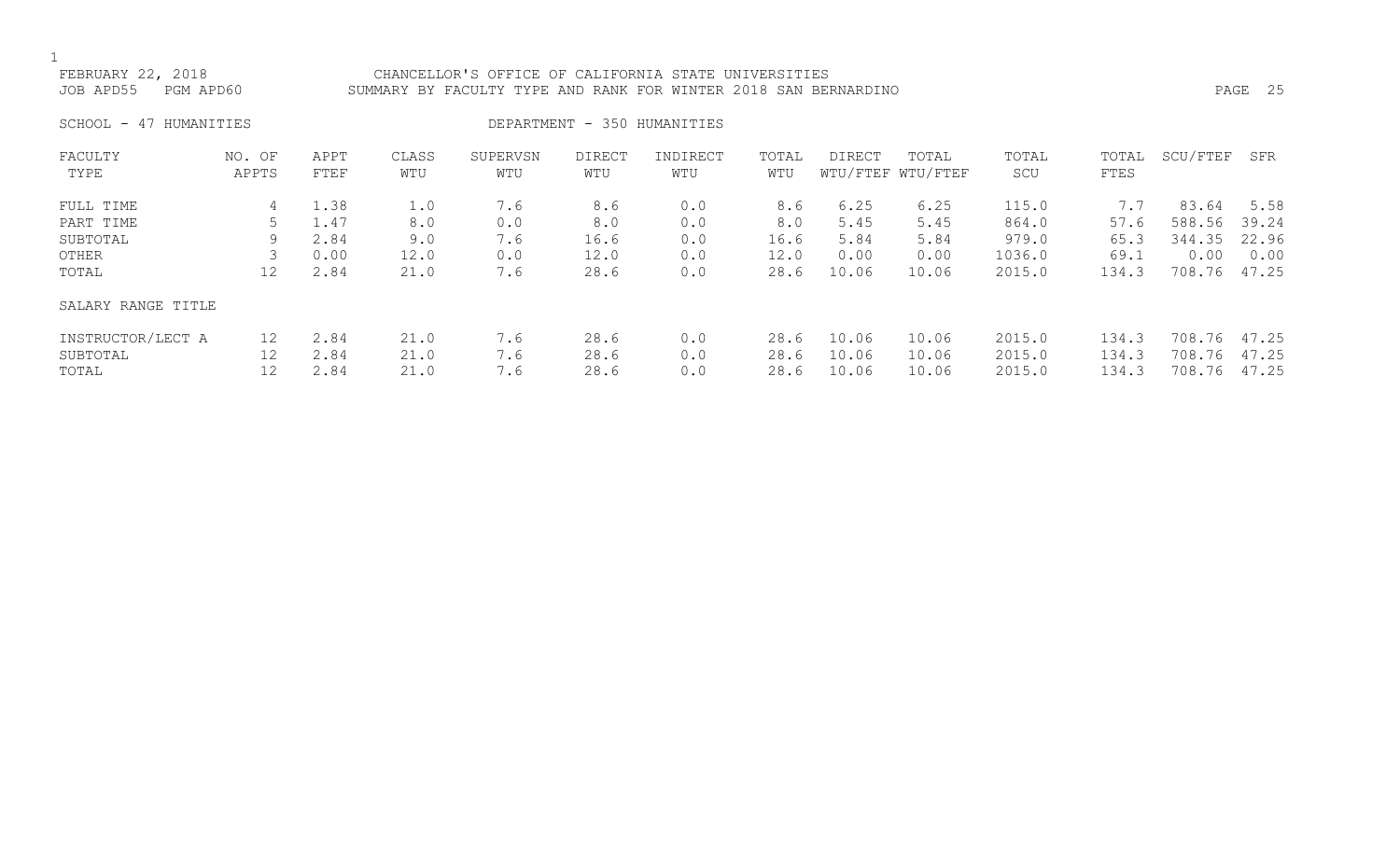### FEBRUARY 22, 2018 CHANCELLOR'S OFFICE OF CALIFORNIA STATE UNIVERSITIES JOB APD55 PGM APD60 SUMMARY BY FACULTY TYPE AND RANK FOR WINTER 2018 SAN BERNARDINO PAGE 26

SCHOOL - 47 HUMANITIES DEPARTMENT - 498 MUSIC

| FACULTY            | NO. OF | APPT  | CLASS | SUPERVSN | DIRECT | INDIRECT | TOTAL | <b>DIRECT</b> | TOTAL             | TOTAL  | TOTAL | SCU/FTEF | SFR   |
|--------------------|--------|-------|-------|----------|--------|----------|-------|---------------|-------------------|--------|-------|----------|-------|
| TYPE               | APPTS  | FTEF  | WTU   | WTU      | WTU    | WTU      | WTU   |               | WTU/FTEF WTU/FTEF | SCU    | FTES  |          |       |
| FULL TIME          |        | 5.33  | 36.1  | 13.1     | 53.2   | 24.0     | 77.2  | 9.98          | 14.49             | 1357.0 | 90.5  | 254.69   | 16.98 |
| PART TIME          | 13     | 5.13  | 58.0  | 16.9     | 74.9   | 0.0      | 74.9  | 14.59         | 14.59             | 1774.0 | 118.3 | 345.67   | 23.05 |
| SUBTOTAL           | 20     | 10.46 | 94.1  | 30.0     | 128.1  | 24.0     | 152.1 | 12.25         | 14.54             | 3131.0 | 208.8 | 299.33   | 19.96 |
| OTHER              |        | 0.00  | 3.9   | 2.0      | 5.9    | 0.0      | 5.9   | 0.00          | 0.00              | 38.0   | 2.5   | 0.00     | 0.00  |
| TOTAL              | 22     | 10.46 | 98.0  | 32.0     | 134.0  | 24.0     | 158.0 | 12.81         | 15.11             | 3169.0 | 211.3 | 302.96   | 20.20 |
| SALARY RANGE TITLE |        |       |       |          |        |          |       |               |                   |        |       |          |       |
| PROFESSOR/LECT D   | 4      | 2.67  | 16.6  | 6.0      | 26.6   | 4.0      | 30.6  | 9.98          | 11.48             | 996.0  | 66.4  | 373.59   | 24.91 |
| ASST PROF/LECT B   |        | 2.00  | 11.6  | 3.6      | 15.2   | 20.0     | 35.2  | 7.59          | 17.58             | 107.0  | 7.1   | 53.45    | 3.56  |
| INSTRUCTOR/LECT A  | 13     | 5.62  | 69.8  | 20.1     | 89.9   | 0.0      | 89.9  | 16.00         | 16.00             | 2059.0 | 137.3 | 366.57   | 24.44 |
| SUBTOTAL           | 20     | 10.29 | 98.0  | 29.7     | 131.7  | 24.0     | 155.7 | 12.81         | 15.14             | 3162.0 | 210.8 | 307.44   | 20.50 |
| OTHER              |        | 0.18  | 0.0   | 2.3      | 2.3    | 0.0      | 2.3   | 13.14         | 13.14             | 7.0    | 0.5   | 40.00    | 2.69  |
| SUBTOTAL           |        | 0.18  | 0.0   | 2.3      | 2.3    | 0.0      | 2.3   | 13.14         | 13.14             | 7.0    | 0.5   | 40.00    | 2.69  |
| TOTAL              | 22     | 10.46 | 98.0  | 32.0     | 134.0  | 24.0     | 158.0 | 12.81         | 15.11             | 3169.0 | 211.3 | 302.96   | 20.20 |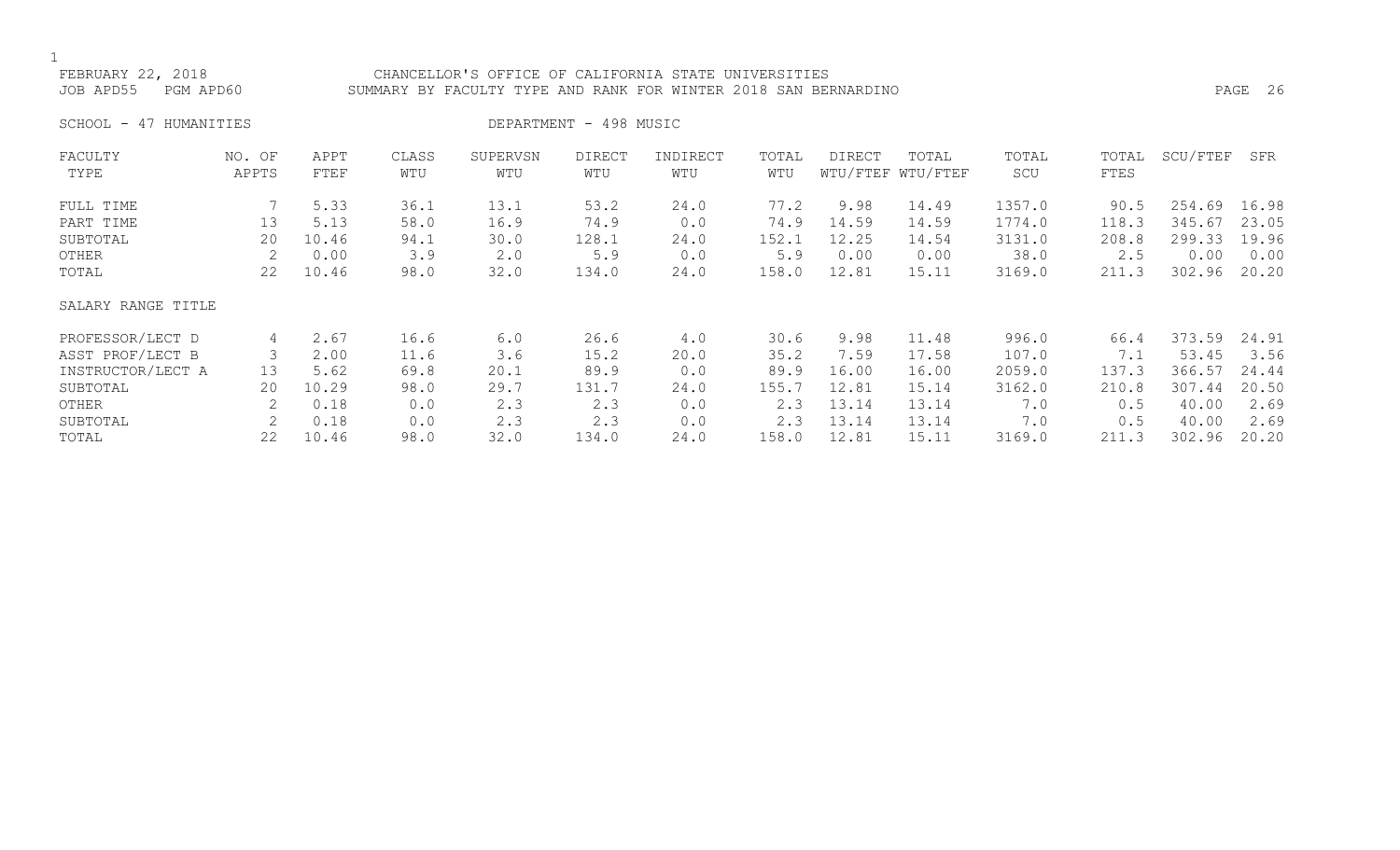### FEBRUARY 22, 2018 CHANCELLOR'S OFFICE OF CALIFORNIA STATE UNIVERSITIES JOB APD55 PGM APD60 SUMMARY BY FACULTY TYPE AND RANK FOR WINTER 2018 SAN BERNARDINO PAGE 27

SCHOOL - 47 HUMANITIES DEPARTMENT - 560 PHILOSOPHY

| FACULTY            | NO. OF | APPT  | CLASS | SUPERVSN | <b>DIRECT</b> | INDIRECT | TOTAL | DIRECT | TOTAL             | TOTAL  | TOTAL | SCU/FTEF | SFR   |
|--------------------|--------|-------|-------|----------|---------------|----------|-------|--------|-------------------|--------|-------|----------|-------|
| TYPE               | APPTS  | FTEF  | WTU   | WTU      | WTU           | WTU      | WTU   |        | WTU/FTEF WTU/FTEF | SCU    | FTES  |          |       |
|                    |        |       |       |          |               |          |       |        |                   |        |       |          |       |
| FULL TIME          |        | 4.85  | 78.0  | 0.3      | 78.3          | 12.0     | 90.3  | 16.15  | 18.62             | 1899.0 | 126.6 | 391.63   | 26.11 |
| PART TIME          | 11     | 7.14  | 106.0 | 0.0      | 106.0         | 0.0      | 106.0 | 14.85  | 14.85             | 3290.0 | 219.3 | 460.78   | 30.72 |
| SUBTOTAL           | 18     | 11.99 | 184.0 | 0.3      | 184.3         | 12.0     | 196.3 | 15.37  | 16.37             | 5189.0 | 345.9 | 432.81   | 28.85 |
| OTHER              | 2      | 0.00  | 16.0  | 0.0      | 16.0          | 0.0      | 16.0  | 0.00   | 0.00              | 504.0  | 33.6  | 0.00     | 0.00  |
| TOTAL              | 20     | 11.99 | 200.0 | 0.3      | 200.3         | 12.0     | 212.3 | 16.71  | 17.71             | 5693.0 | 379.5 | 474.85   | 31.66 |
| SALARY RANGE TITLE |        |       |       |          |               |          |       |        |                   |        |       |          |       |
| PROFESSOR/LECT D   | 5      | 2.68  | 42.0  | 0.3      | 42.3          | 8.0      | 50.3  | 15.77  | 18.75             | 873.0  | 58.2  | 325.50   | 21.70 |
| ASST PROF/LECT B   |        | 0.75  | 8.0   | 0.0      | 8.0           | 4.0      | 12.0  | 10.67  | 16.00             | 162.0  | 10.8  | 216.00   | 14.40 |
| INSTRUCTOR/LECT A  | 14     | 8.56  | 150.0 | 0.0      | 150.0         | 0.0      | 150.0 | 17.53  | 17.53             | 4658.0 | 310.5 | 544.35   | 36.29 |
| SUBTOTAL           | 20     | 11.99 | 200.0 | 0.3      | 200.3         | 12.0     | 212.3 | 16.71  | 17.71             | 5693.0 | 379.5 | 474.85   | 31.66 |
| TOTAL              | 20     | 11.99 | 200.0 | 0.3      | 200.3         | 12.0     | 212.3 | 16.71  | 17.71             | 5693.0 | 379.5 | 474.85   | 31.66 |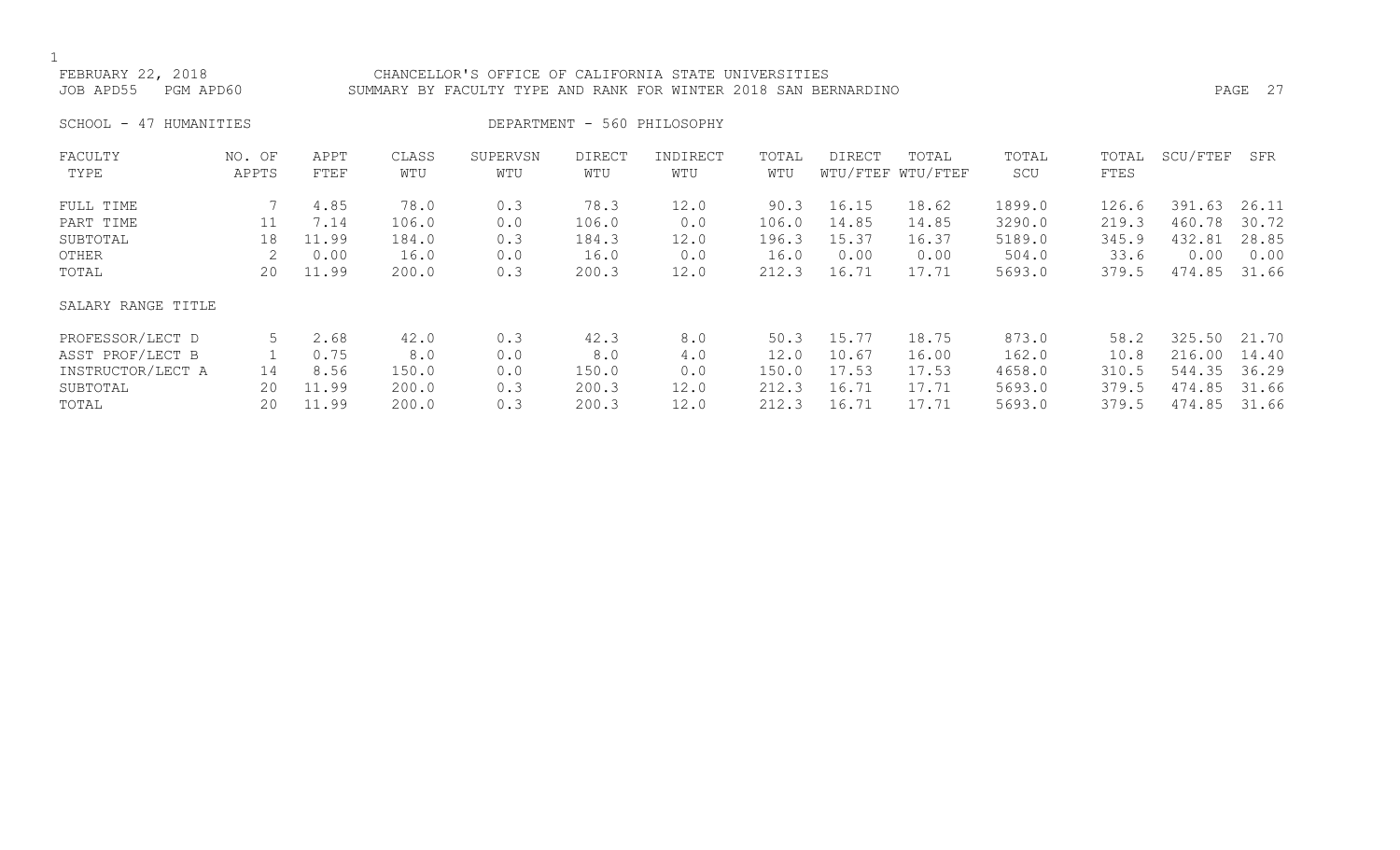### FEBRUARY 22, 2018 CHANCELLOR'S OFFICE OF CALIFORNIA STATE UNIVERSITIES JOB APD55 PGM APD60 SUMMARY BY FACULTY TYPE AND RANK FOR WINTER 2018 SAN BERNARDINO PAGE 28

SCHOOL - 47 HUMANITIES SERVICES DEPARTMENT - 711 THEATRE AND DANCE

| FACULTY            | NO. OF | APPT  | CLASS | SUPERVSN | DIRECT | INDIRECT | TOTAL | DIRECT | TOTAL             | TOTAL  | TOTAL | SCU/FTEF | SFR   |
|--------------------|--------|-------|-------|----------|--------|----------|-------|--------|-------------------|--------|-------|----------|-------|
| TYPE               | APPTS  | FTEF  | WTU   | WTU      | WTU    | WTU      | WTU   |        | WTU/FTEF WTU/FTEF | SCU    | FTES  |          |       |
| FULL TIME          | 9      | 7.82  | 76.7  | 3.2      | 79.9   | 13.5     | 93.4  | 10.22  | 11.94             | 2428.0 | 161.9 | 310.49   | 20.71 |
| PART TIME          |        | 2.92  | 51.2  | 0.0      | 51.2   | 0.0      | 51.2  | 17.53  | 17.53             | 1873.0 | 124.9 | 641.22   | 42.75 |
| SUBTOTAL           | 16     | 10.74 | 127.9 | 3.2      | 131.1  | 13.5     | 144.6 | 12.21  | 13.46             | 4301.0 | 286.8 | 400.43   | 26.70 |
| OTHER              |        | 0.00  | 8.0   | 0.0      | 8.0    | 0.0      | 8.0   | 0.00   | 0.00              | 240.0  | 16.0  | 0.00     | 0.00  |
| TOTAL              | 17     | 10.74 | 135.9 | 3.2      | 139.1  | 13.5     | 152.6 | 12.95  | 14.21             | 4541.0 | 302.8 | 422.77   | 28.19 |
| SALARY RANGE TITLE |        |       |       |          |        |          |       |        |                   |        |       |          |       |
| PROFESSOR/LECT D   | 6      | 4.46  | 48.8  | 3.2      | 52.0   | 9.5      | 61.5  | 11.67  | 13.80             | 1577.0 | 105.1 | 353.98   | 23.60 |
| ASST PROF/LECT B   |        | 1.00  | 9.9   | 0.0      | 9.9    | 4.0      | 13.9  | 9.90   | 13.90             | 120.0  | 8.0   | 120.00   | 8.00  |
| INSTRUCTOR/LECT A  | 10     | 5.29  | 77.2  | 0.0      | 77.2   | 0.0      | 77.2  | 14.60  | 14.60             | 2844.0 | 189.7 | 538.02   | 35.88 |
| SUBTOTAL           | 17     | 10.74 | 135.9 | 3.2      | 139.1  | 13.5     | 152.6 | 12.95  | 14.21             | 4541.0 | 302.8 | 422.77   | 28.19 |
| TOTAL              | 17     | 10.74 | 135.9 | 3.2      | 139.1  | 13.5     | 152.6 | 12.95  | 14.21             | 4541.0 | 302.8 | 422.77   | 28.19 |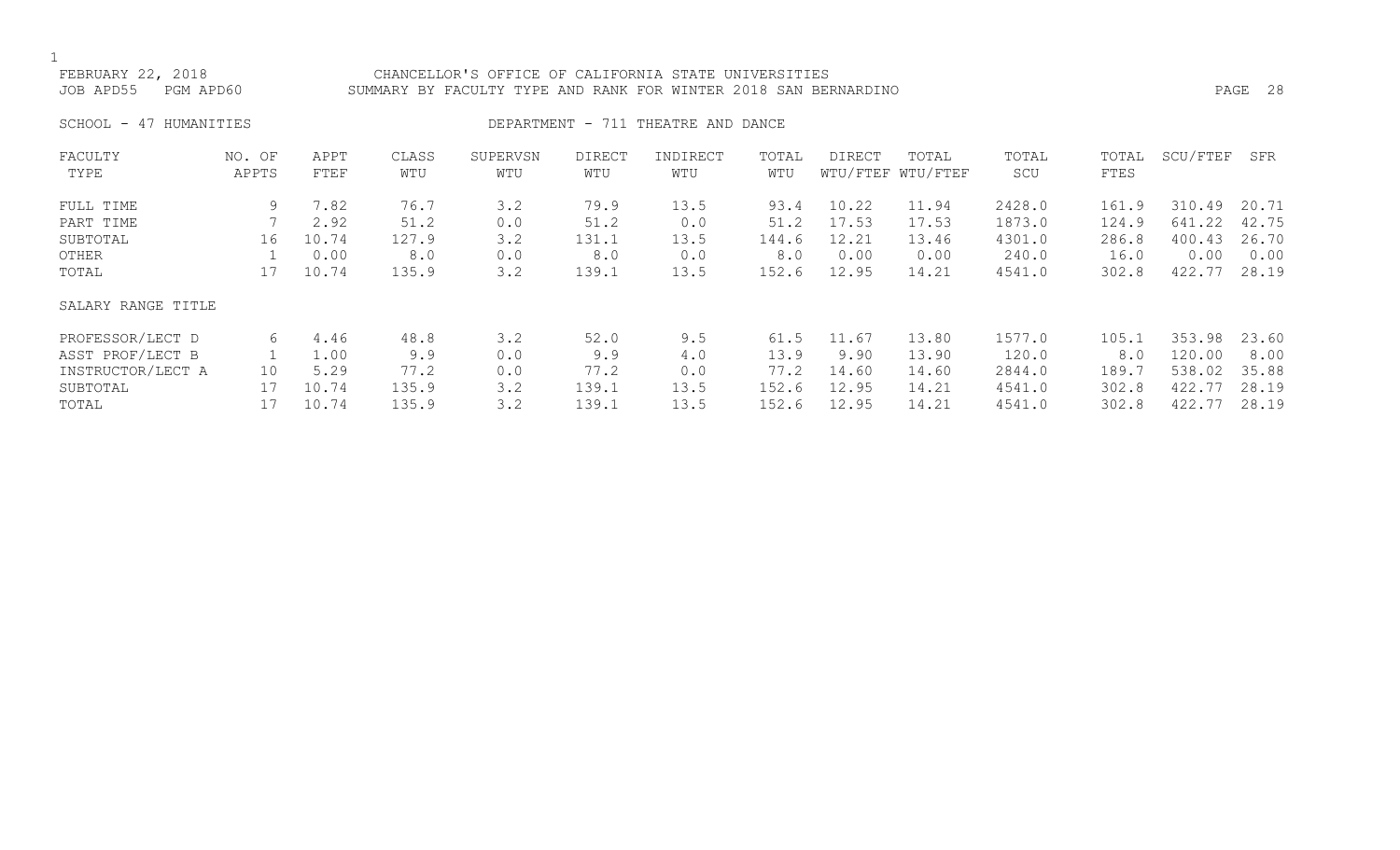FEBRUARY 22, 2018 CHANCELLOR'S OFFICE OF CALIFORNIA STATE UNIVERSITIES JOB APD55 PGM APD60 SUMMARY BY FACULTY TYPE AND RANK FOR WINTER 2018 SAN BERNARDINO PAGE 29

SCHOOL - 47 HUMANITIES

| FACULTY            | NO. OF | APPT   | CLASS  | SUPERVSN | <b>DIRECT</b> | INDIRECT | TOTAL  | <b>DIRECT</b> | TOTAL             | TOTAL   | TOTAL  | SCU/FTEF | SFR   |
|--------------------|--------|--------|--------|----------|---------------|----------|--------|---------------|-------------------|---------|--------|----------|-------|
| TYPE               | APPTS  | FTEF   | WTU    | WTU      | WTU           | WTU      | WTU    |               | WTU/FTEF WTU/FTEF | SCU     | FTES   |          |       |
| FULL TIME          | 113    | 93.64  | 1051.9 | 80.9     | 1166.8        | 207.5    | 1374.3 | 12.46         | 14.63             | 28240.0 | 1895.9 | 301.57   | 20.25 |
| PART TIME          | 84     | 37.49  | 535.2  | 16.9     | 552.1         | 20.0     | 572.1  | 14.73         | 15.26             | 16349.0 | 1091.5 | 436.08   | 29.11 |
| SUBTOTAL           | 197    | 131.13 | 1587.1 | 97.8     | 1718.9        | 227.5    | 1946.4 | 13.11         | 14.81             | 44589.0 | 2987.4 | 340.03   | 22.78 |
| OTHER              | 71     | 0.00   | 524.8  | 16.9     | 541.7         | 0.0      | 541.7  | 0.00          | 0.00              | 13029.0 | 870.8  | 0.00     | 0.00  |
| TOTAL              | 268    | 131.13 | 2111.9 | 114.7    | 2260.6        | 227.5    | 2488.1 | 17.24         | 18.94             | 57618.0 | 3858.2 | 439.38   | 29.42 |
| SALARY RANGE TITLE |        |        |        |          |               |          |        |               |                   |         |        |          |       |
| PROFESSOR/LECT D   | 55     | 36.65  | 335.8  | 38.6     | 382.4         | 135.5    | 517.9  | 10.43         | 14.02             | 9854.0  | 666.2  | 268.88   | 18.18 |
| ASSOC PROF/LECT C  | 15     | 12.33  | 122.3  | 26.3     | 156.6         | 40.0     | 196.6  | 12.70         | 15.94             | 2780.0  | 187.9  | 225.47   | 15.24 |
| ASST PROF/LECT B   | 14     | 12.75  | 116.4  | 13.3     | 131.7         | 44.0     | 175.7  | 10.33         | 13.78             | 2092.0  | 142.0  | 164.04   | 11.14 |
| INSTRUCTOR/LECT A  | 151    | 65.31  | 1365.6 | 34.2     | 1403.8        | 8.0      | 1411.8 | 21.50         | 21.62             | 38036.0 | 2538.3 | 582.41   | 38.87 |
| TCHNG ASSOCIATE    | 19     | 3.67   | 120.0  | 0.0      | 120.0         | 0.0      | 120.0  | 32.70         | 32.70             | 3776.0  | 251.7  | 28.88    | 68.59 |
| SUBTOTAL           | 254    | 130.71 | 2060.1 | 112.4    | 2194.5        | 227.5    | 2422.0 | 16.79         | 18.50             | 56538.0 | 3786.2 | 432.55   | 28.97 |
| OTHER              | 14     | 0.43   | 51.8   | 2.3      | 66.1          | 0.0      | 66.1   | 55.53         | 55.53             | 1080.0  | 72.0   | 541.18   | 69.41 |
| SUBTOTAL           | 14     | 0.43   | 51.8   | 2.3      | 66.1          | 0.0      | 66.1   | 55.53         | 55.53             | 1080.0  | 72.0   | 541.18   | 69.41 |
| TOTAL              | 268    | 131.13 | 2111.9 | 114.7    | 2260.6        | 227.5    | 2488.1 | 17.24         | 18.94             | 57618.0 | 3858.2 | 439.38   | 29.42 |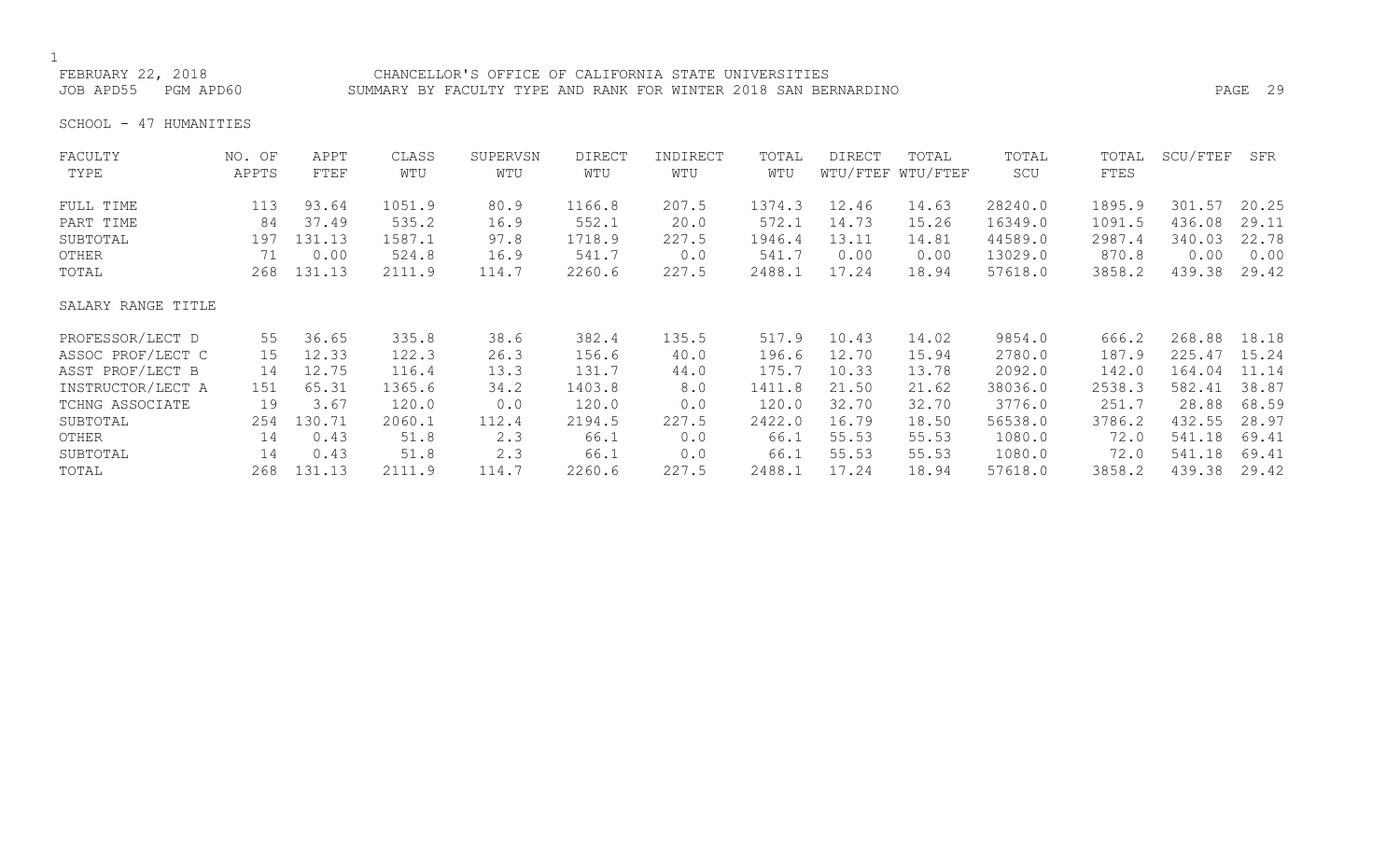FEBRUARY 22, 2018 CHANCELLOR'S OFFICE OF CALIFORNIA STATE UNIVERSITIES JOB APD55 PGM APD60 SUMMARY BY FACULTY TYPE AND RANK FOR WINTER 2018 SAN BERNARDINO PAGE 30

SCHOOL - 50 EDUCATION  $\overline{D}$ 

| FACULTY<br>TYPE    | NO. OF<br>APPTS | APPT<br>FTEF | CLASS<br>WTU | SUPERVSN<br>WTU | DIRECT<br>WTU | INDIRECT<br>WTU | TOTAL<br>WTU | DIRECT | TOTAL<br>WTU/FTEF WTU/FTEF | TOTAL<br>SCU | TOTAL<br>FTES | SCU/FTEF | SFR  |
|--------------------|-----------------|--------------|--------------|-----------------|---------------|-----------------|--------------|--------|----------------------------|--------------|---------------|----------|------|
| FULL TIME          |                 | 0.00         | 4.0          | 0.0             | 4.0           | 0.0             | 4.0          | 0.00   | 0.00                       | 112.0        | 7.5           | 0.00     | 0.00 |
| SUBTOTAL           |                 | 0.00         | 4.0          | 0.0             | 4.0           | 0.0             | 4.0          | 0.00   | 0.00                       | 112.0        | 7.5           | 0.00     | 0.00 |
| TOTAL              |                 | 0.00         | 4.0          | 0.0             | 4.0           | 0.0             | 4.0          | 0.00   | 0.00                       | 112.0        | 7.5           | 0.00     | 0.00 |
| SALARY RANGE TITLE |                 |              |              |                 |               |                 |              |        |                            |              |               |          |      |
| PROFESSOR/LECT D   |                 | 0.00         | 4.0          | 0.0             | 4.0           | 0.0             | 4.0          | 0.00   | 0.00                       | 112.0        | 7.5           | 0.00     | 0.00 |
| SUBTOTAL           |                 | 0.00         | 4.0          | 0.0             | 4.0           | 0.0             | 4.0          | 0.00   | 0.00                       | 112.0        | 7.5           | 0.00     | 0.00 |
| TOTAL              |                 | 0.00         | 4.0          | 0.0             | 4.0           | 0.0             | 4.0          | 0.00   | 0.00                       | 112.0        | 7.5           | 0.00     | 0.00 |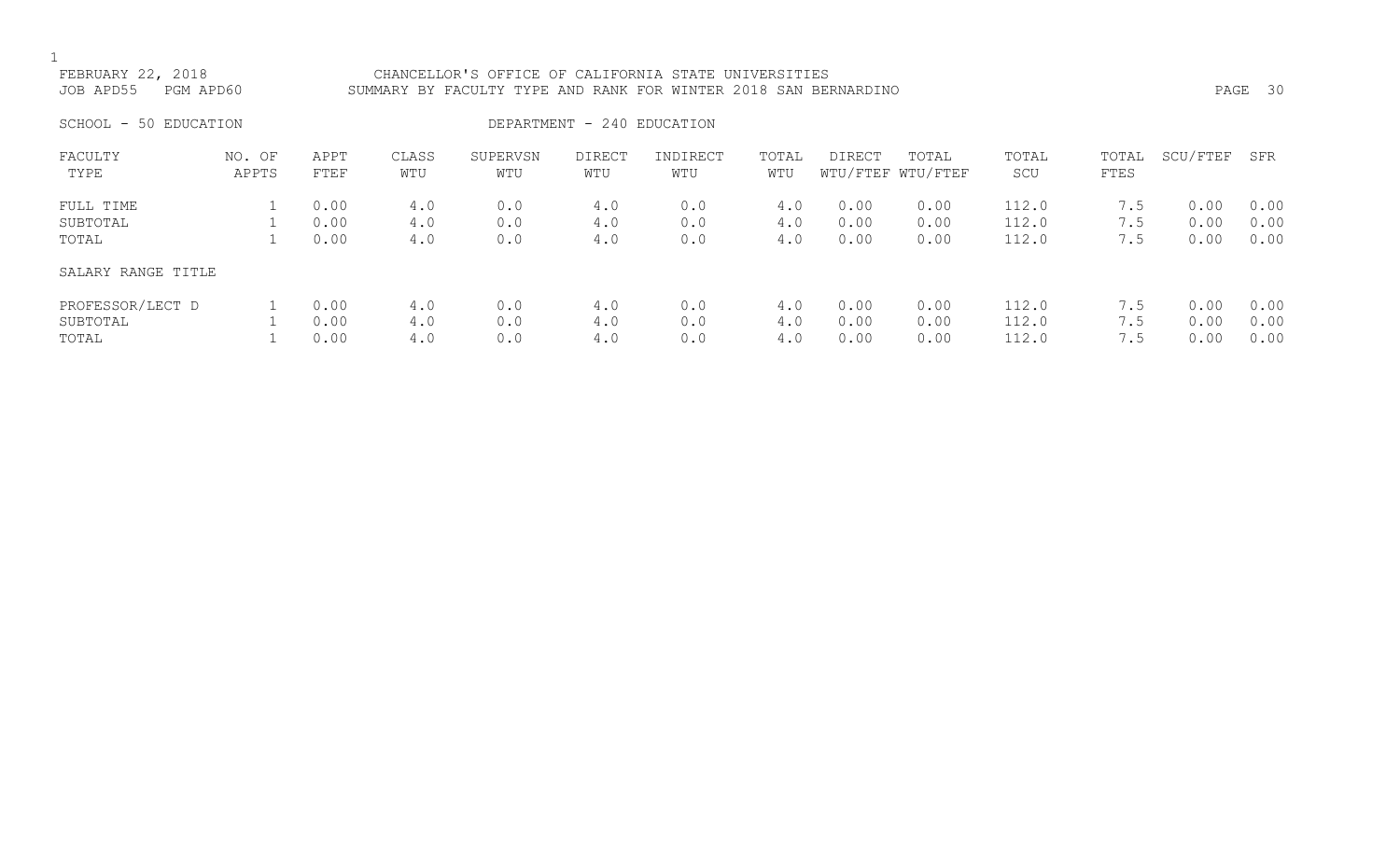### FEBRUARY 22, 2018 CHANCELLOR'S OFFICE OF CALIFORNIA STATE UNIVERSITIES JOB APD55 PGM APD60 SUMMARY BY FACULTY TYPE AND RANK FOR WINTER 2018 SAN BERNARDINO PAGE 31

# SCHOOL - 50 EDUCATION **DEPARTMENT - 242 EDUCATIONAL PSYCHOLOGY**

| FACULTY            | NO. OF          | APPT  | CLASS | SUPERVSN | DIRECT | INDIRECT | TOTAL | DIRECT | TOTAL             | TOTAL  | TOTAL | SCU/FTEF | SFR   |
|--------------------|-----------------|-------|-------|----------|--------|----------|-------|--------|-------------------|--------|-------|----------|-------|
| TYPE               | APPTS           | FTEF  | WTU   | WTU      | WTU    | WTU      | WTU   |        | WTU/FTEF WTU/FTEF | SCU    | FTES  |          |       |
| FULL TIME          | 15              | 12.02 | 76.2  | 13.5     | 96.7   | 77.5     | 174.2 | 8.04   | 14.49             | 1544.0 | 117.2 | 128.41   | 9.75  |
| PART TIME          | 48              | 14.10 | 145.0 | 73.2     | 218.2  | 10.0     | 228.2 | 15.48  | 16.19             | 3222.0 | 253.5 | 228.58   | 17.98 |
| SUBTOTAL           | 63              | 26.12 | 221.2 | 86.7     | 314.9  | 87.5     | 402.4 | 12.06  | 15.41             | 4766.0 | 370.7 | 182.47   | 14.19 |
| OTHER              | 2               | 0.00  | 0.0   | 0.0      | 0.0    | 0.0      | 0.0   | 0.00   | 0.00              | 0.0    | 0.0   | 0.00     | 0.00  |
| TOTAL              | 65              | 26.12 | 221.2 | 86.7     | 314.9  | 87.5     | 402.4 | 12.06  | 15.41             | 4766.0 | 370.7 | 182.47   | 14.19 |
| SALARY RANGE TITLE |                 |       |       |          |        |          |       |        |                   |        |       |          |       |
| PROFESSOR/LECT D   | 12 <sup>°</sup> | 4.83  | 24.0  | 13.5     | 37.5   | 56.0     | 93.5  | 7.76   | 19.35             | 524.0  | 38.7  | 108.42   | 8.00  |
| ASSOC PROF/LECT C  |                 | 1.00  | 8.0   | 0.0      | 8.0    | 4.0      | 12.0  | 8.00   | 12.00             | 100.0  | 8.3   | 100.00   | 8.27  |
| ASST PROF/LECT B   |                 | 4.79  | 40.0  | 2.5      | 42.5   | 16.0     | 58.5  | 8.87   | 12.21             | 684.0  | 51.1  | 142.74   | 10.67 |
| INSTRUCTOR/LECT A  | 47              | 15.50 | 149.2 | 70.7     | 226.9  | 11.5     | 238.4 | 14.64  | 15.39             | 3458.0 | 272.6 | 223.17   | 17.59 |
| SUBTOTAL           | 65              | 26.12 | 221.2 | 86.7     | 314.9  | 87.5     | 402.4 | 12.06  | 15.41             | 4766.0 | 370.7 | 182.47   | 14.19 |
| TOTAL              | 65              | 26.12 | 221.2 | 86.7     | 314.9  | 87.5     | 402.4 | 12.06  | 15.41             | 4766.0 | 370.7 | 182.47   | 14.19 |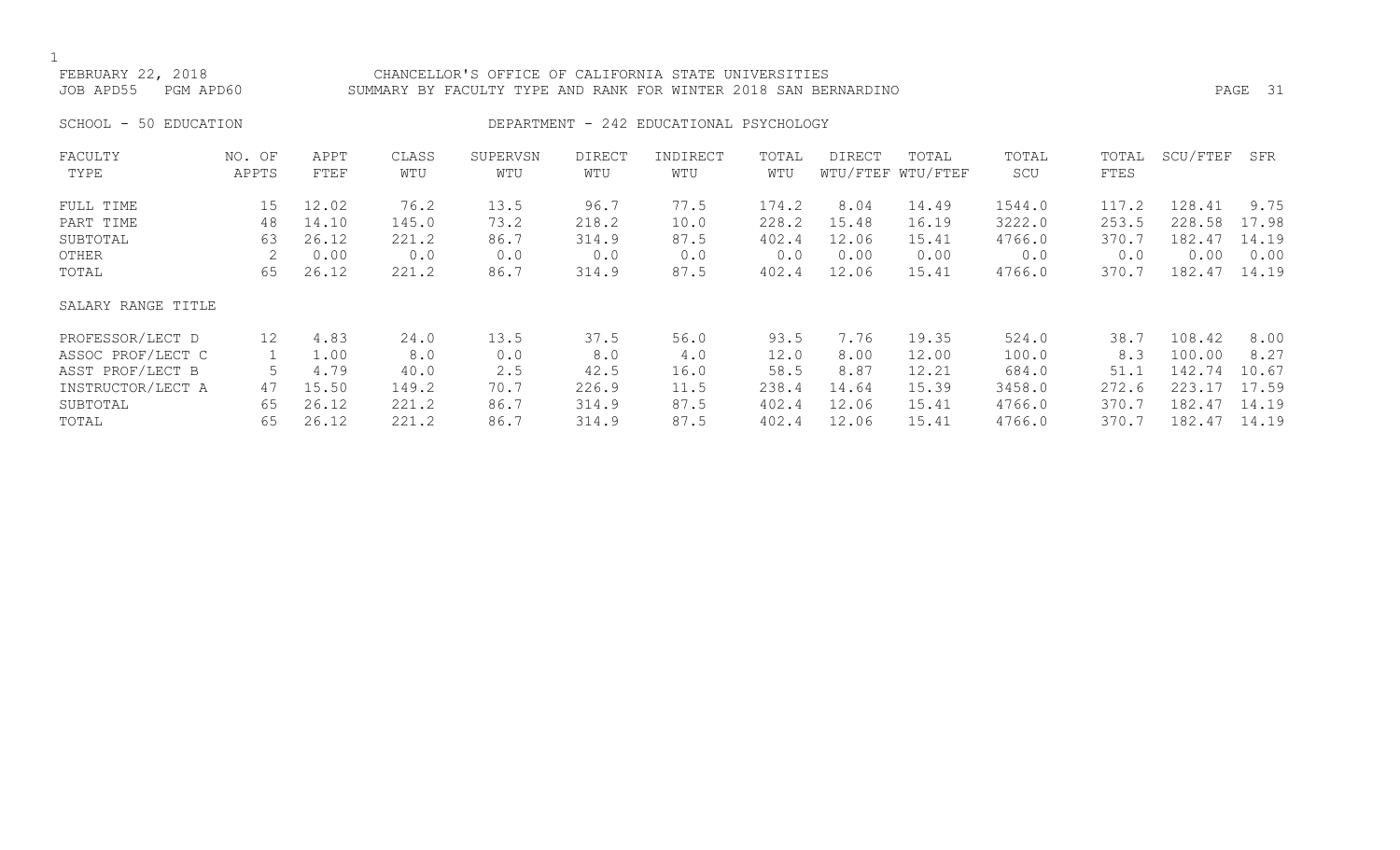### FEBRUARY 22, 2018 CHANCELLOR'S OFFICE OF CALIFORNIA STATE UNIVERSITIES JOB APD55 PGM APD60 SUMMARY BY FACULTY TYPE AND RANK FOR WINTER 2018 SAN BERNARDINO PAGE 32

# SCHOOL - 50 EDUCATION **DEPARTMENT - 245 TEACHER PREPARATION**

| FACULTY<br>TYPE    | NO. OF<br>APPTS | APPT<br>FTEF | CLASS<br>WTU | SUPERVSN<br>WTU | <b>DIRECT</b><br>WTU | INDIRECT<br>WTU | TOTAL<br>WTU | <b>DIRECT</b> | TOTAL<br>WTU/FTEF WTU/FTEF | TOTAL<br>SCU | TOTAL<br>FTES | SCU/FTEF | SFR   |
|--------------------|-----------------|--------------|--------------|-----------------|----------------------|-----------------|--------------|---------------|----------------------------|--------------|---------------|----------|-------|
| FULL TIME          | 11              | 9.61         | 88.1         | 7.9             | 96.0                 | 40.5            | 136.5        | 9.99          | 14.20                      | 1090.0       | 85.5          | 113.39   | 8.89  |
| PART TIME          | 4               | 0.90         | 10.0         | 0.0             | 10.0                 | 9.5             | 19.5         | 11.11         | 21.67                      | 140.0        | 11.6          | 155.56   | 12.87 |
| SUBTOTAL           | 15              | 10.51        | 98.1         | 7.9             | 106.0                | 50.0            | 156.0        | 10.08         | 14.84                      | 1230.0       | 97.1          | 117.00   | 9.23  |
| OTHER              |                 | 0.00         | 24.0         | 3.0             | 27.0                 | 0.0             | 27.0         | 0.00          | 0.00                       | 356.0        | 28.7          | 0.00     | 0.00  |
| TOTAL              | 20              | 10.51        | 122.1        | 10.9            | 133.0                | 50.0            | 183.0        | 12.65         | 17.41                      | 1586.0       | 125.7         | 150.86   | 11.96 |
| SALARY RANGE TITLE |                 |              |              |                 |                      |                 |              |               |                            |              |               |          |       |
| PROFESSOR/LECT D   | 6               | 4.11         | 35.0         | 6.3             | 41.3                 | 23.5            | 64.8         | 10.05         | 15.77                      | 588.0        | 47.1          | 143.07   | 11.45 |
| ASST PROF/LECT B   | 4               | 4.00         | 40.1         | 0.3             | 40.4                 | 14.5            | 54.9         | 10.10         | 13.73                      | 370.0        | 29.6          | 92.50    | 7.39  |
| INSTRUCTOR/LECT A  | 8               | 2.40         | 41.0         | 4.3             | 45.3                 | 12.0            | 57.3         | 18.85         | 23.85                      | 538.0        | 42.2          | 223.89   | 17.57 |
| SUBTOTAL           | 18              | 10.51        | 116.1        | 10.9            | 127.0                | 50.0            | 177.0        | 12.08         | 16.84                      | 1496.0       | 118.9         | 142.30   | 11.31 |
| OTHER              |                 | 0.00         | 6.0          | 0.0             | 6.0                  | 0.0             | 6.0          | 0.00          | 0.00                       | 90.0         | 6.9           | 0.00     | 0.00  |
| SUBTOTAL           | 2               | 0.00         | 6.0          | 0.0             | 6.0                  | 0.0             | 6.0          | 0.00          | 0.00                       | 90.0         | 6.9           | 0.00     | 0.00  |
| TOTAL              | 20              | 10.51        | 122.1        | 10.9            | 133.0                | 50.0            | 183.0        | 12.65         | 17.41                      | 1586.0       | 125.7         | 150.86   | 11.96 |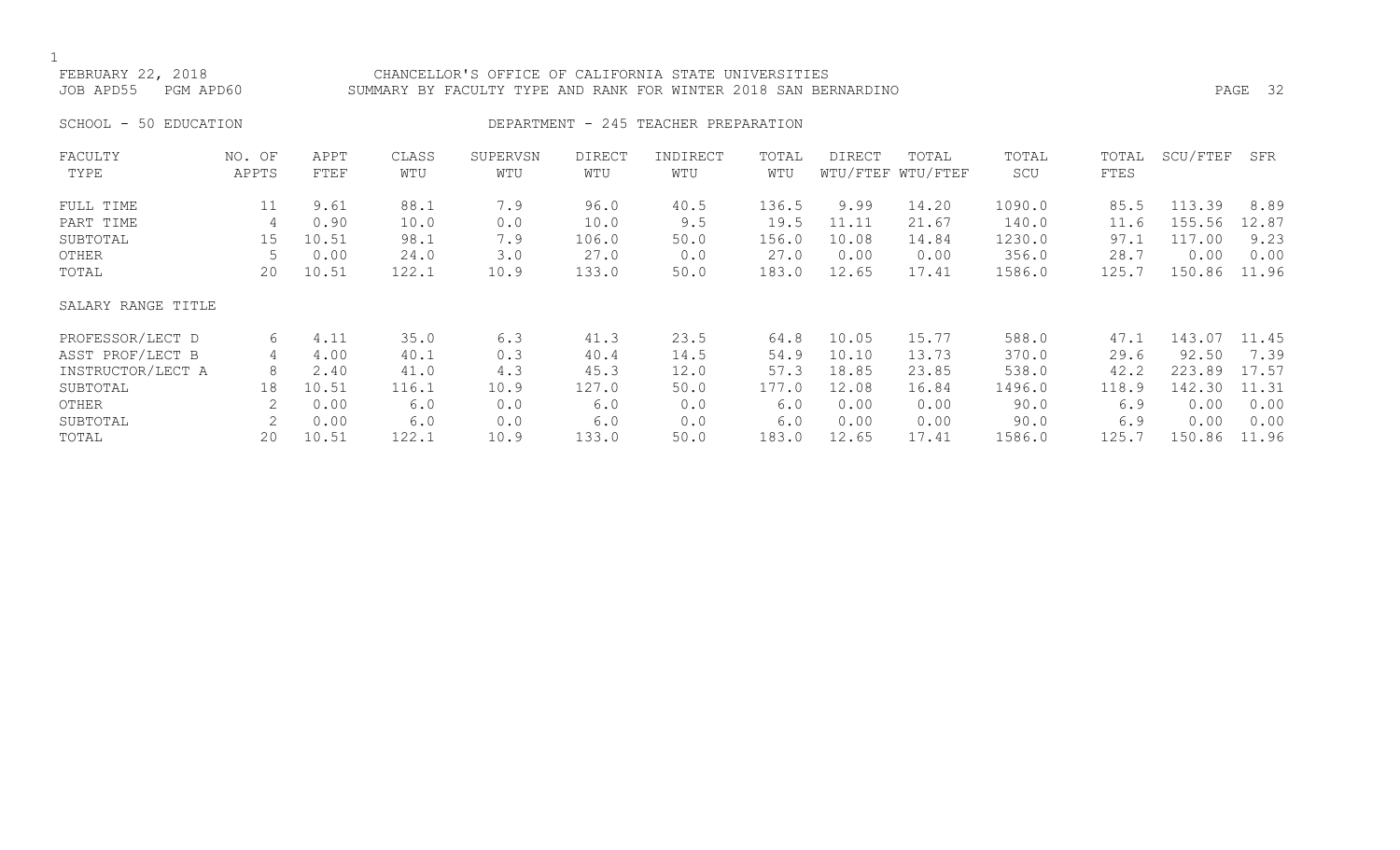### FEBRUARY 22, 2018 CHANCELLOR'S OFFICE OF CALIFORNIA STATE UNIVERSITIES JOB APD55 PGM APD60 SUMMARY BY FACULTY TYPE AND RANK FOR WINTER 2018 SAN BERNARDINO PAGE 33

SCHOOL - 50 EDUCATION **DEPARTMENT** - 701 TEACHER EDUCATION

| FACULTY            | NO. OF | APPT  | CLASS | SUPERVSN | <b>DIRECT</b> | INDIRECT | TOTAL | DIRECT | TOTAL             | TOTAL  | TOTAL | SCU/FTEF | SFR   |
|--------------------|--------|-------|-------|----------|---------------|----------|-------|--------|-------------------|--------|-------|----------|-------|
| TYPE               | APPTS  | FTEF  | WTU   | WTU      | WTU           | WTU      | WTU   |        | WTU/FTEF WTU/FTEF | SCU    | FTES  |          |       |
| FULL TIME          | 16     | 9.52  | 90.0  | 7.3      | 97.3          | 54.0     | 151.3 | 10.22  | 15.90             | 1892.0 | 131.3 | 198.82   | 13.80 |
| PART TIME          | 75     | 19.42 | 149.5 | 127.1    | 276.6         | 4.0      | 280.6 | 14.24  | 14.45             | 4840.0 | 332.4 | 249.21   | 17.11 |
| SUBTOTAL           | 91     | 28.94 | 239.5 | 134.4    | 373.9         | 58.0     | 431.9 | 12.92  | 14.93             | 6732.0 | 463.7 | 232.64   | 16.02 |
| OTHER              |        | 0.00  | 4.0   | 0.0      | 4.0           | 0.0      | 4.0   | 0.00   | 0.00              | 40.0   | 2.7   | 0.00     | 0.00  |
| TOTAL              | 92     | 28.94 | 243.5 | 134.4    | 377.9         | 58.0     | 435.9 | 13.06  | 15.06             | 6772.0 | 466.4 | 234.03   | 16.12 |
| SALARY RANGE TITLE |        |       |       |          |               |          |       |        |                   |        |       |          |       |
| PROFESSOR/LECT D   | 14     | 8.50  | 86.0  | 4.0      | 90.0          | 38.0     | 128.0 | 10.59  | 15.06             | 1796.0 | 127.3 | 211.34   | 14.98 |
| ASSOC PROF/LECT C  |        | 0.00  | 0.0   | 0.0      | 0.0           | 4.0      | 4.0   | 0.00   | 0.00              | 0.0    | 0.0   | 0.00     | 0.00  |
| ASST PROF/LECT B   | 3      | 2.08  | 20.0  | 3.3      | 23.3          | 4.0      | 27.3  | 11.22  | 13.14             | 456.0  | 31.0  | 219.55   | 14.93 |
| INSTRUCTOR/LECT A  | 71     | 17.56 | 121.5 | 127.1    | 248.6         | 12.0     | 260.6 | 14.16  | 14.84             | 4284.0 | 291.2 | 243.95   | 16.58 |
| SUBTOTAL           | 89     | 28.14 | 227.5 | 134.4    | 361.9         | 58.0     | 419.9 | 12.86  | 14.92             | 6536.0 | 449.4 | 232.30   | 15.97 |
| OTHER              |        | 0.80  | 16.0  | 0.0      | 16.0          | 0.0      | 16.0  | 19.98  | 19.98             | 236.0  | 16.9  | 294.63   | 21.14 |
| SUBTOTAL           |        | 0.80  | 16.0  | 0.0      | 16.0          | 0.0      | 16.0  | 19.98  | 19.98             | 236.0  | 16.9  | 294.63   | 21.14 |
| TOTAL              | 92     | 28.94 | 243.5 | 134.4    | 377.9         | 58.0     | 435.9 | 13.06  | 15.06             | 6772.0 | 466.4 | 234.03   | 16.12 |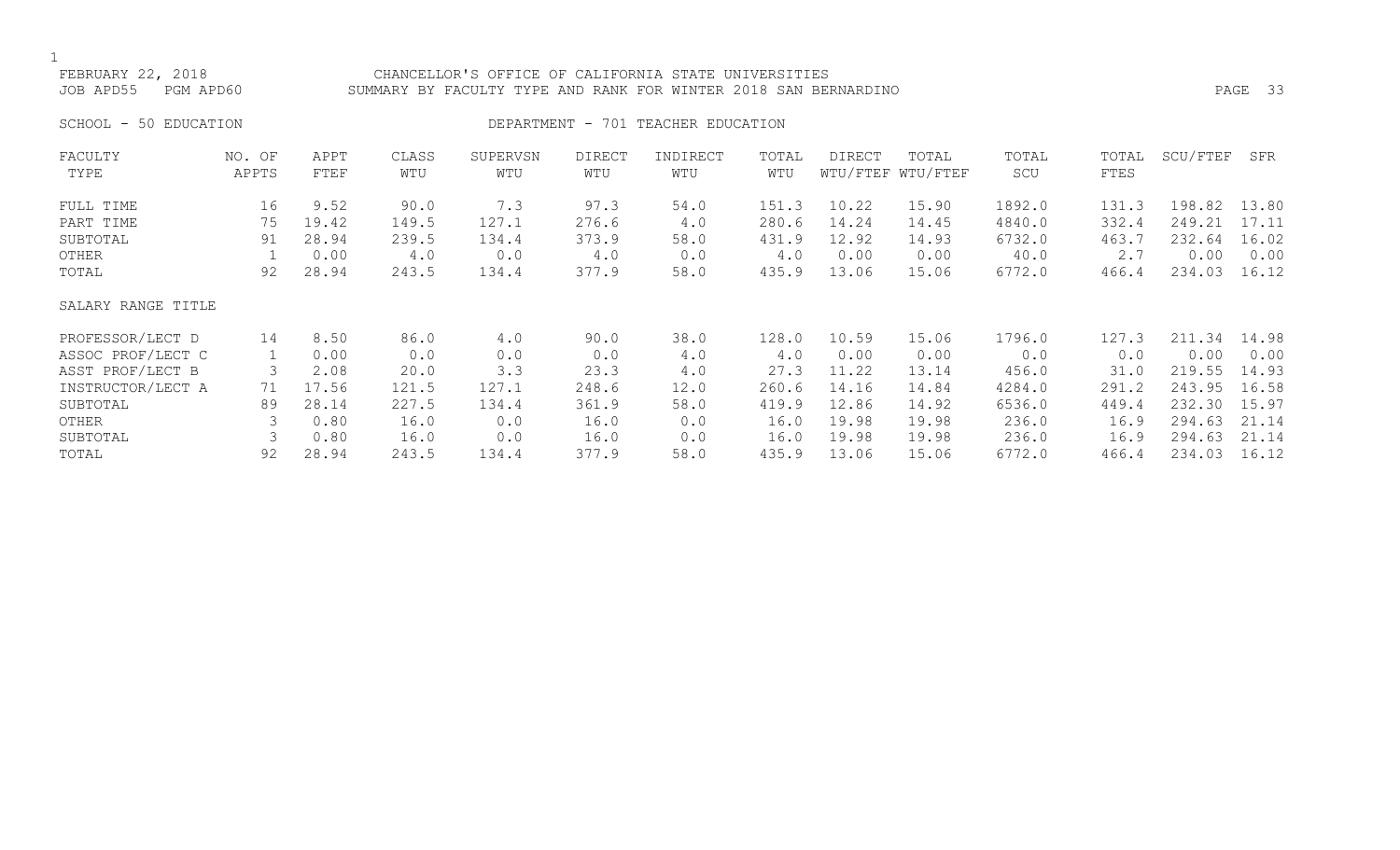FEBRUARY 22, 2018 CHANCELLOR'S OFFICE OF CALIFORNIA STATE UNIVERSITIES JOB APD55 PGM APD60 SUMMARY BY FACULTY TYPE AND RANK FOR WINTER 2018 SAN BERNARDINO PAGE 34

SCHOOL - 50 EDUCATION

| FACULTY            | NO. OF | APPT  | CLASS | SUPERVSN | <b>DIRECT</b> | INDIRECT | TOTAL  | <b>DIRECT</b> | TOTAL             | TOTAL   | TOTAL | SCU/FTEF | SFR   |
|--------------------|--------|-------|-------|----------|---------------|----------|--------|---------------|-------------------|---------|-------|----------|-------|
| TYPE               | APPTS  | FTEF  | WTU   | WTU      | WTU           | WTU      | WTU    |               | WTU/FTEF WTU/FTEF | SCU     | FTES  |          |       |
| FULL TIME          | 43     | 31.15 | 258.3 | 28.7     | 294.0         | 172.0    | 466.0  | 9.44          | 14.96             | 4638.0  | 341.5 | 148.88   | 10.96 |
| PART TIME          | 127    | 34.42 | 304.5 | 200.3    | 504.8         | 23.5     | 528.3  | 14.67         | 15.35             | 8202.0  | 597.4 | 238.31   | 17.36 |
| SUBTOTAL           | 170    | 65.57 | 562.8 | 229.0    | 798.8         | 195.5    | 994.3  | 12.18         | 15.16             | 12840.0 | 938.9 | 195.82   | 14.32 |
| OTHER              | 8      | 0.00  | 28.0  | 3.0      | 31.0          | 0.0      | 31.0   | 0.00          | 0.00              | 396.0   | 31.3  | 0.00     | 0.00  |
| TOTAL              | 178    | 65.57 | 590.8 | 232.0    | 829.8         | 195.5    | 1025.3 | 12.66         | 15.64             | 13236.0 | 970.2 | 201.86   | 14.80 |
| SALARY RANGE TITLE |        |       |       |          |               |          |        |               |                   |         |       |          |       |
| PROFESSOR/LECT D   | 33     | 17.44 | 149.0 | 23.8     | 172.8         | 117.5    | 290.3  | 9.91          | 16.64             | 3020.0  | 220.5 | 173.16   | 12.64 |
| ASSOC PROF/LECT C  | 2      | 1.00  | 8.0   | 0.0      | 8.0           | 8.0      | 16.0   | 8.00          | 16.00             | 100.0   | 8.3   | 100.00   | 8.27  |
| ASST PROF/LECT B   | 12     | 10.87 | 100.1 | 6.1      | 106.2         | 34.5     | 140.7  | 9.77          | 12.95             | 1510.0  | 111.7 | 138.93   | 10.28 |
| INSTRUCTOR/LECT A  | 126    | 35.46 | 311.7 | 202.1    | 520.8         | 35.5     | 556.3  | 14.69         | 15.69             | 8280.0  | 606.0 | 233.51   | 17.09 |
| SUBTOTAL           | 173    | 64.77 | 568.8 | 232.0    | 807.8         | 195.5    | 1003.3 | 12.47         | 15.49             | 12910.0 | 946.4 | 199.32   | 14.61 |
| OTHER              |        | 0.80  | 22.0  | 0.0      | 22.0          | 0.0      | 22.0   | 27.47         | 27.47             | 326.0   | 23.8  | 406.99   | 29.71 |
| SUBTOTAL           |        | 0.80  | 22.0  | 0.0      | 22.0          | 0.0      | 22.0   | 27.47         | 27.47             | 326.0   | 23.8  | 406.99   | 29.71 |
| TOTAL              | 178    | 65.57 | 590.8 | 232.0    | 829.8         | 195.5    | 1025.3 | 12.66         | 15.64             | 13236.0 | 970.2 | 201.86   | 14.80 |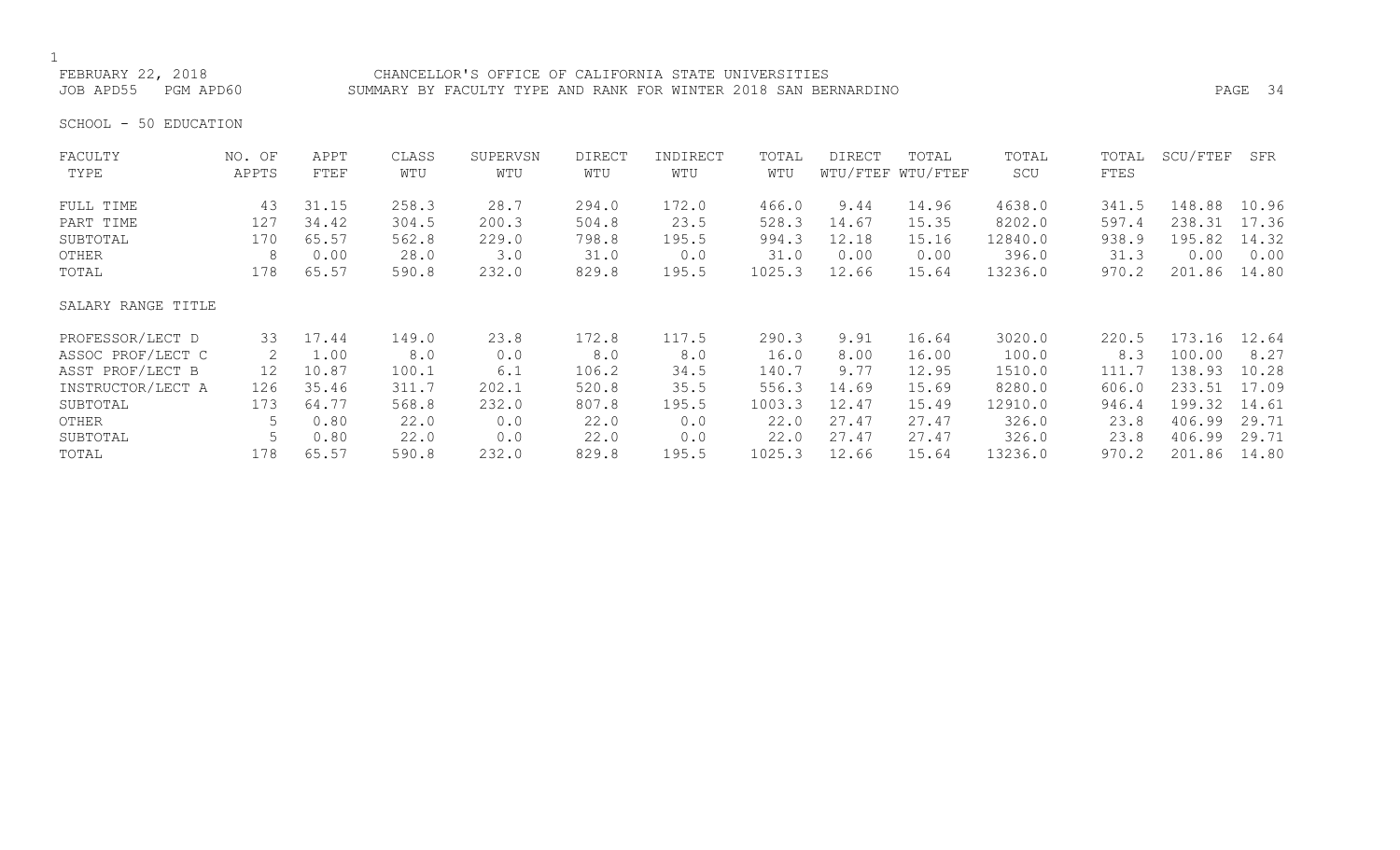# FEBRUARY 22, 2018 CHANCELLOR'S OFFICE OF CALIFORNIA STATE UNIVERSITIES JOB APD55 PGM APD60 SUMMARY BY FACULTY TYPE AND RANK FOR WINTER 2018 SAN BERNARDINO PAGE 35

SCHOOL - 66 NATURAL SCI AND MATH DEPARTMENT - 145 BIOLOGY

| FACULTY            | NO. OF | APPT  | CLASS | SUPERVSN | DIRECT | INDIRECT | TOTAL | DIRECT | TOTAL             | TOTAL  | TOTAL | SCU/FTEF | SFR   |
|--------------------|--------|-------|-------|----------|--------|----------|-------|--------|-------------------|--------|-------|----------|-------|
| TYPE               | APPTS  | FTEF  | WTU   | WTU      | WTU    | WTU      | WTU   |        | WTU/FTEF WTU/FTEF | SCU    | FTES  |          |       |
| FULL TIME          | 17     | 16.12 | 141.6 | 16.5     | 185.4  | 21.0     | 206.4 | 11.50  | 12.80             | 7648.0 | 511.6 | 474.32   | 31.73 |
| PART TIME          | 26     | 9.15  | 136.0 | 0.0      | 136.0  | 2.0      | 138.0 | 14.87  | 15.09             | 1819.0 | 121.4 | 198.91   | 13.28 |
| SUBTOTAL           | 43     | 25.27 | 277.6 | 16.5     | 321.4  | 23.0     | 344.4 | 12.72  | 13.63             | 9467.0 | 633.0 | 374.65   | 25.05 |
| TOTAL              | 43     | 25.27 | 277.6 | 16.5     | 321.4  | 23.0     | 344.4 | 12.72  | 13.63             | 9467.0 | 633.0 | 374.65   | 25.05 |
| SALARY RANGE TITLE |        |       |       |          |        |          |       |        |                   |        |       |          |       |
| PROFESSOR/LECT D   | 11     | 9.52  | 84.1  | 14.4     | 115.5  | 7.0      | 122.5 | 12.14  | 12.87             | 4027.0 | 269.9 | 423.14   | 28.36 |
| ASSOC PROF/LECT C  |        | 1.00  | 10.9  | 0.8      | 11.7   | 0.0      | 11.7  | 11.70  | 11.70             | 316.0  | 21.3  | 316.00   | 21.32 |
| ASST PROF/LECT B   | 3      | 3.00  | 19.6  | 1.0      | 24.9   | 10.0     | 34.9  | 8.30   | 11.63             | 418.0  | 28.0  | 139.33   | 9.34  |
| INSTRUCTOR/LECT A  | 16     | 6.03  | 89.0  | 0.0      | 89.0   | 2.0      | 91.0  | 14.77  | 15.10             | 1283.0 | 85.5  | 212.95   | 14.20 |
| TCHNG ASSOCIATE    | 11     | 4.73  | 68.0  | 0.0      | 72.0   | 0.0      | 72.0  | 15.23  | 15.23             | 3286.0 | 219.1 | 695.16   | 46.34 |
| SUBTOTAL           | 42     | 24.27 | 271.6 | 16.2     | 313.1  | 19.0     | 332.1 | 12.90  | 13.68             | 9330.0 | 623.9 | 384.44   | 25.71 |
| OTHER              |        | 1.00  | 6.0   | 0.3      | 8.3    | 4.0      | 12.3  | 8.30   | 12.30             | 137.0  | 9.1   | 137.00   | 9.13  |
| SUBTOTAL           |        | 1.00  | 6.0   | 0.3      | 8.3    | 4.0      | 12.3  | 8.30   | 12.30             | 137.0  | 9.1   | 137.00   | 9.13  |
| TOTAL              | 43     | 25.27 | 277.6 | 16.5     | 321.4  | 23.0     | 344.4 | 12.72  | 13.63             | 9467.0 | 633.0 | 374.65   | 25.05 |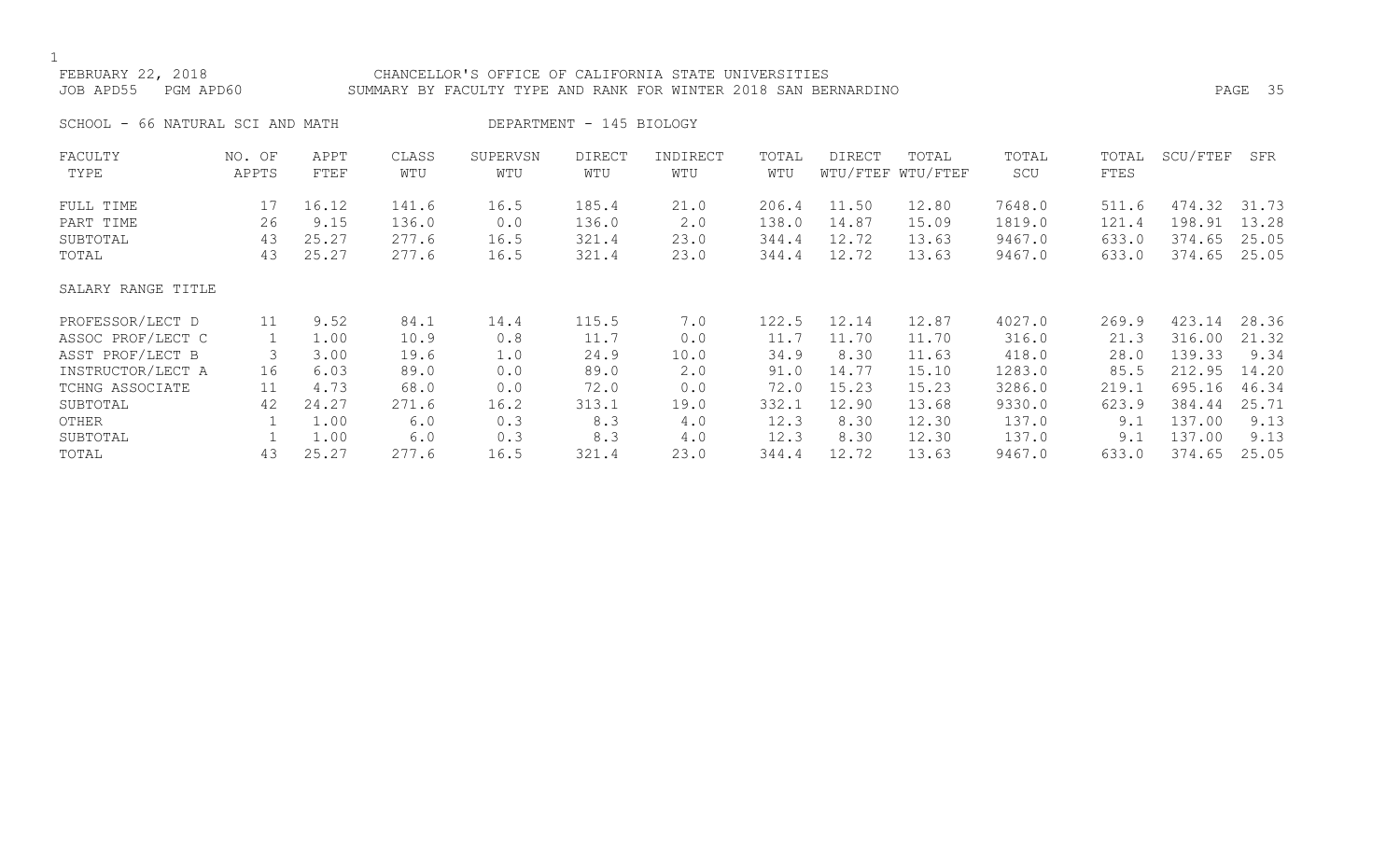# FEBRUARY 22, 2018 CHANCELLOR'S OFFICE OF CALIFORNIA STATE UNIVERSITIES JOB APD55 PGM APD60 SUMMARY BY FACULTY TYPE AND RANK FOR WINTER 2018 SAN BERNARDINO PAGE 36

SCHOOL - 66 NATURAL SCI AND MATH DEPARTMENT - 168 CHEMISTRY AND BIOCHEMISTRY

| FACULTY            | NO. OF | APPT  | CLASS | SUPERVSN | <b>DIRECT</b> | INDIRECT | TOTAL | <b>DIRECT</b> | TOTAL             | TOTAL  | TOTAL | SCU/FTEF | SFR   |
|--------------------|--------|-------|-------|----------|---------------|----------|-------|---------------|-------------------|--------|-------|----------|-------|
| TYPE               | APPTS  | FTEF  | WTU   | WTU      | WTU           | WTU      | WTU   |               | WTU/FTEF WTU/FTEF | SCU    | FTES  |          |       |
| FULL TIME          | 13     | 11.58 | 101.0 | 4.2      | 110.2         | 32.0     | 142.2 | 9.52          | 12.28             | 5389.0 | 359.4 | 465.41   | 31.04 |
| PART TIME          | 18     | 9.34  | 139.0 | 0.0      | 139.0         | 1.0      | 140.0 | 14.89         | 14.99             | 1724.0 | 115.0 | 184.64   | 12.31 |
| SUBTOTAL           | 31     | 20.92 | 240.0 | 4.2      | 249.2         | 33.0     | 282.2 | 11.91         | 13.49             | 7113.0 | 474.4 | 340.07   | 22.68 |
| TOTAL              | 31     | 20.92 | 240.0 | 4.2      | 249.2         | 33.0     | 282.2 | 11.91         | 13.49             | 7113.0 | 474.4 | 340.07   | 22.68 |
| SALARY RANGE TITLE |        |       |       |          |               |          |       |               |                   |        |       |          |       |
| PROFESSOR/LECT D   | 8      | 6.75  | 62.0  | 1.8      | 64.8          | 21.0     | 85.8  | 9.60          | 12.72             | 3049.0 | 203.4 | 451.90   | 30.15 |
| ASSOC PROF/LECT C  |        | 3.00  | 27.0  | 0.0      | 27.0          | 6.0      | 33.0  | 9.00          | 11.00             | 1307.0 | 87.1  | 435.81   | 29.05 |
| ASST PROF/LECT B   |        | 1.83  | 12.0  | 2.4      | 18.4          | 5.0      | 23.4  | 10.04         | 12.77             | 1033.0 | 68.9  | 563.56   | 37.57 |
| INSTRUCTOR/LECT A  | 15     | 8.40  | 125.0 | 0.0      | 125.0         | 1.0      | 126.0 | 14.88         | 14.99             | 1530.0 | 102.0 | 182.08   | 12.14 |
| TCHNG ASSOCIATE    |        | 0.40  | 6.0   | 0.0      | 6.0           | 0.0      | 6.0   | 15.00         | 15.00             | 68.0   | 4.5   | 170.00   | 11.33 |
| SUBTOTAL           | 30     | 20.38 | 232.0 | 4.2      | 241.2         | 33.0     | 274.2 | 11.83         | 13.45             | 6987.0 | 466.0 | 342.80   | 22.86 |
| OTHER              |        | 0.53  | 8.0   | 0.0      | 8.0           | 0.0      | 8.0   | 14.98         | 14.98             | 126.0  | 8.4   | 235.96   | 15.73 |
| SUBTOTAL           |        | 0.53  | 8.0   | 0.0      | 8.0           | 0.0      | 8.0   | 14.98         | 14.98             | 126.0  | 8.4   | 235.96   | 15.73 |
| TOTAL              | 31     | 20.92 | 240.0 | 4.2      | 249.2         | 33.0     | 282.2 | 11.91         | 13.49             | 7113.0 | 474.4 | 340.07   | 22.68 |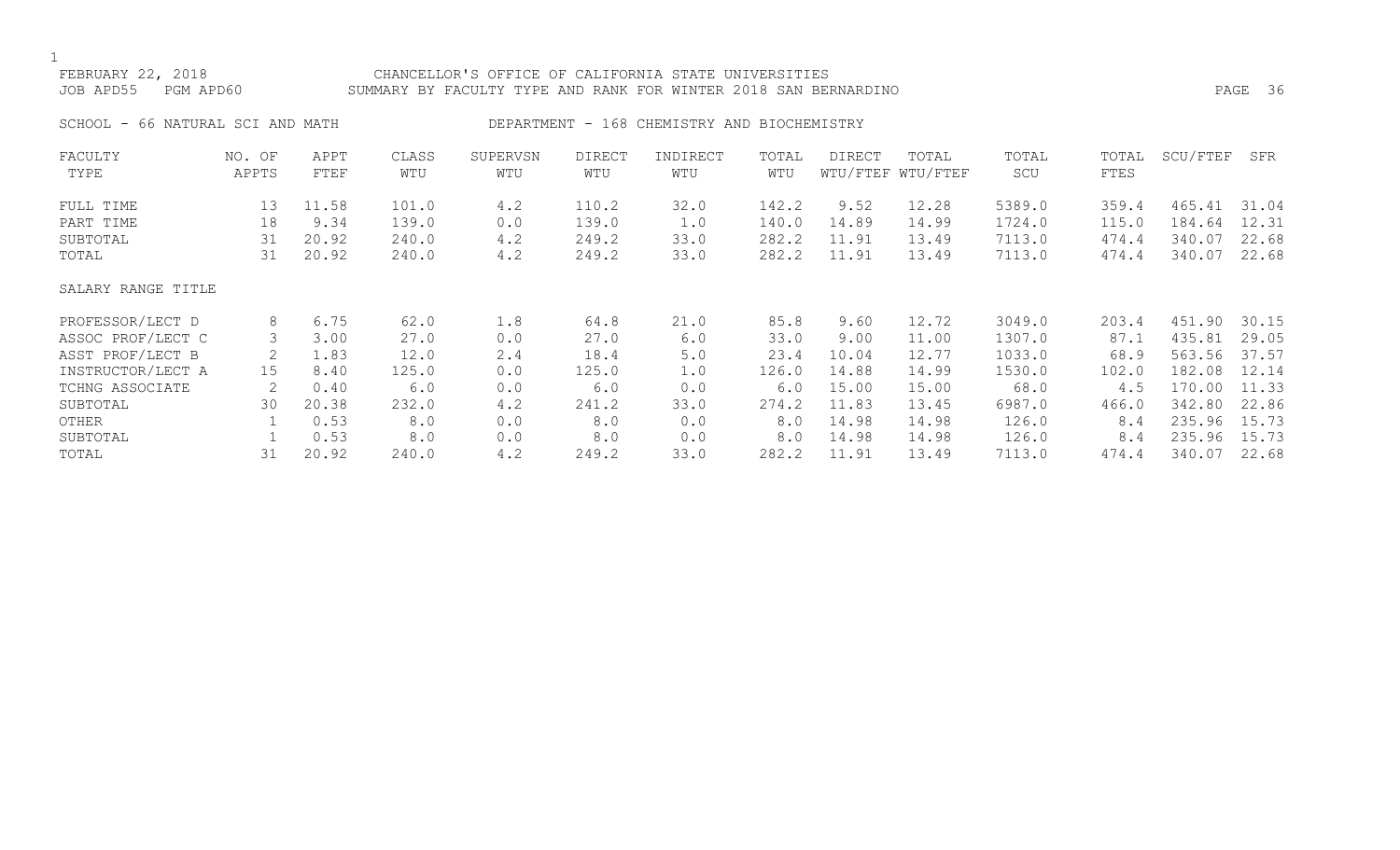# FEBRUARY 22, 2018 CHANCELLOR'S OFFICE OF CALIFORNIA STATE UNIVERSITIES JOB APD55 PGM APD60 SUMMARY BY FACULTY TYPE AND RANK FOR WINTER 2018 SAN BERNARDINO PAGE 37

SCHOOL - 66 NATURAL SCI AND MATH DEPARTMENT - 189 COMPUTER SCIENCE

| FACULTY<br>TYPE    | NO. OF<br>APPTS | APPT<br>FTEF | CLASS<br>WTU | SUPERVSN<br>WTU | <b>DIRECT</b><br>WTU | INDIRECT<br>WTU | TOTAL<br>WTU | <b>DIRECT</b> | TOTAL<br>WTU/FTEF WTU/FTEF | TOTAL<br>SCU | TOTAL<br>FTES | SCU/FTEF | SFR   |
|--------------------|-----------------|--------------|--------------|-----------------|----------------------|-----------------|--------------|---------------|----------------------------|--------------|---------------|----------|-------|
| FULL TIME          | 14              | 11.93        | 111.4        | 9.9             | 130.3                | 49.0            | 179.3        | 10.92         | 15.03                      | 4959.0       | 332.1         | 415.67   | 27.84 |
| PART TIME          |                 | 2.02         | 27.8         | 1.0             | 28.8                 | 0.0             | 28.8         | 14.24         | 14.24                      | 920.0        | 61.3          | 455.00   | 30.33 |
| SUBTOTAL           | 19              | 13.95        | 139.2        | 10.9            | 159.1                | 49.0            | 208.1        | 11.40         | 14.92                      | 5879.0       | 393.4         | 421.37   | 28.20 |
| TOTAL              | 19              | 13.95        | 139.2        | 10.9            | 159.1                | 49.0            | 208.1        | 11.40         | 14.92                      | 5879.0       | 393.4         | 421.37   | 28.20 |
| SALARY RANGE TITLE |                 |              |              |                 |                      |                 |              |               |                            |              |               |          |       |
| PROFESSOR/LECT D   | 11              | 8.83         | 77.8         | 9.7             | 91.5                 | 38.0            | 129.5        | 10.36         | 14.66                      | 2650.0       | 177.7         | 300.01   | 20.12 |
| ASST PROF/LECT B   |                 | 2.00         | 14.0         | 1.2             | 15.2                 | 10.0            | 25.2         | 7.61          | 12.61                      | 314.0        | 21.3          | 157.16   | 10.66 |
| INSTRUCTOR/LECT A  | 6               | 3.12         | 47.4         | 0.0             | 52.4                 | 1.0             | 53.4         | 16.79         | 17.11                      | 2915.0       | 194.4         | 934.00   | 62.29 |
| SUBTOTAL           | 19              | 13.95        | 139.2        | 10.9            | 159.1                | 49.0            | 208.1        | 11.40         | 14.92                      | 5879.0       | 393.4         | 421.37   | 28.20 |
| TOTAL              | 19              | 13.95        | 139.2        | 10.9            | 159.1                | 49.0            | 208.1        | 11.40         | 14.92                      | 5879.0       | 393.4         | 421.37   | 28.20 |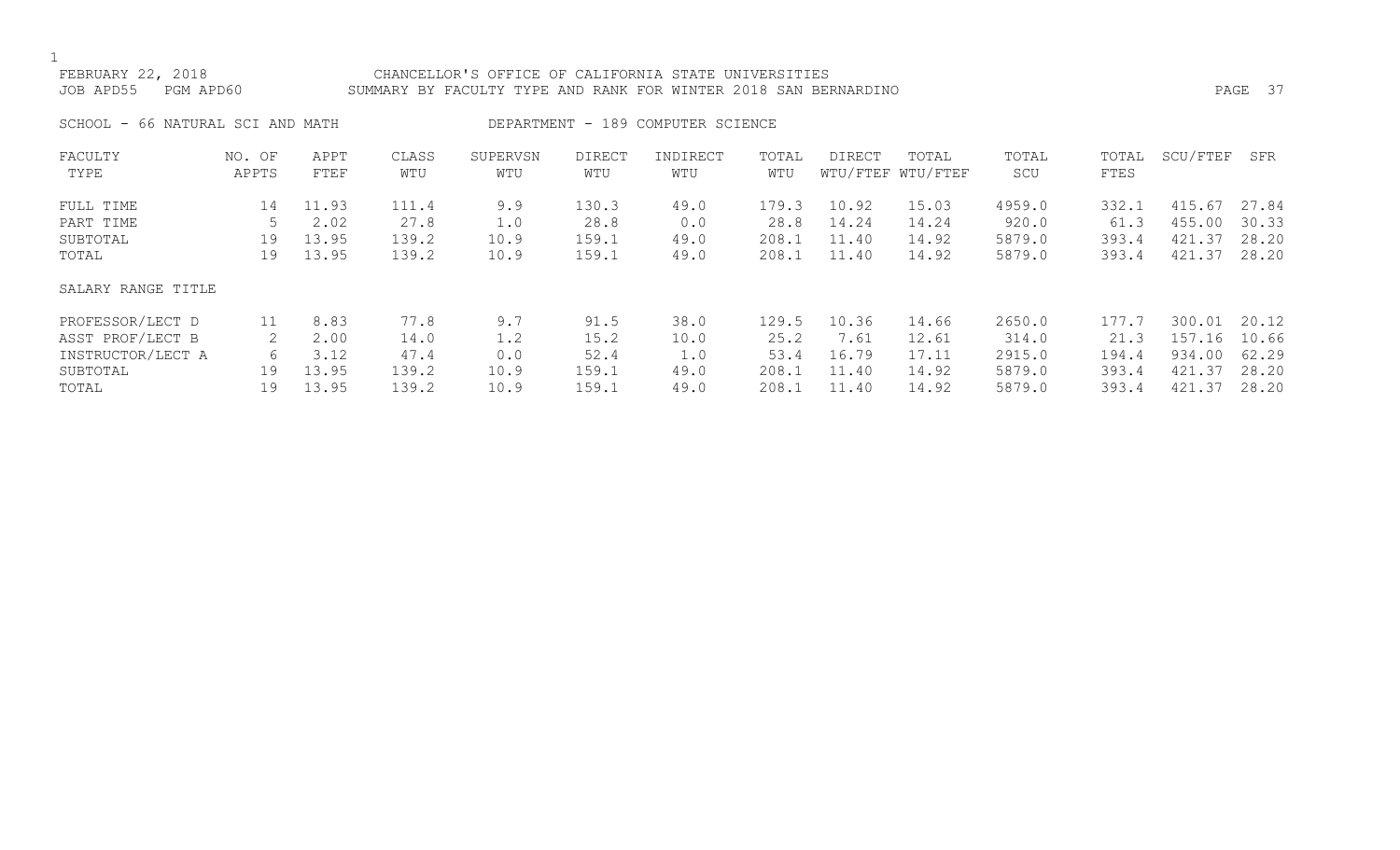# FEBRUARY 22, 2018 CHANCELLOR'S OFFICE OF CALIFORNIA STATE UNIVERSITIES JOB APD55 PGM APD60 SUMMARY BY FACULTY TYPE AND RANK FOR WINTER 2018 SAN BERNARDINO PAGE 38

SCHOOL - 66 NATURAL SCI AND MATH DEPARTMENT - 308 GEOLOGICAL SCIENCES

| FACULTY            | NO. OF | APPT | CLASS | SUPERVSN | <b>DIRECT</b> | INDIRECT | TOTAL | <b>DIRECT</b> | TOTAL             | TOTAL  | TOTAL | SCU/FTEF | SFR   |
|--------------------|--------|------|-------|----------|---------------|----------|-------|---------------|-------------------|--------|-------|----------|-------|
| TYPE               | APPTS  | FTEF | WTU   | WTU      | WTU           | WTU      | WTU   |               | WTU/FTEF WTU/FTEF | SCU    | FTES  |          |       |
| FULL TIME          | 6      | 4.61 | 41.0  | 0.6      | 45.6          | 10.5     | 56.1  | 9.89          | 12.17             | 1800.0 | 120.6 | 390.46   | 26.17 |
| PART TIME          | 11     | 4.14 | 56.0  | 0.0      | 59.0          | 3.0      | 62.0  | 14.25         | 14.98             | 2616.0 | 174.4 | 632.04   | 42.14 |
| SUBTOTAL           | 17     | 8.75 | 97.0  | 0.6      | 104.6         | 13.5     | 118.1 | 11.96         | 13.50             | 4416.0 | 295.0 | 504.74   | 33.72 |
| OTHER              |        | 0.00 | 0.0   | 0.7      | 0.7           | 0.0      | 0.7   | 0.00          | 0.00              | 8.0    | 0.7   | 0.00     | 0.00  |
| TOTAL              | 18     | 8.75 | 97.0  | 1.3      | 105.3         | 13.5     | 118.8 | 12.04         | 13.58             | 4424.0 | 295.7 | 505.66   | 33.80 |
| SALARY RANGE TITLE |        |      |       |          |               |          |       |               |                   |        |       |          |       |
| PROFESSOR/LECT D   | 3      | 2.00 | 18.0  | 0.0      | 22.0          | 2.0      | 24.0  | 11.00         | 12.00             | 160.0  | 11.0  | 80.00    | 5.52  |
| ASSOC PROF/LECT C  |        | 0.61 | 10.0  | 0.3      | 10.3          | 0.0      | 10.3  | 16.86         | 16.86             | 1102.0 | 73.6  | 803.60   | 20.38 |
| ASST PROF/LECT B   |        | 2.00 | 13.0  | 0.3      | 13.3          | 8.5      | 21.8  | 6.65          | 10.91             | 538.0  | 36.1  | 269.13   | 18.03 |
| INSTRUCTOR/LECT A  | 6      | 2.80 | 38.0  | 0.0      | 41.0          | 1.0      | 42.0  | 14.64         | 15.00             | 2215.0 | 147.7 | 791.07   | 52.74 |
| TCHNG ASSOCIATE    | 4      | 1.07 | 14.0  | 0.0      | 14.0          | 2.0      | 16.0  | 13.07         | 14.94             | 345.0  | 23.0  | 322.13   | 21.48 |
| SUBTOTAL           | 16     | 8.48 | 93.0  | 0.6      | 100.6         | 13.5     | 114.1 | 11.86         | 13.45             | 4360.0 | 291.3 | 514.09   | 34.35 |
| ADMINISTRATOR      |        | 0.00 | 0.0   | 0.7      | 0.7           | 0.0      | 0.7   | 0.00          | 0.00              | 8.0    | 0.7   | 0.00     | 0.00  |
| OTHER              |        | 0.27 | 4.0   | 0.0      | 4.0           | 0.0      | 4.0   | 14.93         | 14.93             | 56.0   | 3.7   | 208.96   | 13.92 |
| SUBTOTAL           | 2      | 0.27 | 4.0   | 0.7      | 4.7           | 0.0      | 4.7   | 17.54         | 17.54             | 64.0   | 4.4   | 238.81   | 16.42 |
| TOTAL              | 18     | 8.75 | 97.0  | 1.3      | 105.3         | 13.5     | 118.8 | 12.04         | 13.58             | 4424.0 | 295.7 | 505.66   | 33.80 |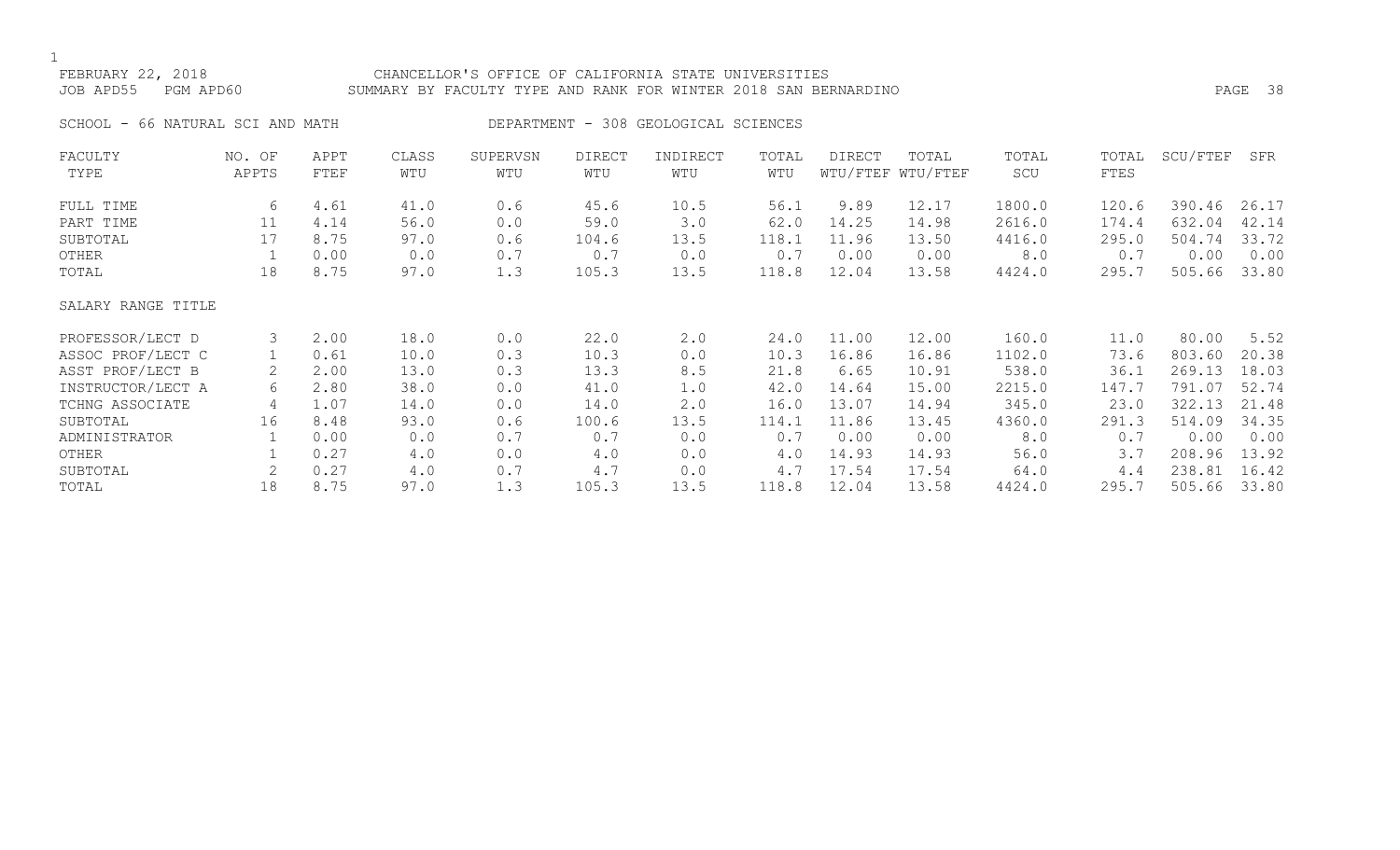### FEBRUARY 22, 2018 CHANCELLOR'S OFFICE OF CALIFORNIA STATE UNIVERSITIES JOB APD55 PGM APD60 SUMMARY BY FACULTY TYPE AND RANK FOR WINTER 2018 SAN BERNARDINO PAGE 39

SCHOOL - 66 NATURAL SCI AND MATH DEPARTMENT - 337 HEALTH SCIENCE

| FACULTY            | NO. OF | APPT  | CLASS | SUPERVSN | <b>DIRECT</b> | INDIRECT | TOTAL | DIRECT | TOTAL             | TOTAL  | TOTAL | SCU/FTEF | SFR   |
|--------------------|--------|-------|-------|----------|---------------|----------|-------|--------|-------------------|--------|-------|----------|-------|
| TYPE               | APPTS  | FTEF  | WTU   | WTU      | WTU           | WTU      | WTU   |        | WTU/FTEF WTU/FTEF | SCU    | FTES  |          |       |
| FULL TIME          | 9      | 8.33  | 87.0  | 1.0      | 90.0          | 4.0      | 94.0  | 10.80  | 11.28             | 4248.0 | 290.1 | 509.96   | 34.83 |
| PART TIME          | 27     | 9.22  | 137.6 | 0.0      | 137.6         | 12.0     | 149.6 | 14.93  | 16.66             | 4205.0 | 287.7 | 456.17   | 31.21 |
| SUBTOTAL           | 36     | 17.55 | 224.6 | 1.0      | 227.6         | 16.0     | 243.6 | 12.97  | 14.11             | 8453.0 | 577.9 | 481.71   | 32.93 |
| TOTAL              | 36     | 17.55 | 224.6 | 1.0      | 227.6         | 16.0     | 243.6 | 12.97  | 14.11             | 8453.0 | 577.9 | 481.71   | 32.93 |
| SALARY RANGE TITLE |        |       |       |          |               |          |       |        |                   |        |       |          |       |
| PROFESSOR/LECT D   | 3      | 1.33  | 12.0  | 1.0      | 13.0          | 10.0     | 23.0  | 9.76   | 17.27             | 455.0  | 30.3  | 341.59   | 22.77 |
| ASSOC PROF/LECT C  | 2      | 2.00  | 17.0  | 0.0      | 17.0          | 0.0      | 17.0  | 8.50   | 8.50              | 759.0  | 54.0  | 379.69   | 27.01 |
| ASST PROF/LECT B   | 4      | 4.00  | 50.0  | 0.0      | 50.0          | 0.0      | 50.0  | 12.50  | 12.50             | 1869.0 | 128.1 | 467.37   | 32.04 |
| INSTRUCTOR/LECT A  | 17     | 7.62  | 113.6 | 0.0      | 113.6         | 6.0      | 119.6 | 14.91  | 16.22             | 3805.0 | 261.0 | 499.34   | 34.25 |
| TCHNG ASSOCIATE    | 10     | 2.60  | 32.0  | 0.0      | 34.0          | 0.0      | 34.0  | 13.09  | 13.09             | 1565.0 | 104.4 | 602.39   | 40.18 |
| SUBTOTAL           | 36     | 17.55 | 224.6 | 1.0      | 227.6         | 16.0     | 243.6 | 12.97  | 14.11             | 8453.0 | 577.9 | 481.71   | 32.93 |
| TOTAL              | 36     | 17.55 | 224.6 | 1.0      | 227.6         | 16.0     | 243.6 | 12.97  | 14.11             | 8453.0 | 577.9 | 481.71   | 32.93 |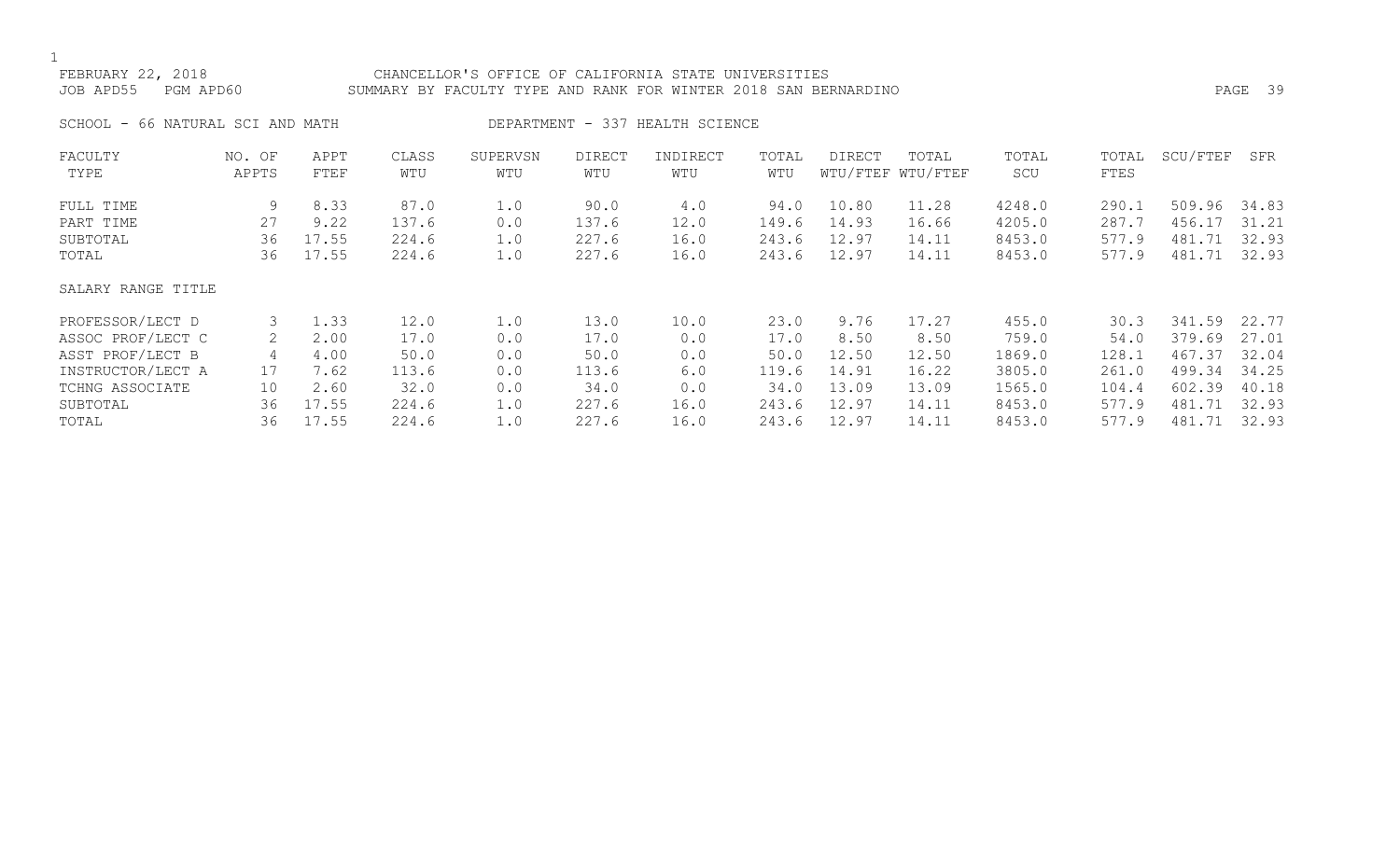### FEBRUARY 22, 2018 CHANCELLOR'S OFFICE OF CALIFORNIA STATE UNIVERSITIES JOB APD55 PGM APD60 SUMMARY BY FACULTY TYPE AND RANK FOR WINTER 2018 SAN BERNARDINO PAGE 40

SCHOOL - 66 NATURAL SCI AND MATH DEPARTMENT - 421 KINESIOLOGY

| FACULTY            | NO. OF | APPT  | CLASS | SUPERVSN | <b>DIRECT</b> | INDIRECT | TOTAL | <b>DIRECT</b> | TOTAL             | TOTAL   | TOTAL | SCU/FTEF | SFR   |
|--------------------|--------|-------|-------|----------|---------------|----------|-------|---------------|-------------------|---------|-------|----------|-------|
| TYPE               | APPTS  | FTEF  | WTU   | WTU      | WTU           | WTU      | WTU   |               | WTU/FTEF WTU/FTEF | SCU     | FTES  |          |       |
| FULL TIME          | 14     | 12.88 | 130.7 | 5.6      | 137.3         | 33.9     | 171.2 | 10.66         | 13.30             | 3784.0  | 252.3 | 293.88   | 19.59 |
| PART TIME          | 27     | 12.38 | 177.7 | 0.0      | 182.7         | 0.0      | 182.7 | 14.76         | 14.76             | 6364.0  | 424.5 | 514.01   | 34.29 |
| SUBTOTAL           | 41     | 25.26 | 308.4 | 5.6      | 320.0         | 33.9     | 353.9 | 12.67         | 14.01             | 10148.0 | 676.8 | 401.79   | 26.80 |
| TOTAL              | 41     | 25.26 | 308.4 | 5.6      | 320.0         | 33.9     | 353.9 | 12.67         | 14.01             | 10148.0 | 676.8 | 401.79   | 26.80 |
| SALARY RANGE TITLE |        |       |       |          |               |          |       |               |                   |         |       |          |       |
| PROFESSOR/LECT D   |        | 2.33  | 20.7  | 4.3      | 25.0          | 4.0      | 29.0  | 10.72         | 12.43             | 674.0   | 45.0  | 288.90   | 19.28 |
| ASSOC PROF/LECT C  |        | 2.00  | 18.3  | 0.3      | 18.6          | 5.4      | 24.0  | 9.30          | 12.01             | 494.0   | 32.9  | 247.12   | 16.47 |
| ASST PROF/LECT B   | 6      | 6.00  | 46.4  | 1.0      | 47.4          | 24.5     | 71.9  | 7.90          | 11.98             | 1132.0  | 75.5  | 188.67   | 12.58 |
| INSTRUCTOR/LECT A  | 30     | 14.93 | 223.0 | 0.0      | 229.0         | 0.0      | 229.0 | 15.34         | 15.34             | 7848.0  | 523.5 | 525.83   | 35.07 |
| SUBTOTAL           | 41     | 25.26 | 308.4 | 5.6      | 320.0         | 33.9     | 353.9 | 12.67         | 14.01             | 10148.0 | 676.8 | 401.79   | 26.80 |
| TOTAL              | 41     | 25.26 | 308.4 | 5.6      | 320.0         | 33.9     | 353.9 | 12.67         | 14.01             | 10148.0 | 676.8 | 401.79   | 26.80 |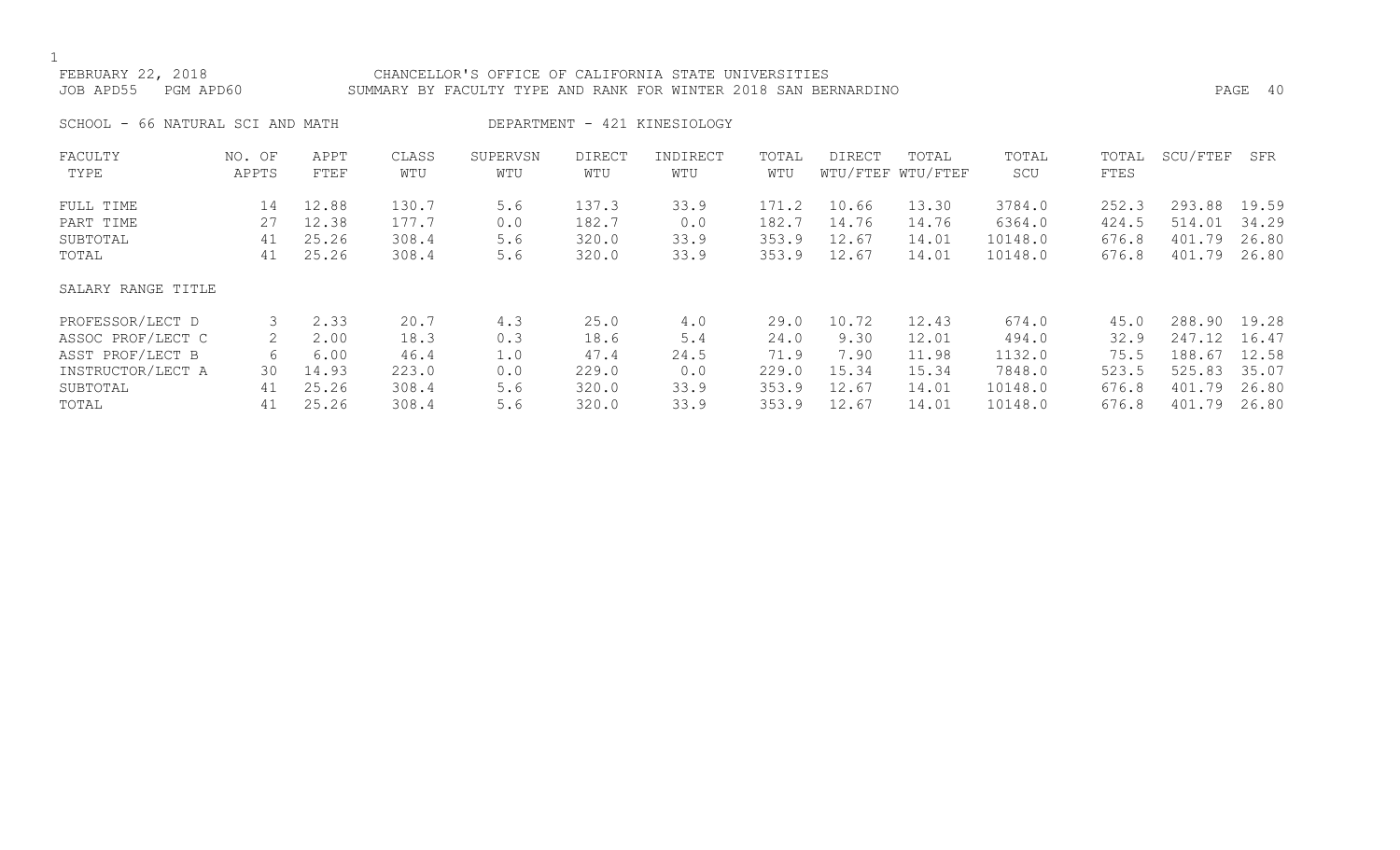### FEBRUARY 22, 2018 CHANCELLOR'S OFFICE OF CALIFORNIA STATE UNIVERSITIES JOB APD55 PGM APD60 SUMMARY BY FACULTY TYPE AND RANK FOR WINTER 2018 SAN BERNARDINO PAGE 41

SCHOOL - 66 NATURAL SCI AND MATH DEPARTMENT - 487 MATHEMATICS

| FACULTY            | NO. OF | APPT  | CLASS | SUPERVSN | <b>DIRECT</b> | INDIRECT | TOTAL | DIRECT | TOTAL             | TOTAL   | TOTAL | SCU/FTEF | SFR   |
|--------------------|--------|-------|-------|----------|---------------|----------|-------|--------|-------------------|---------|-------|----------|-------|
| TYPE               | APPTS  | FTEF  | WTU   | WTU      | WTU           | WTU      | WTU   |        | WTU/FTEF WTU/FTEF | SCU     | FTES  |          |       |
| FULL TIME          | 24     | 19.83 | 215.0 | 3.6      | 218.6         | 53.0     | 271.6 | 11.02  | 13.70             | 6454.0  | 433.4 | 325.48   | 21.86 |
| PART TIME          | 34     | 15.47 | 230.5 | 0.0      | 230.5         | 0.0      | 230.5 | 14.90  | 14.90             | 7897.0  | 526.5 | 510.57   | 34.04 |
| SUBTOTAL           | 58     | 35.30 | 445.5 | 3.6      | 449.1         | 53.0     | 502.1 | 12.72  | 14.23             | 14351.0 | 959.9 | 406.59   | 27.19 |
| OTHER              |        | 0.00  | 0.0   | 0.0      | 0.0           | 0.0      | 0.0   | 0.00   | 0.00              | 0.0     | 0.0   | 0.00     | 0.00  |
| TOTAL              | 59     | 35.30 | 445.5 | 3.6      | 449.1         | 53.0     | 502.1 | 12.72  | 14.23             | 14351.0 | 959.9 | 406.59   | 27.19 |
| SALARY RANGE TITLE |        |       |       |          |               |          |       |        |                   |         |       |          |       |
| PROFESSOR/LECT D   | 19     | 13.58 | 142.0 | 2.1      | 144.1         | 41.0     | 185.1 | 10.61  | 13.63             | 3955.0  | 265.5 | 291.30   | 19.55 |
| ASSOC PROF/LECT C  |        | 0.67  | 8.0   | 0.0      | 8.0           | 0.0      | 8.0   | 11.98  | 11.98             | 208.0   | 14.1  | 311.38   | 21.06 |
| ASST PROF/LECT B   | 3      | 2.67  | 24.0  | 0.0      | 24.0          | 8.0      | 32.0  | 9.00   | 11.99             | 608.0   | 41.5  | 227.89   | 15.57 |
| INSTRUCTOR/LECT A  | 23     | 13.38 | 203.5 | 0.0      | 203.5         | 0.0      | 203.5 | 15.21  | 15.21             | 6849.0  | 456.6 | 511.96   | 34.13 |
| TCHNG ASSOCIATE    | 12     | 4.01  | 60.0  | 0.0      | 60.0          | 0.0      | 60.0  | 14.98  | 14.98             | 2456.0  | 163.7 | 613.23   | 40.88 |
| SUBTOTAL           | 58     | 34.30 | 437.5 | 2.1      | 439.6         | 49.0     | 488.6 | 12.82  | 14.25             | 14076.0 | 941.4 | 410.43   | 27.45 |
| OTHER              |        | 1.00  | 8.0   | 1.5      | 9.5           | 4.0      | 13.5  | 9.50   | 13.50             | 275.0   | 18.5  | 275.00   | 18.45 |
| SUBTOTAL           |        | 1.00  | 8.0   | 1.5      | 9.5           | 4.0      | 13.5  | 9.50   | 13.50             | 275.0   | 18.5  | 275.00   | 18.45 |
| TOTAL              | 59     | 35.30 | 445.5 | 3.6      | 449.1         | 53.0     | 502.1 | 12.72  | 14.23             | 14351.0 | 959.9 | 406.59   | 27.19 |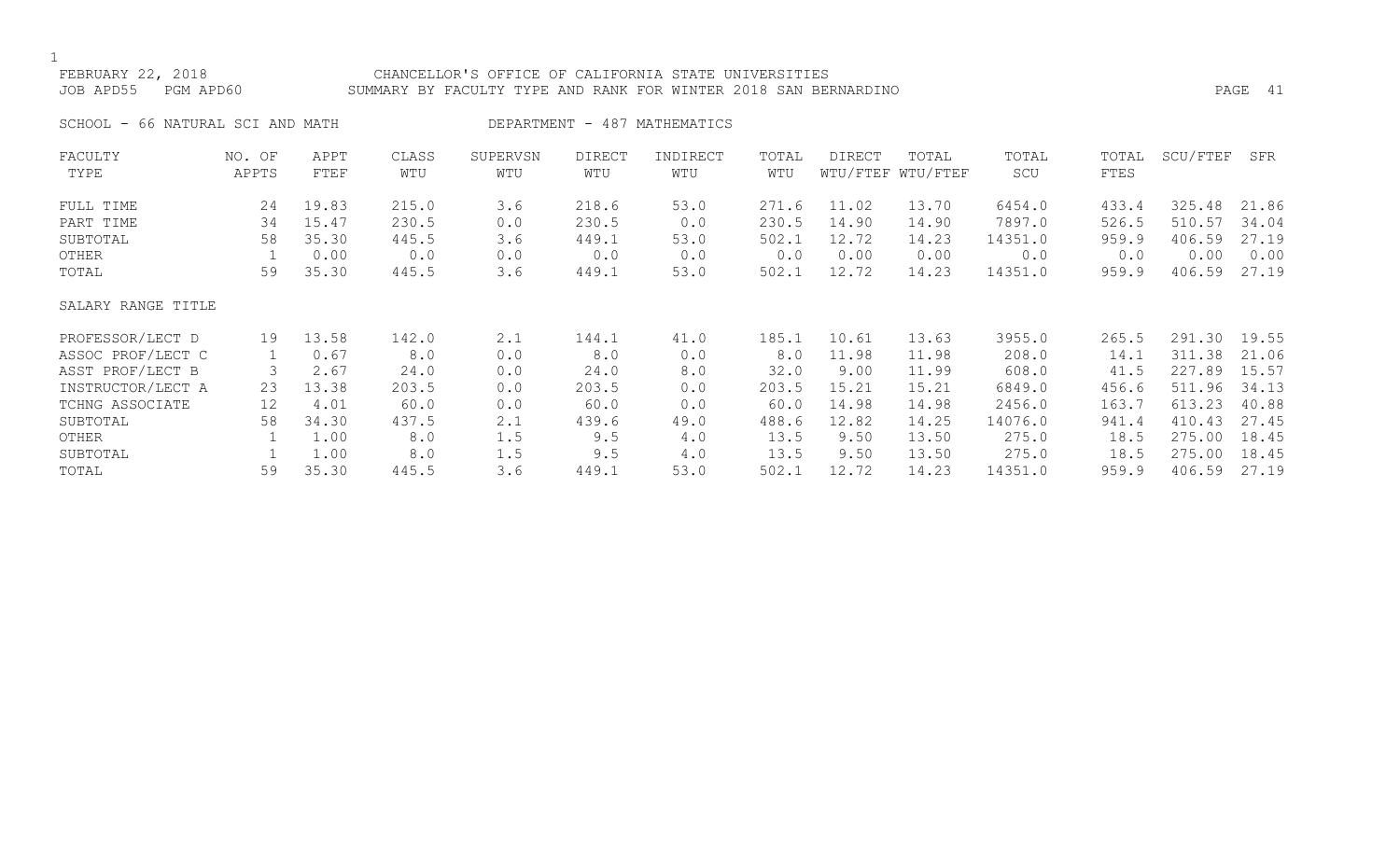# FEBRUARY 22, 2018 CHANCELLOR'S OFFICE OF CALIFORNIA STATE UNIVERSITIES JOB APD55 PGM APD60 SUMMARY BY FACULTY TYPE AND RANK FOR WINTER 2018 SAN BERNARDINO PAGE 42

SCHOOL - 66 NATURAL SCI AND MATH DEPARTMENT - 510 NATURAL SCIENCE

| FACULTY            | OF<br>NO. | APPT | CLASS | SUPERVSN | <b>DIRECT</b> | INDIRECT | TOTAL | <b>DIRECT</b> | TOTAL             | TOTAL  | TOTAL | SCU/FTEF | SFR   |
|--------------------|-----------|------|-------|----------|---------------|----------|-------|---------------|-------------------|--------|-------|----------|-------|
| TYPE               | APPTS     | FTEF | WTU   | WTU      | WTU           | WTU      | WTU   |               | WTU/FTEF WTU/FTEF | SCU    | FTES  |          |       |
|                    |           |      |       |          |               |          |       |               |                   |        |       |          |       |
| FULL TIME          |           | 1.16 | 0.0   | 0.0      | 0.0           | 0.0      | 0.0   | 0.00          | 0.00              | 0.0    | 0.0   | 0.00     | 0.00  |
| PART TIME          | 6         | 2.52 | 32.0  | 0.3      | 36.3          | 4.0      | 40.3  | 14.42         | 14.42             | 3166.0 | 211.1 | 257.35   | 83.82 |
| SUBTOTAL           | 9.        | 3.67 | 32.0  | 0.3      | 36.3          | 4.0      | 40.3  | 9.88          | 9.88              | 3166.0 | 211.1 | 861.73   | 57.45 |
| TOTAL              | 9         | 3.67 | 32.0  | 0.3      | 36.3          | 4.0      | 40.3  | 9.88          | 9.88              | 3166.0 | 211.1 | 861.73   | 57.45 |
| SALARY RANGE TITLE |           |      |       |          |               |          |       |               |                   |        |       |          |       |
| INSTRUCTOR/LECT A  | 9         | 3.67 | 32.0  | 0.3      | 36.3          | 4.0      | 40.3  | 9.88          | 9.88              | 3166.0 | 211.1 | 861.73   | 57.45 |
| SUBTOTAL           | 9         | 3.67 | 32.0  | 0.3      | 36.3          | 4.0      | 40.3  | 9.88          | 9.88              | 3166.0 | 211.1 | 861.73   | 57.45 |
| TOTAL              | 9         | 3.67 | 32.0  | 0.3      | 36.3          | 4.0      | 40.3  | 9.88          | 9.88              | 3166.0 | 211.1 | 861.73   | 57.45 |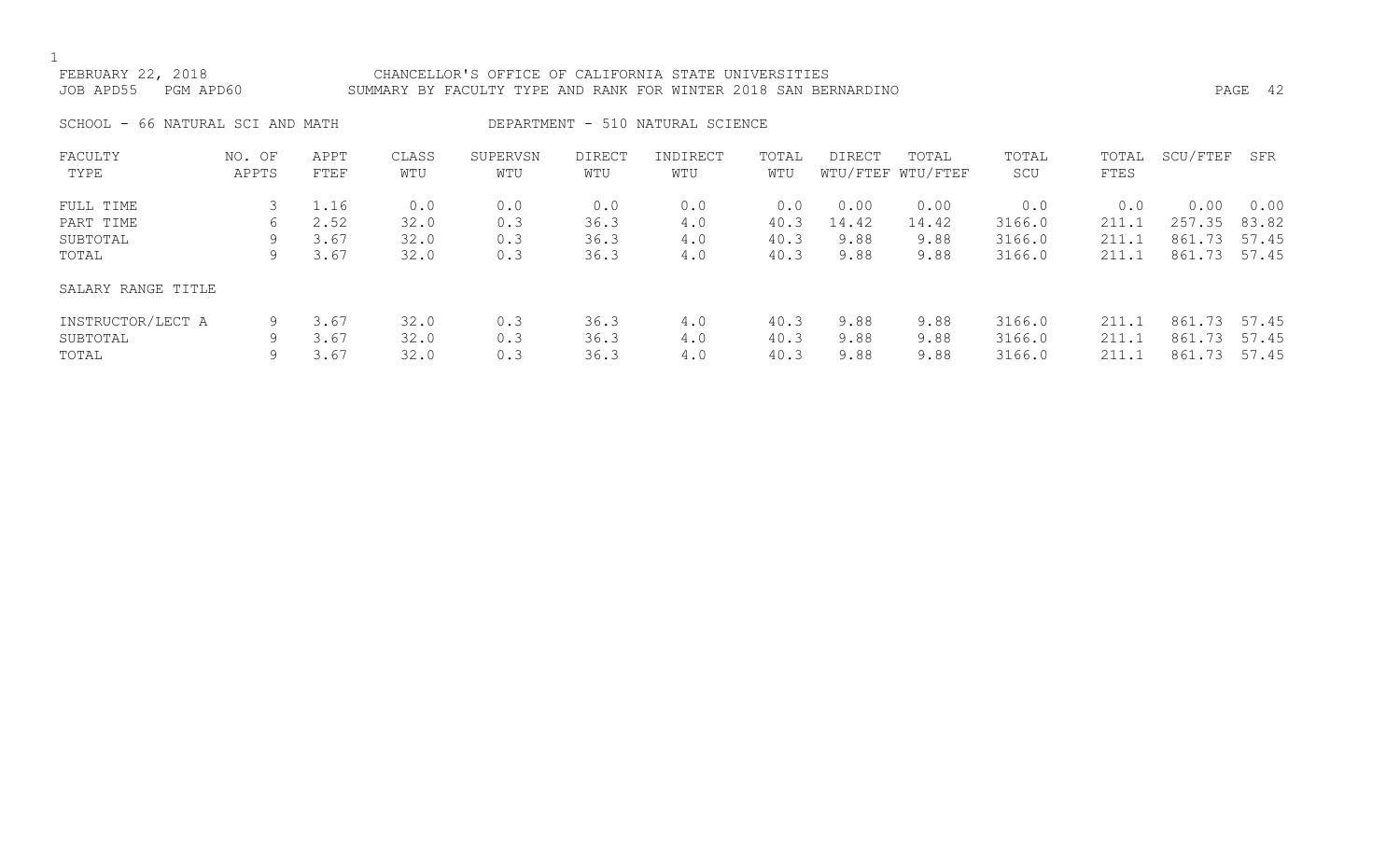### FEBRUARY 22, 2018 CHANCELLOR'S OFFICE OF CALIFORNIA STATE UNIVERSITIES JOB APD55 PGM APD60 SUMMARY BY FACULTY TYPE AND RANK FOR WINTER 2018 SAN BERNARDINO PAGE 43

SCHOOL - 66 NATURAL SCI AND MATH DEPARTMENT - 515 NURSING

| FACULTY            | NO. OF | APPT  | CLASS | SUPERVSN | <b>DIRECT</b> | INDIRECT | TOTAL | <b>DIRECT</b> | TOTAL             | TOTAL  | TOTAL | SCU/FTEF | SFR   |
|--------------------|--------|-------|-------|----------|---------------|----------|-------|---------------|-------------------|--------|-------|----------|-------|
| TYPE               | APPTS  | FTEF  | WTU   | WTU      | WTU           | WTU      | WTU   |               | WTU/FTEF WTU/FTEF | SCU    | FTES  |          |       |
| FULL TIME          | 12     | 11.00 | 114.0 | 0.0      | 116.0         | 48.0     | 164.0 | 10.55         | 14.91             | 2025.0 | 135.6 | 184.09   | 12.32 |
| PART TIME          | 28     | 14.02 | 183.0 | 0.0      | 185.0         | 25.0     | 210.0 | 13.20         | 14.98             | 1284.0 | 87.6  | 91.60    | 6.25  |
| SUBTOTAL           | 40     | 25.02 | 297.0 | 0.0      | 301.0         | 73.0     | 374.0 | 12.03         | 14.95             | 3309.0 | 223.1 | 132.27   | 8.92  |
| OTHER              |        | 0.00  | 0.0   | 0.0      | 0.0           | 0.0      | 0.0   | 0.00          | 0.00              | 0.0    | 0.0   | 0.00     | 0.00  |
| TOTAL              | 41     | 25.02 | 297.0 | 0.0      | 301.0         | 73.0     | 374.0 | 12.03         | 14.95             | 3309.0 | 223.1 | 132.27   | 8.92  |
| SALARY RANGE TITLE |        |       |       |          |               |          |       |               |                   |        |       |          |       |
| PROFESSOR/LECT D   | 2      | 0.50  | 6.0   | 0.0      | 6.0           | 0.0      | 6.0   | 12.00         | 12.00             | 21.0   | 1.8   | 42.00    | 3.50  |
| ASSOC PROF/LECT C  |        | 2.00  | 20.0  | 0.0      | 20.0          | 4.0      | 24.0  | 10.01         | 12.01             | 640.0  | 42.7  | 320.16   | 21.35 |
| ASST PROF/LECT B   |        | 4.75  | 43.0  | 0.0      | 45.0          | 12.0     | 57.0  | 9.47          | 12.00             | 889.0  | 59.8  | 187.16   | 12.60 |
| INSTRUCTOR/LECT A  | 32     | 17.77 | 228.0 | 0.0      | 230.0         | 57.0     | 287.0 | 12.94         | 16.15             | 1759.0 | 118.9 | 99.00    | 6.69  |
| SUBTOTAL           | 41     | 25.02 | 297.0 | 0.0      | 301.0         | 73.0     | 374.0 | 12.03         | 14.95             | 3309.0 | 223.1 | 132.27   | 8.92  |
| TOTAL              | 41     | 25.02 | 297.0 | 0.0      | 301.0         | 73.0     | 374.0 | 12.03         | 14.95             | 3309.0 | 223.1 | 132.27   | 8.92  |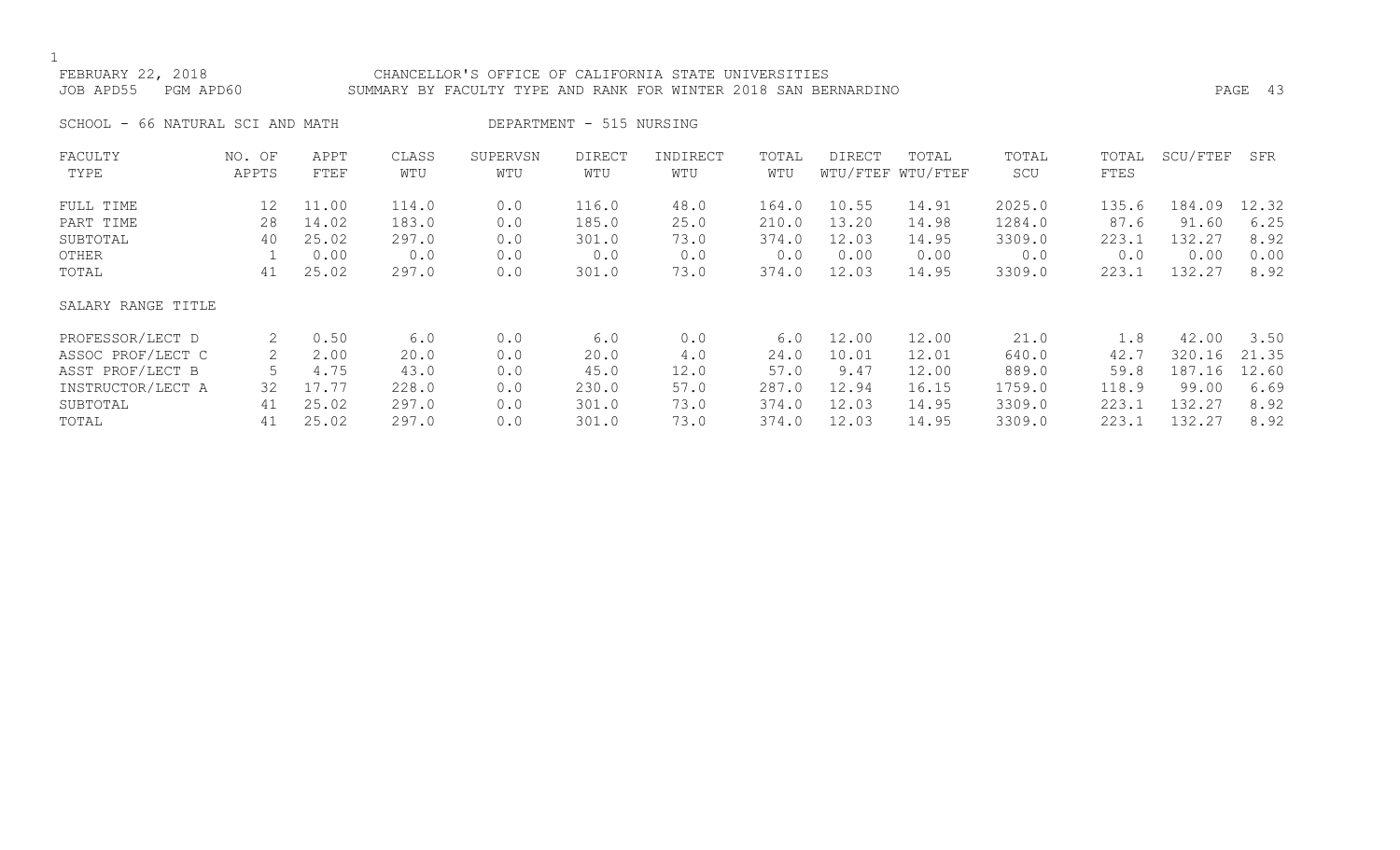# FEBRUARY 22, 2018 CHANCELLOR'S OFFICE OF CALIFORNIA STATE UNIVERSITIES SUMMARY BY FACULTY TYPE AND RANK FOR WINTER 2018 SAN BERNARDINO **PAGE 44**

| SCHOOL - 66 NATURAL SCI AND MATH |  |  |  |  |  |  |
|----------------------------------|--|--|--|--|--|--|
|----------------------------------|--|--|--|--|--|--|

ATH DEPARTMENT - 571 PHYSICS

| FACULTY            | NO. OF | APPT  | CLASS | SUPERVSN | <b>DIRECT</b> | INDIRECT | TOTAL | DIRECT | TOTAL             | TOTAL  | TOTAL | SCU/FTEF | SFR   |
|--------------------|--------|-------|-------|----------|---------------|----------|-------|--------|-------------------|--------|-------|----------|-------|
| TYPE               | APPTS  | FTEF  | WTU   | WTU      | WTU           | WTU      | WTU   |        | WTU/FTEF WTU/FTEF | SCU    | FTES  |          |       |
| FULL TIME          |        | 5.08  | 41.0  | 0.3      | 41.3          | 31.0     | 72.3  | 8.13   | 14.23             | 1178.0 | 78.5  | 231.80   | 15.45 |
| PART TIME          | 9      | 5.20  | 76.0  | 0.0      | 78.0          | 0.0      | 78.0  | 15.01  | 15.01             | 2453.0 | 163.5 | 472.18   | 31.48 |
| SUBTOTAL           | 16     | 10.28 | 117.0 | 0.3      | 119.3         | 31.0     | 150.3 | 11.61  | 14.62             | 3631.0 | 242.1 | 353.31   | 23.55 |
| TOTAL              | 16     | 10.28 | 117.0 | 0.3      | 119.3         | 31.0     | 150.3 | 11.61  | 14.62             | 3631.0 | 242.1 | 353.31   | 23.55 |
| SALARY RANGE TITLE |        |       |       |          |               |          |       |        |                   |        |       |          |       |
| PROFESSOR/LECT D   |        | 3.08  | 24.0  | 0.0      | 24.0          | 24.0     | 48.0  | 7.78   | 15.57             | 688.0  | 45.9  | 223.16   | 14.88 |
| ASSOC PROF/LECT C  |        | 1.00  | 8.0   | 0.3      | 8.3           | 4.0      | 12.3  | 8.30   | 12.30             | 146.0  | 9.7   | 146.00   | 9.73  |
| ASST PROF/LECT B   |        | 1.00  | 9.0   | 0.0      | 9.0           | 3.0      | 12.0  | 9.01   | 12.01             | 344.0  | 22.9  | 344.34   | 22.95 |
| INSTRUCTOR/LECT A  | 9      | 5.20  | 76.0  | 0.0      | 78.0          | 0.0      | 78.0  | 15.01  | 15.01             | 2453.0 | 163.5 | 472.18   | 31.48 |
| SUBTOTAL           | 16     | 10.28 | 117.0 | 0.3      | 119.3         | 31.0     | 150.3 | 11.61  | 14.62             | 3631.0 | 242.1 | 353.31   | 23.55 |
| TOTAL              | 16     | 10.28 | 117.0 | 0.3      | 119.3         | 31.0     | 150.3 | 11.61  | 14.62             | 3631.0 | 242.1 | 353.31   | 23.55 |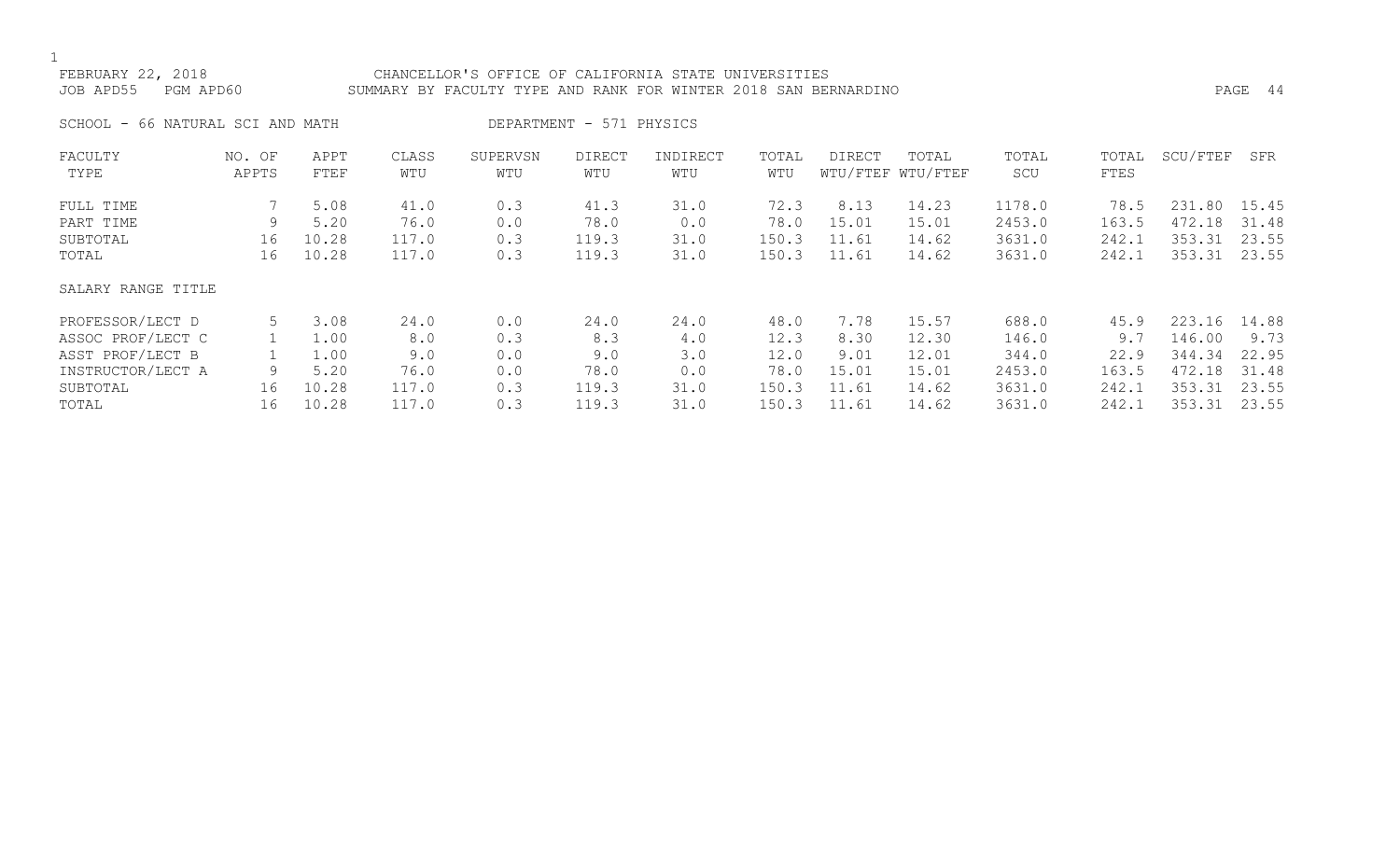### FEBRUARY 22, 2018 CHANCELLOR'S OFFICE OF CALIFORNIA STATE UNIVERSITIES JOB APD55 PGM APD60 SUMMARY BY FACULTY TYPE AND RANK FOR WINTER 2018 SAN BERNARDINO PAGE 45

SCHOOL - 66 NATURAL SCI AND MATH

| FACULTY            | NO. OF | APPT   | CLASS  | SUPERVSN | <b>DIRECT</b> | INDIRECT | TOTAL  | DIRECT | TOTAL             | TOTAL   | TOTAL  | SCU/FTEF | SFR   |
|--------------------|--------|--------|--------|----------|---------------|----------|--------|--------|-------------------|---------|--------|----------|-------|
| TYPE               | APPTS  | FTEF   | WTU    | WTU      | WTU           | WTU      | WTU    |        | WTU/FTEF WTU/FTEF | SCU     | FTES   |          |       |
| FULL TIME          | 119    | 102.52 | 982.7  | 41.7     | 1074.7        | 282.4    | 1357.1 | 10.48  | 13.24             | 37485.0 | 2513.6 | 365.65   | 24.52 |
| PART TIME          | 191    | 83.44  | 1195.6 | 1.3      | 1212.9        | 47.0     | 1259.9 | 14.54  | 15.10             | 32448.0 | 2173.0 | 388.88   | 26.04 |
| SUBTOTAL           | 310    | 185.96 | 2178.3 | 43.0     | 2287.6        | 329.4    | 2617.0 | 12.30  | 14.07             | 69933.0 | 4686.6 | 376.07   | 25.20 |
| OTHER              | 3      | 0.00   | 0.0    | 0.7      | 0.7           | 0.0      | 0.7    | 0.00   | 0.00              | 8.0     | 0.7    | 0.00     | 0.00  |
| TOTAL              | 313    | 185.96 | 2178.3 | 43.7     | 2288.3        | 329.4    | 2617.7 | 12.31  | 14.08             | 69941.0 | 4687.3 | 376.12   | 25.21 |
| SALARY RANGE TITLE |        |        |        |          |               |          |        |        |                   |         |        |          |       |
| PROFESSOR/LECT D   | 65     | 47.92  | 446.6  | 33.3     | 505.9         | 147.0    | 652.9  | 10.56  | 13.62             | 15679.0 | 1050.5 | 327.18   | 21.92 |
| ASSOC PROF/LECT C  | 13     | 12.28  | 119.2  | 1.7      | 120.9         | 19.4     | 140.3  | 9.85   | 11.43             | 4972.0  | 335.4  | 405.05   | 27.32 |
| ASST PROF/LECT B   | 28     | 27.25  | 231.0  | 5.9      | 247.2         | 81.0     | 328.2  | 9.07   | 12.05             | 7145.0  | 482.2  | 262.24   | 17.70 |
| INSTRUCTOR/LECT A  | 163    | 82.91  | 1175.5 | 0.3      | 1197.8        | 72.0     | 1269.8 | 14.45  | 15.32             | 33823.0 | 2264.2 | 407.95   | 27.31 |
| TCHNG ASSOCIATE    | 39     | 12.80  | 180.0  | 0.0      | 186.0         | 2.0      | 188.0  | 14.53  | 14.69             | 7720.0  | 514.7  | 603.08   | 40.21 |
| SUBTOTAL           | 308    | 183.15 | 2152.3 | 41.2     | 2257.8        | 321.4    | 2579.2 | 12.33  | 14.08             | 69339.0 | 4646.9 | 378.59   | 25.37 |
| ADMINISTRATOR      |        | 0.00   | 0.0    | 0.7      | 0.7           | 0.0      | 0.7    | 0.00   | 0.00              | 8.0     | 0.7    | 0.00     | 0.00  |
| OTHER              | 4      | 2.80   | 26.0   | 1.8      | 29.8          | 8.0      | 37.8   | 10.64  | 13.49             | 594.0   | 39.7   | 211.99   | 14.17 |
| SUBTOTAL           |        | 2.80   | 26.0   | 2.5      | 30.5          | 8.0      | 38.5   | 10.89  | 13.74             | 602.0   | 40.4   | 214.85   | 14.41 |
| TOTAL              | 313    | 185.96 | 2178.3 | 43.7     | 2288.3        | 329.4    | 2617.7 | 12.31  | 14.08             | 69941.0 | 4687.3 | 376.12   | 25.21 |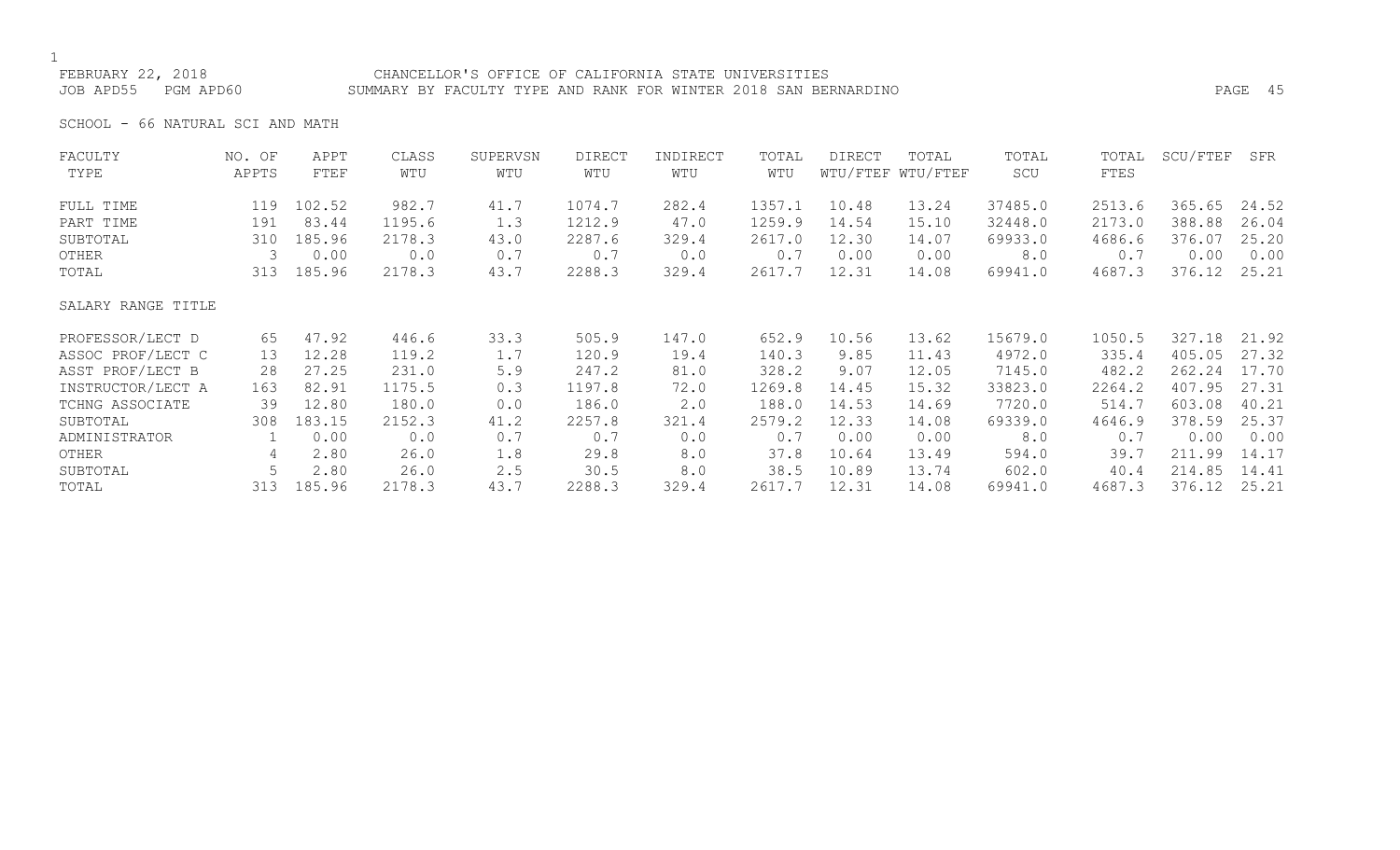# FEBRUARY 22, 2018 CHANCELLOR'S OFFICE OF CALIFORNIA STATE UNIVERSITIES JOB APD55 PGM APD60 SUMMARY BY FACULTY TYPE AND RANK FOR WINTER 2018 SAN BERNARDINO PAGE 46

# SCHOOL - 99 ALL COLLEGE CONSERVERSE DEPARTMENT - 373 INTERDISCIPLINARY STUDIES IN EDUCATION

| FACULTY            | NO. OF | APPT | CLASS       | SUPERVSN | <b>DIRECT</b> | INDIRECT | TOTAL | DIRECT | TOTAL             | TOTAL | TOTAL | SCU/FTEF | SFR   |
|--------------------|--------|------|-------------|----------|---------------|----------|-------|--------|-------------------|-------|-------|----------|-------|
| TYPE               | APPTS  | FTEF | WTU         | WTU      | WTU           | WTU      | WTU   |        | WTU/FTEF WTU/FTEF | SCU   | FTES  |          |       |
| FULL TIME          |        | 0.25 | 0.0         | 0.0      | 0.0           | 0.0      | 0.0   | 0.00   | 0.00              | 0.0   | 0.0   | 0.00     | 0.00  |
| PART TIME          | 2      | 0.27 | 4.0         | 0.0      | 4.0           | 0.0      | 4.0   | 15.04  | 15.04             | 58.0  | 3.9   | 218.05   | 14.55 |
| SUBTOTAL           |        | 0.52 | 4.0         | 0.0      | 4.0           | 0.0      | 4.0   | 7.75   | 7.75              | 58.0  | 3.9   | 112.40   | 7.50  |
| OTHER              | 12     | 0.00 | 5.2         | 0.0      | 5.2           | 0.0      | 5.2   | 0.00   | 0.00              | 280.0 | 18.7  | 0.00     | 0.00  |
| TOTAL              | 15     | 0.52 | 9.2         | 0.0      | 9.2           | 0.0      | 9.2   | 17.83  | 17.83             | 338.0 | 22.5  | 655.04   | 43.66 |
| SALARY RANGE TITLE |        |      |             |          |               |          |       |        |                   |       |       |          |       |
| INSTRUCTOR/LECT A  |        | 0.25 | 0.0         | 0.0      | 0.0           | 0.0      | 0.0   | 0.00   | 0.00              | 0.0   | 0.0   | 0.00     | 0.00  |
| TCHNG ASSOCIATE    | 5      | 0.00 | 2.6         | 0.0      | 2.6           | 0.0      | 2.6   | 0.00   | 0.00              | 84.0  | 5.6   | 0.00     | 0.00  |
| SUBTOTAL           | 6      | 0.25 | 2.6         | 0.0      | 2.6           | 0.0      | 2.6   | 10.40  | 10.40             | 84.0  | 5.6   | 336.00   | 22.40 |
| ADMINISTRATOR      | 2      | 0.13 | $2 \cdot 0$ | 0.0      | 2.0           | 0.0      | 2.0   | 15.04  | 15.04             | 154.0 | 10.3  | 157.89   | 77.22 |
| OTHER              |        | 0.13 | 4.6         | 0.0      | 4.6           | 0.0      | 4.6   | 34.59  | 34.59             | 100.0 | 6.7   | 751.88   | 50.15 |
| SUBTOTAL           | 9      | 0.27 | 6.6         | 0.0      | 6.6           | 0.0      | 6.6   | 24.81  | 24.81             | 254.0 | 16.9  | 954.89   | 63.65 |
| TOTAL              | 15     | 0.52 | 9.2         | 0.0      | 9.2           | 0.0      | 9.2   | 17.83  | 17.83             | 338.0 | 22.5  | 655.04   | 43.66 |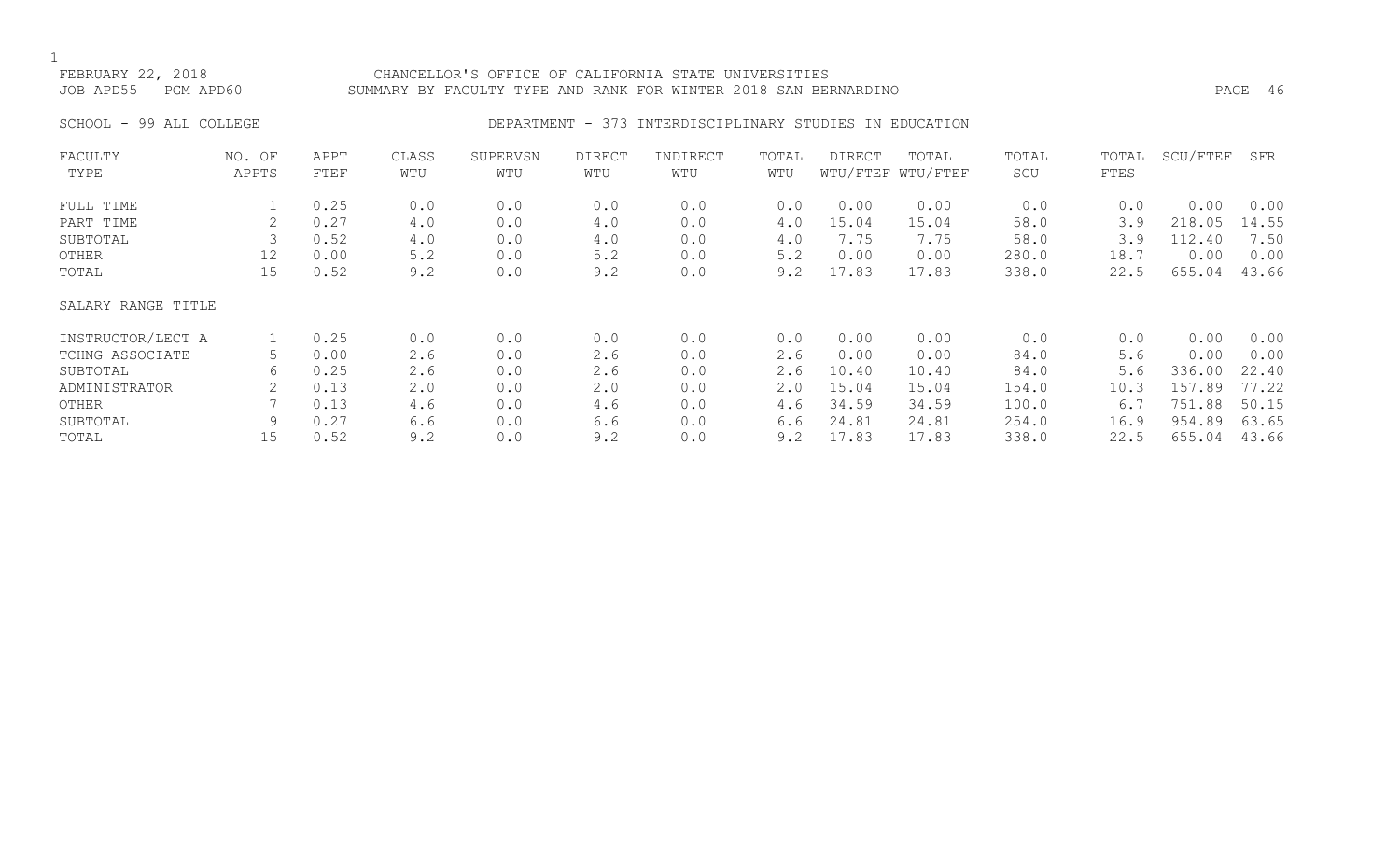FEBRUARY 22, 2018 CHANCELLOR'S OFFICE OF CALIFORNIA STATE UNIVERSITIES JOB APD55 PGM APD60 SUMMARY BY FACULTY TYPE AND RANK FOR WINTER 2018 SAN BERNARDINO PAGE 47

SCHOOL - 99 ALL COLLEGE

| FACULTY            | NO. OF | APPT | CLASS | SUPERVSN | <b>DIRECT</b> | INDIRECT | TOTAL | <b>DIRECT</b> | TOTAL             | TOTAL | TOTAL | SCU/FTEF | SFR   |
|--------------------|--------|------|-------|----------|---------------|----------|-------|---------------|-------------------|-------|-------|----------|-------|
| TYPE               | APPTS  | FTEF | WTU   | WTU      | WTU           | WTU      | WTU   |               | WTU/FTEF WTU/FTEF | SCU   | FTES  |          |       |
| FULL TIME          |        | 0.25 | 0.0   | 0.0      | 0.0           | 0.0      | 0.0   | 0.00          | 0.00              | 0.0   | 0.0   | 0.00     | 0.00  |
| PART TIME          |        | 0.27 | 4.0   | 0.0      | 4.0           | 0.0      | 4.0   | 15.04         | 15.04             | 58.0  | 3.9   | 218.05   | 14.55 |
| SUBTOTAL           |        | 0.52 | 4.0   | 0.0      | 4.0           | 0.0      | 4.0   | 7.75          | 7.75              | 58.0  | 3.9   | 112.40   | 7.50  |
| OTHER              | 12     | 0.00 | 5.2   | 0.0      | 5.2           | 0.0      | 5.2   | 0.00          | 0.00              | 280.0 | 18.7  | 0.00     | 0.00  |
| TOTAL              | 15     | 0.52 | 9.2   | 0.0      | 9.2           | 0.0      | 9.2   | 17.83         | 17.83             | 338.0 | 22.5  | 655.04   | 43.66 |
| SALARY RANGE TITLE |        |      |       |          |               |          |       |               |                   |       |       |          |       |
| INSTRUCTOR/LECT A  |        | 0.25 | 0.0   | 0.0      | 0.0           | 0.0      | 0.0   | 0.00          | 0.00              | 0.0   | 0.0   | 0.00     | 0.00  |
| TCHNG ASSOCIATE    | 5.     | 0.00 | 2.6   | 0.0      | 2.6           | 0.0      | 2.6   | 0.00          | 0.00              | 84.0  | 5.6   | 0.00     | 0.00  |
| SUBTOTAL           | 6      | 0.25 | 2.6   | 0.0      | 2.6           | 0.0      | 2.6   | 10.40         | 10.40             | 84.0  | 5.6   | 336.00   | 22.40 |
| ADMINISTRATOR      |        | 0.13 | 2.0   | 0.0      | 2.0           | 0.0      | 2.0   | 15.04         | 15.04             | 154.0 | 10.3  | 157.89   | 77.22 |
| OTHER              |        | 0.13 | 4.6   | 0.0      | 4.6           | 0.0      | 4.6   | 34.59         | 34.59             | 100.0 | 6.7   | 751.88   | 50.15 |
| SUBTOTAL           |        | 0.27 | 6.6   | 0.0      | 6.6           | 0.0      | 6.6   | 24.81         | 24.81             | 254.0 | 16.9  | 954.89   | 63.65 |
| TOTAL              | 15     | 0.52 | 9.2   | 0.0      | 9.2           | 0.0      | 9.2   | 17.83         | 17.83             | 338.0 | 22.5  | 655.04   | 43.66 |